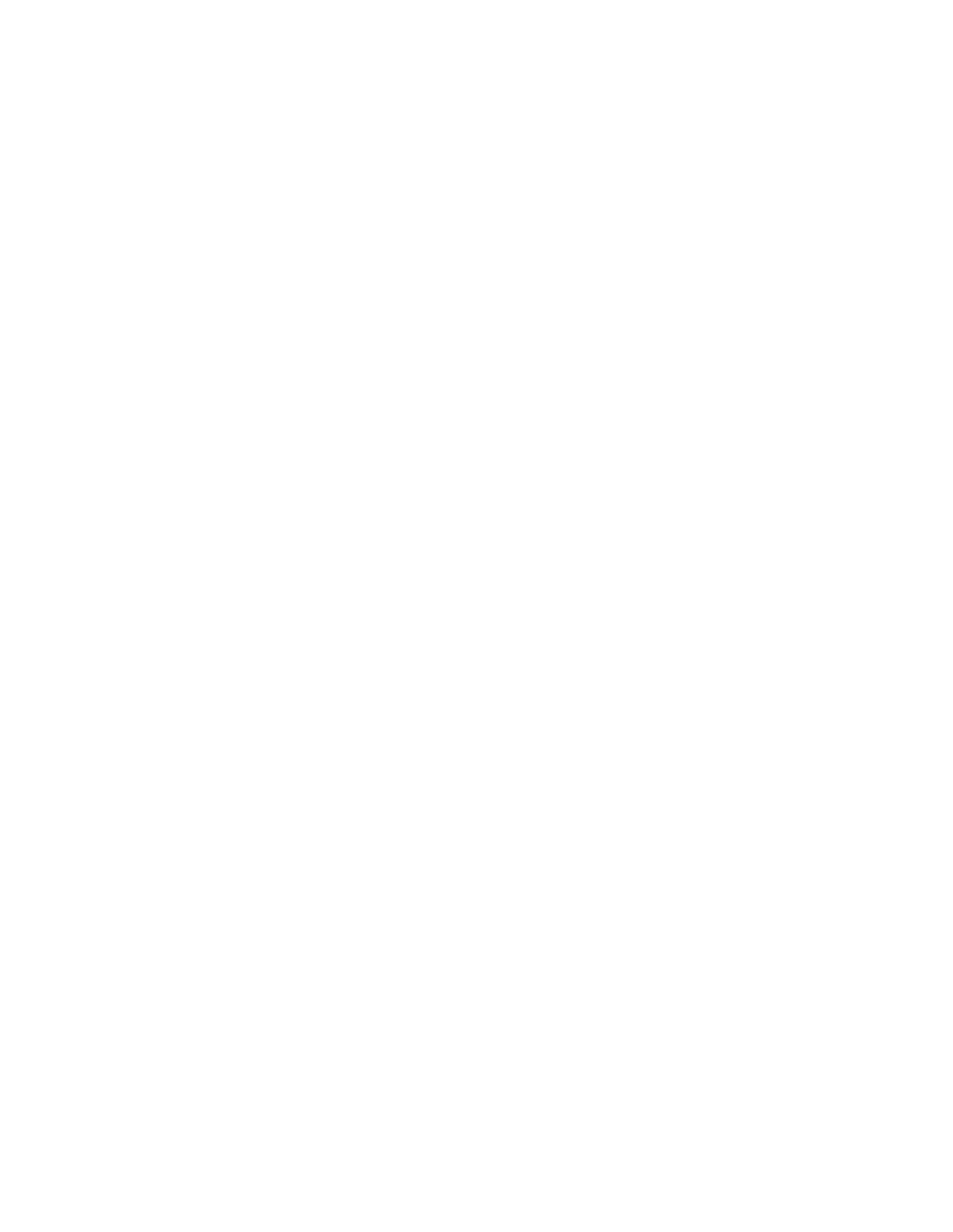Community-Based Sentencing: Perspectives of Crime Victims An Exploratory Study

rr04vic-1e

Julian V. Roberts and Kent Roach

March 31, 2004



Policy Centre for Victim Issues



Research and Statistics Division

*The views expressed herein are solely those of the authors and do not necessarily reflect those of the Department of Justice Canada.*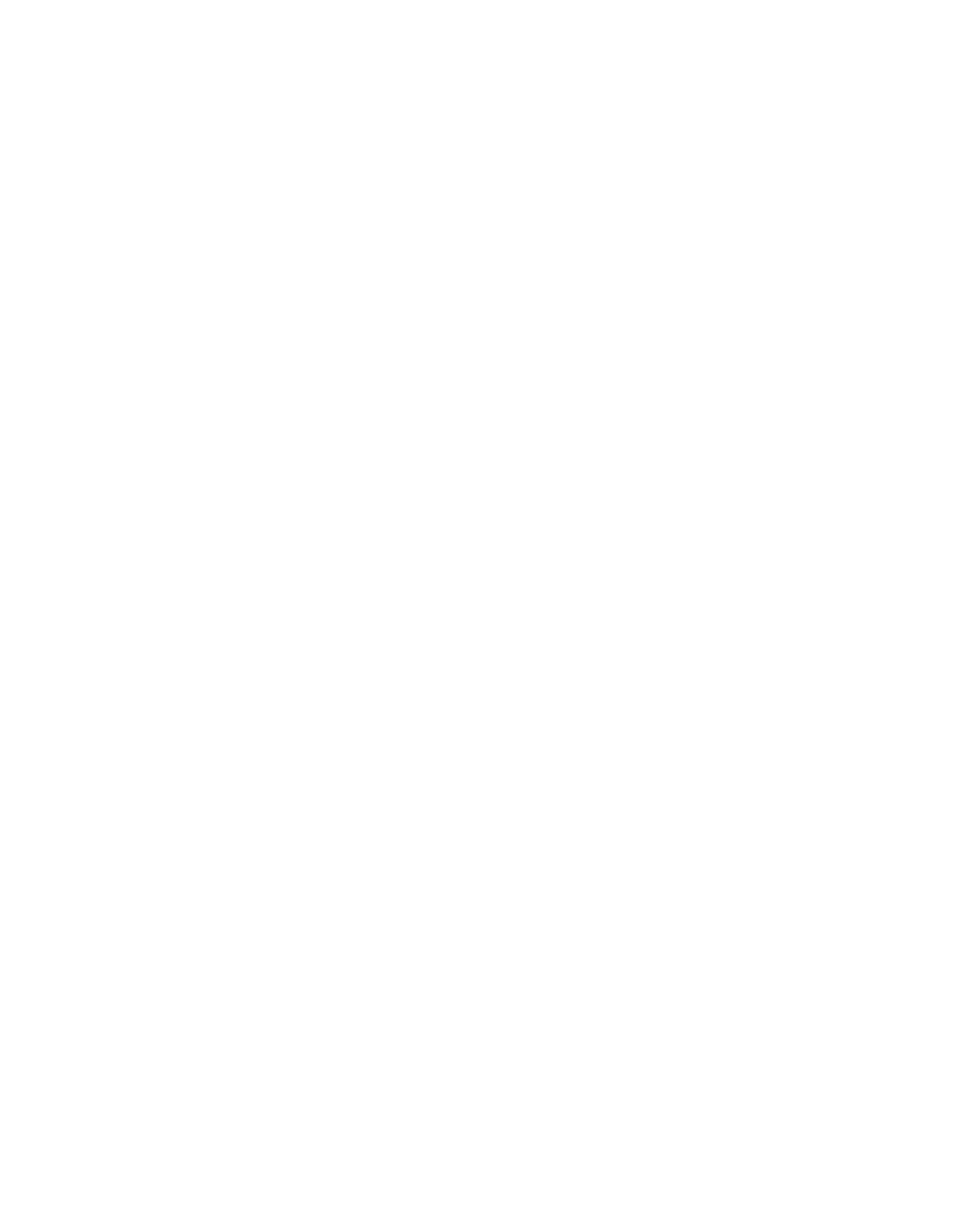# **Table of Contents**

| 1.0 |                                                                     |                                                                         |  |  |  |  |
|-----|---------------------------------------------------------------------|-------------------------------------------------------------------------|--|--|--|--|
|     | 1.1                                                                 |                                                                         |  |  |  |  |
|     | 1.2                                                                 |                                                                         |  |  |  |  |
|     | 1.3                                                                 | Importance of Promoting Victim Understanding and Acceptance             |  |  |  |  |
| 2.0 |                                                                     |                                                                         |  |  |  |  |
|     | 2.1                                                                 |                                                                         |  |  |  |  |
|     | 2.2                                                                 |                                                                         |  |  |  |  |
|     | 2.3                                                                 | Interviews with Crown Counsel and Victims' Advocates13                  |  |  |  |  |
| 3.0 | Victims and Community Sanctions: Findings from Previous Research 15 |                                                                         |  |  |  |  |
|     | 3.1                                                                 |                                                                         |  |  |  |  |
|     | 3.2                                                                 |                                                                         |  |  |  |  |
| 4.0 |                                                                     |                                                                         |  |  |  |  |
|     | 4.1                                                                 |                                                                         |  |  |  |  |
| 5.0 |                                                                     |                                                                         |  |  |  |  |
|     | 5.1                                                                 |                                                                         |  |  |  |  |
|     | 5.2                                                                 | Victim Participation in Sentencing: Attending the Sentencing Hearing 27 |  |  |  |  |
|     | 5.3                                                                 | Victim Input into the Conditions Imposed and Contact with the Crown 28  |  |  |  |  |
|     | 5.4                                                                 |                                                                         |  |  |  |  |
|     | 5.5                                                                 |                                                                         |  |  |  |  |
|     | 5.6                                                                 |                                                                         |  |  |  |  |
| 6.0 |                                                                     |                                                                         |  |  |  |  |
| 7.0 |                                                                     |                                                                         |  |  |  |  |
|     |                                                                     |                                                                         |  |  |  |  |
|     |                                                                     |                                                                         |  |  |  |  |
|     |                                                                     |                                                                         |  |  |  |  |

T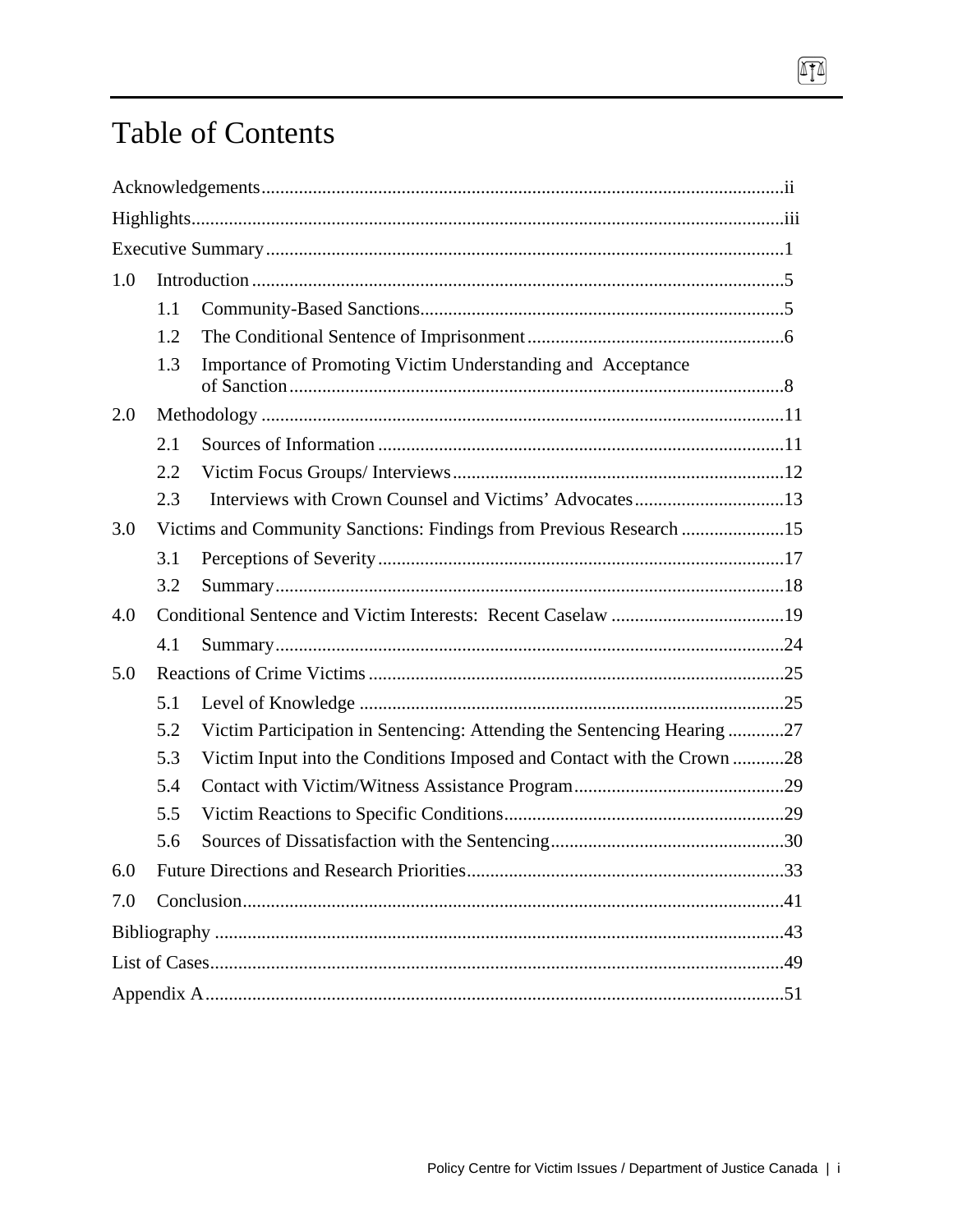## Acknowledgements

This research could not have been conducted without the financial assistance of the Research Division of the Department of Justice Canada. We would like to acknowledge the assistance of the following individuals:

Susan McDonald from the Research Division, Department of Justice Canada for guidance throughout the project and helpful comments on an earlier draft of this report; Catherine Kane, from the Policy Centre for Victim Issues, Department of Justice Canada; Jody Barber from the University of Ottawa provided considerable assistance in arranging the sessions and interviews in Ottawa and serving as rapporteur; Tom Finlay from the library of the Centre of Criminology for conducting the literature review.

In addition, the following individuals provided invaluable assistance in contacting individual victims to participate in the study:

Nevina Crisante, counsel to the Ontario Victim/ Witness Assistance Program; Tanya Lalonde-Desjardins and Rachelle Laurin from the Victim/Witness Assistance Program in Ottawa;

Marie Tenn and Linda Chihab from the Victim/Witness Assistance Program in Toronto; Kimberly Mann from the Collaborative Justice Project in Ottawa;

Lynne Weagle, a first year student at the University of Toronto's Faculty of Law, for a review of conditional sentences cases reported on computer data bases.

We would like to express our gratitude to the Crown counsel who took time from their extremely busy schedules to provide their views and experience, and to the Victims' Advocates for sharing their insight and experiences.

Finally, our greatest debt is to the crime victims who took the time to discuss their difficult, often painful experiences with us during the course of the discussions and interviews.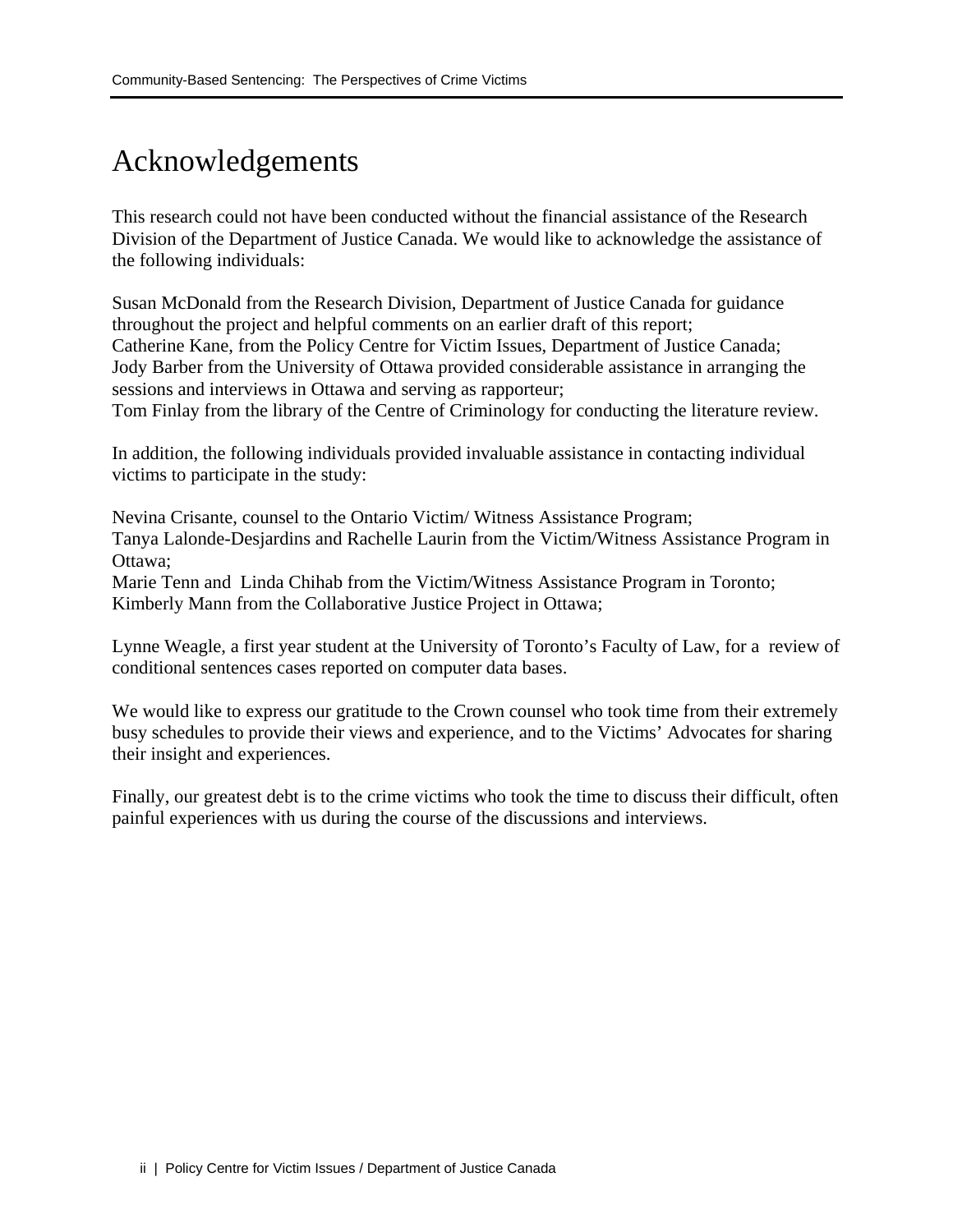## Highlights

- This report describes findings from a preliminary examination of community-based sanctions from the perspective of the crime victim. Interviews were conducted in Ottawa and Toronto with victims in personal injury cases in which a community sanction had been imposed (usually a conditional sentence of imprisonment (CSI)).
- The interviews took place in Ottawa and Toronto and were facilitated by personnel from the Victim/ Witness Assistance Program (VWAP).
- The victims who participated in this study were not uniformly opposed to the concept of community-based sentencing or conditional sentencing. Several individuals felt that a conditional sentence could be effective if it was tough enough and if it was adequately enforced. There was perception shared by several that the sentence should be used for less serious cases.
- Many victims found the criminal process, including the sentencing phase, to be confusing.
- Several individuals brought copies of the conditional sentence order to the interviews. Reviewing these orders, it was easy to see why the victims were baffled about the nature and conditions of the order. Several orders were missing critical pieces of information.
- Most crime victims were satisfied with their contact with Crown counsel in their case, as well as Victim/Witness Assistance Program personnel. With respect to the Crown, most victims reported having had the opportunity to provide input into the conditions that might be recommended to the sentencing court.
- Several victims remarked upon the laxity of the curfew restriction imposed on the offender in their case.
- A review of reported judicial decisions on conditional sentences suggests no uniform approach to incorporating victim interests in such sentences and infrequent conditions relating to the acknowledgment and reparation of harm done to the victims.
- The report concludes with a discussion of suggestions regarding victims and community sentencing in personal injury cases.

ATA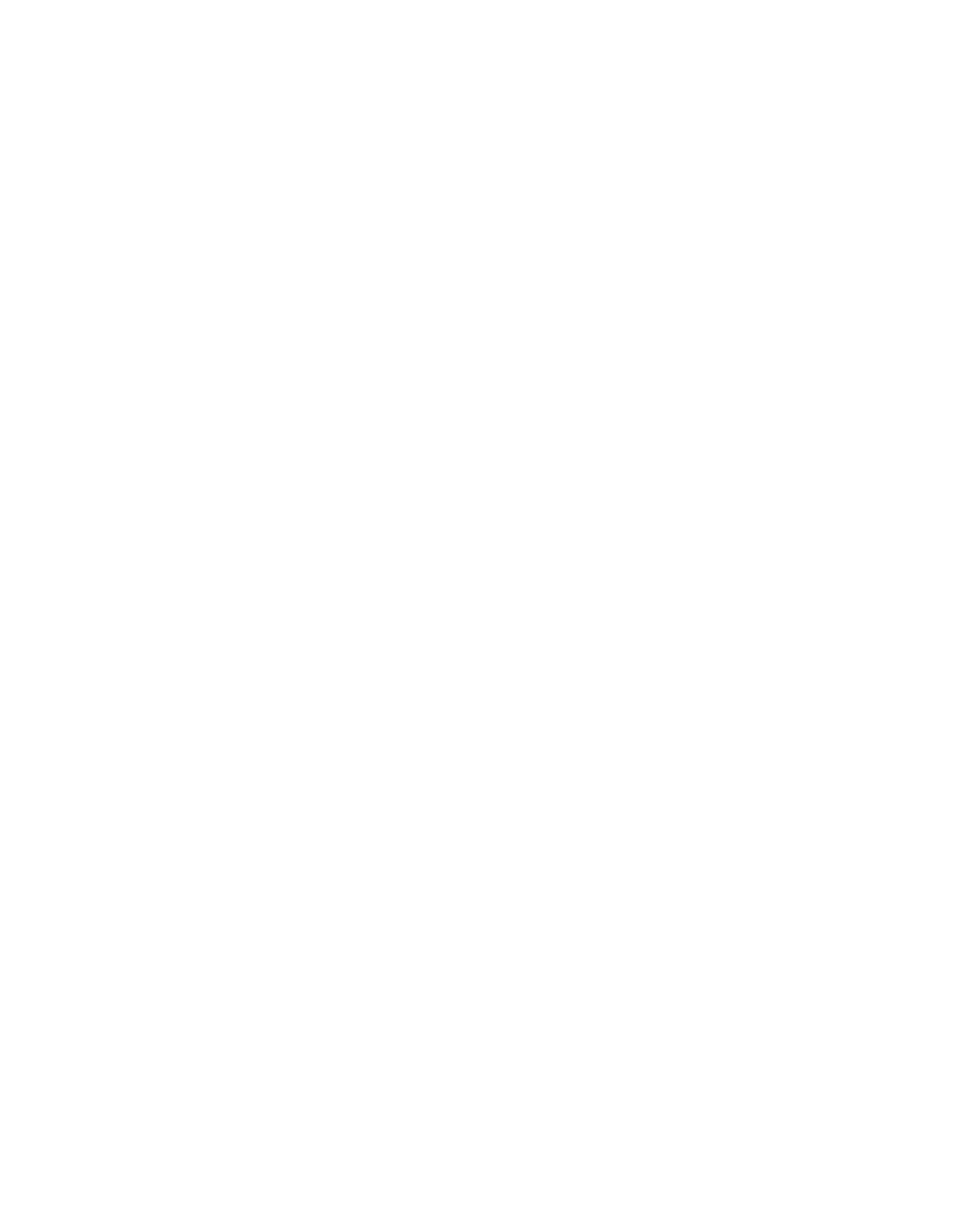# Executive Summary

### **Purpose of Report**

his project was designed to explore crime victims' perceptions and experiences with respect This project was designed to explore crime victims' perceptions and experiences with to community-based sentencing. The report describes findings from a preliminary examination of community-based sanctions from the perspective of the crime victim. It contains a review of relevant sociological research involving crime victims, as well as a review of relevant caselaw.

### **Methodology**

Interviews were conducted with victims in personal injury cases in which a community sanction had been imposed (usually a conditional sentence of imprisonment (CSI)). In order to supplement this information, interviews were also conducted with Crown counsel. The interviews took place in Ottawa and Toronto and were facilitated by personnel from the Victim/ Witness Assistance Program (VWAP). All victims had been involved in cases in which a community sanction, usually a conditional sentence of imprisonment, had been imposed. The crimes represented a wide range of offences, including sexual assault and assault causing bodily harm. In the most serious cases the victims had sustained very serious, irreversible injuries. Discussions focused on a number of issues relating to victims' perceptions and experiences with respect to sentencing.

## **Key Findings**

The victims who participated in this study were not uniformly opposed to the concept of community-based sentencing or conditional sentencing. Several individuals felt that a conditional sentence could be effective if it was tough enough and if it was adequately enforced. Throughout our conversations with crime victims, it was clear that there was an acceptance of the *concept* of community based sentencing. However, it was equally apparent that for this group of individuals, this acceptance does not extend to include the most serious crimes of violence. For these crimes, the seriousness of the offence appeared to warrant a custodial term in the eyes of the victims.

Not surprisingly, many victims found the criminal process, including the sentencing phase, to be confusing. In terms of information about the sanction imposed, almost all the victims had received a copy of the probation or conditional sentence order, almost always by mail. Only two had received a copy of the reasons for sentence, but the victims were unanimous in their desire to have both documents. However, although most participants had received the court order, almost all found it confusing. Several individuals brought copies of the conditional sentence order to the interviews. Reviewing these orders, it was easy to see why the victims were baffled about the nature and conditions of the order. Several orders were missing critical pieces of information. With the exception of two individuals, all the victims reported being satisfied with their contact with Crown counsel. The Crown counsel to whom we spoke confirmed that whenever possible,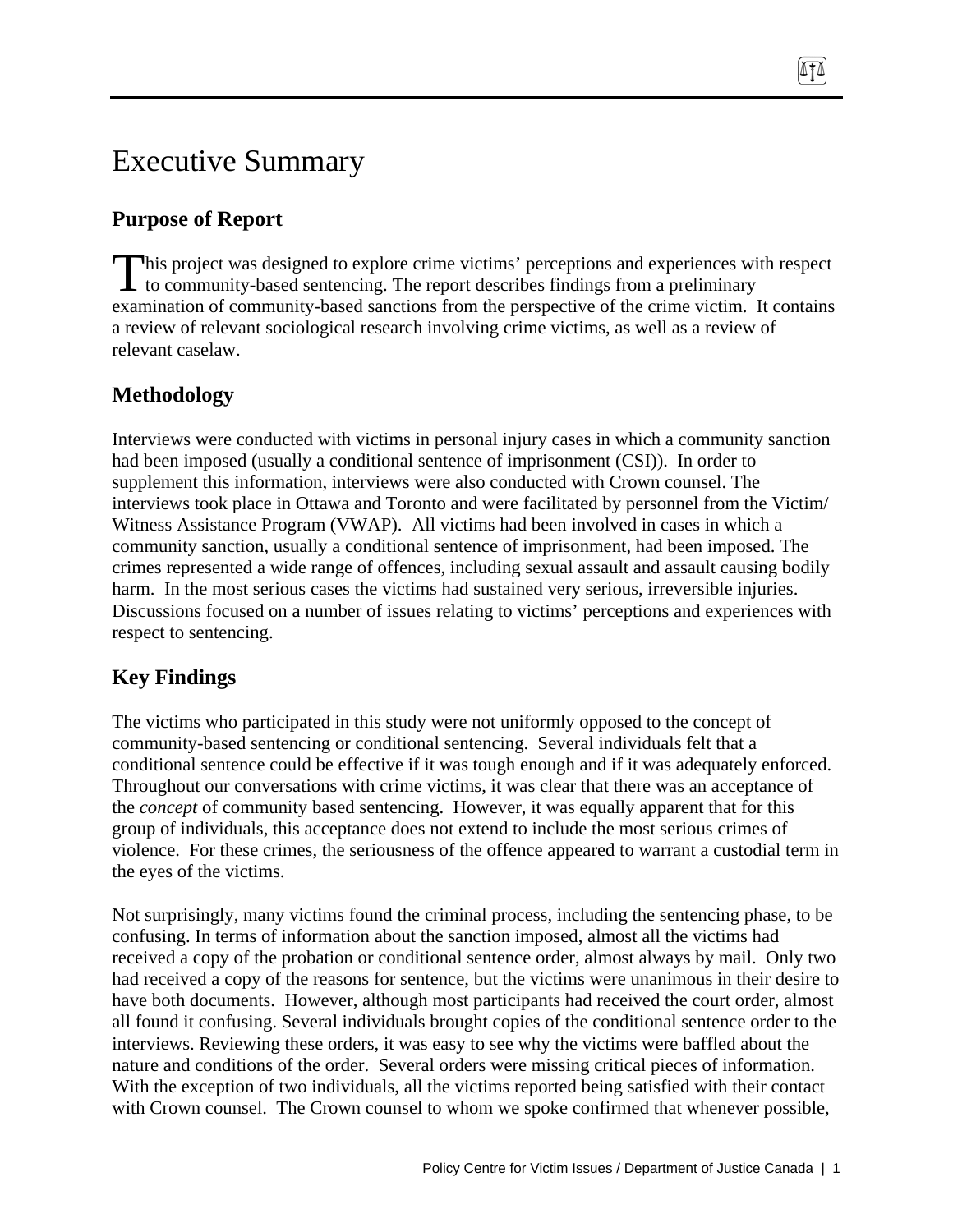they consulted the victim with respect to conditions that might be suggested to the court in sentencing submissions. All the victims to whom we spoke were positive about the support that they had received from VWAP personnel. Most had contact with the same individual, and clearly had confidence in the information and support that they had received.

Several victims remarked upon the laxity of the curfew restriction imposed on the offender in their case. For example, in one case the offender had a 9pm to 6am curfew, which the victim perceived as being not appreciably different from the life of the average citizen, and therefore not a "punishment condition". Perhaps the most troubling "house arrest" condition emerging from the study was one in which the offender was restricted to his house or his cottage for certain hours. According to the victim, the offender had spent most of the time at his cottage entertaining friends, and that this had coloured her perception of the sentence. Non-compliance with conditions, or the perception that the offender had failed to comply with conditions clearly disturbed a number of victims.

A review of reported judicial decisions on conditional sentence demonstrated no consistent trends in considering victim interests. Some decisions include conditions that there be no contact with the victim. Some found victim support for a community sentence to be a factor that helped justified the sentence while others concluded that such support did not accord with a concern for the victim's continued safety. Very few reported cases contained conditions that provided acknowledgment of and reparation for the harm done to the victim; a few cases did require apologies to be made to the victim and some kind of reparation either to the victim or to organizations that provided services for similarly situated victims.

### **Future Directions**

The report concludes with a number of suggestions with respect to the interests of crime victims in personal injury cases resulting in the imposition of a conditional sentence or other communitybased sentence. It is important that victims be provided with more information about:

- the nature of the sanction in general (e.g., the nature and purpose of a conditional sentence or a term of probation);
- the court's reasons for imposing the specific community-based sanction. This should include the important sentencing factors considered by the judge.
- the specific conditions imposed on their offender;
- the consequences for the offender if he breaches a condition of the order;
- any violations of the order resulting in a breach hearing, whether these violations pertain to the victim or not;
- the final outcome of the order (i.e., whether the offender successfully completed the order, or having violated a condition, was committed to custody).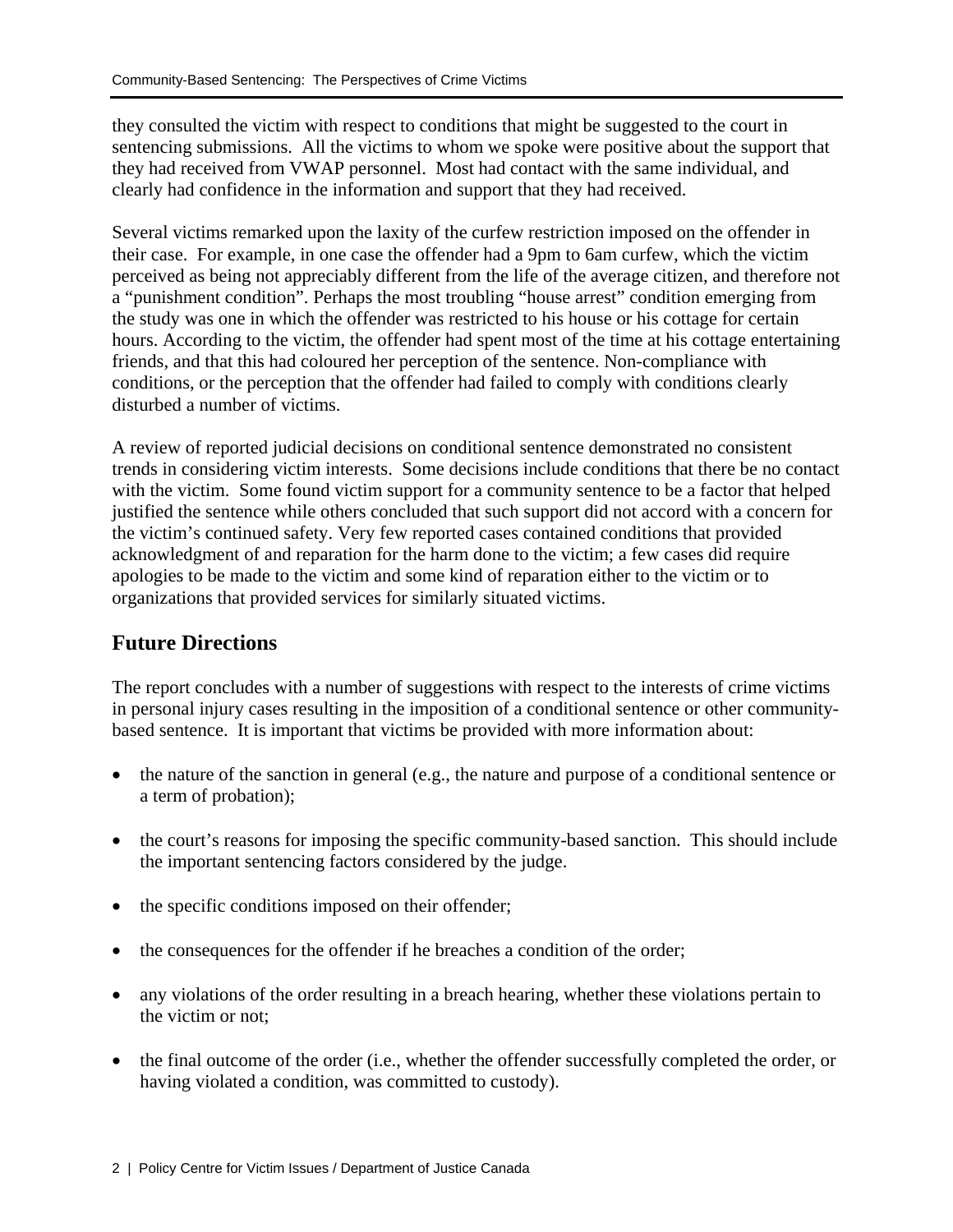Greater attention should be paid to crafting conditions that acknowledge and provide reparation for harms done to victims. In cases where fines are appropriate, consideration should be given to whether financial compensation to the victim will better serve the restorative objectives of sentencing.

 $\sqrt{10}$ 

#### **Conclusion**

Research on conditional sentencing suggests that only a small percentage of conditional sentences are imposed for serious crimes of violence. Nevertheless, when such a sentence is imposed in these cases, the consequence is often to increase the suffering of the crime victim, whatever the benefits for the offender. Some of this suffering could be addressed by conditions that the offender not have contact with the victim, but these conditions must be explained to the victim and enforced.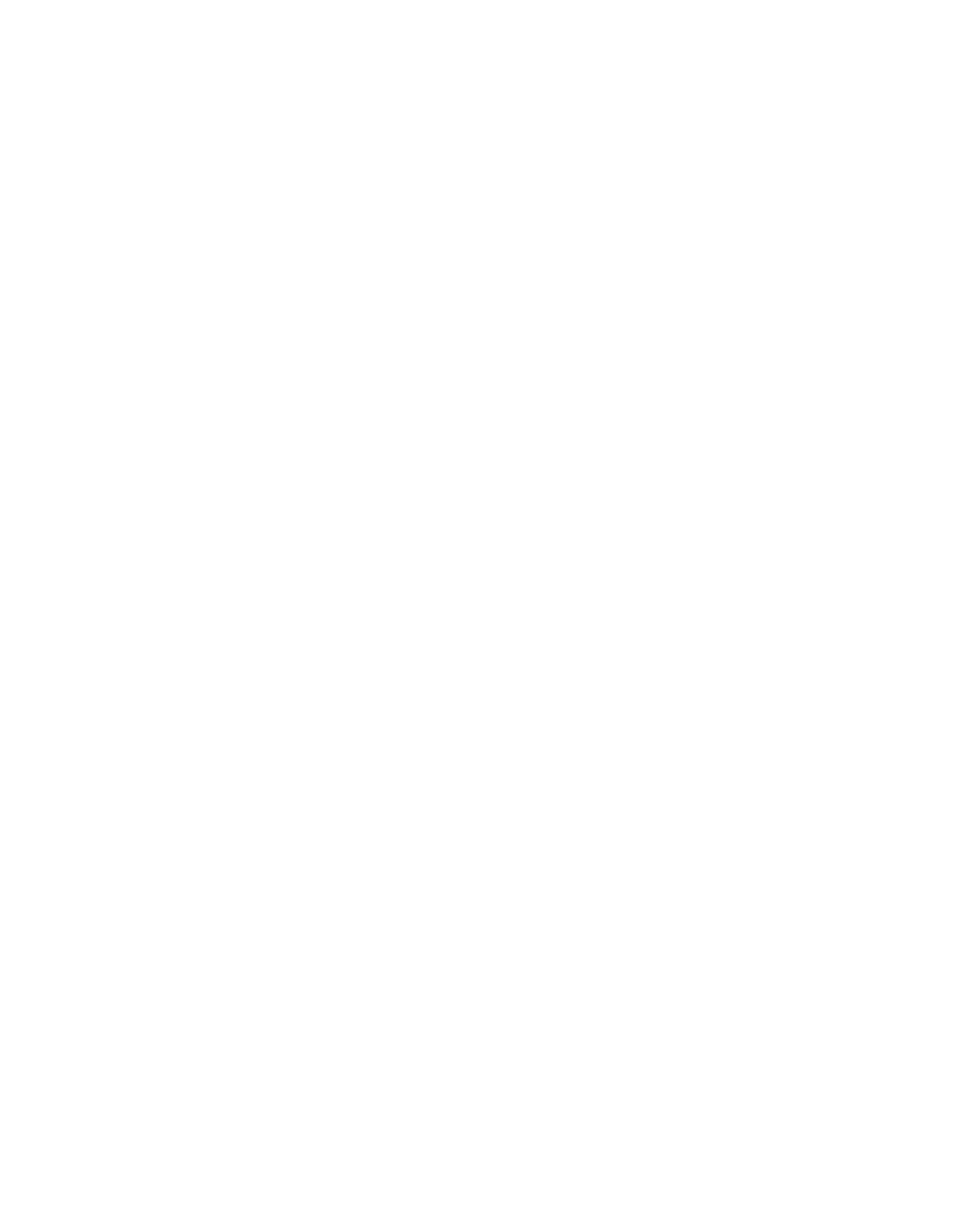# 1.0 Introduction

## **1.1 Community-Based Sanctions**

ver the past decade, most western nations have experienced an expansion of community-Over the past decade, most western nations have experienced an expansion of community-<br>based alternatives to imprisonment. In conjunction with statutory directions to judges to sentence with restraint regarding the use of custody (see below), this has resulted in an increased judicial reliance on non-custodial sentencing options. A number of factors explain this increased interest and legislative activity. First, there has been a growing awareness of the limitations of imprisonment, in terms of rehabilitation as well as deterrence. Correctional experts generally agree that most rehabilitation programs can be more effectively implemented when the offender is in the community rather than custody.

With respect to deterrence, it is becoming increasingly clear that prison is no more effective a general or specific deterrent than the more severe intermediate punishments (e.g., Doob and Webster, 2004). Second, keeping an offender in custody is significantly more expensive than supervising him or her in the community. Third, public opinion research has demonstrated that in recent years, the public has become more supportive of community-based sentencing, except when applied to serious crimes of violence (see Roberts, 2002; Roberts and Stalans, 2004).

Finally, the widespread interest in restorative justice – both here in Canada (see Roach, 1999; von Hirsch, Roberts, Bottoms, Roach and Schiff, 2003) and in other jurisdictions such as England and Wales and New Zealand -- has also revitalized interest in community-based sanctions. Restorative justice promotes the use of victim compensation, and service to the community. Restorative justice responses to crime generally encourage the offender to accept responsibility, express remorse for the offence, and apologise to the victim. Research has found that many crime victims state that they appreciate these steps on the part of the offender.

The statutory amendments to the *Criminal Code* introduced in 1996 place considerable emphasis on punishing offenders in the community rather than prison (see Daubney and Parry, 1999). Bill C-41 codified the principle of restraint in sentencing. According to section 718.2(d): "an offender should not be deprived of liberty, if less restrictive alternatives may be appropriate in the circumstances"; 718.2(e) further states that: "all available sanctions *other than imprisonment* that are reasonable in the circumstances should be considered for all offenders, with particular attention to the circumstances of aboriginal offenders" (emphasis added).

Finally, restorative purposes were added in 1996 to the traditional purposes of sentencing. Section 718(e) provides that one of the objectives of a sentence is "to provide reparations for harm done to victims or to the community" and section 718(f) provides that another objective is "to promote a sense of responsibility to offenders, and acknowledgment of the harm done to victims and to the community." Comparable provisions exist at the youth court level in the *Youth Criminal Justice Act* (see Bala, 2003; Roach, 2003).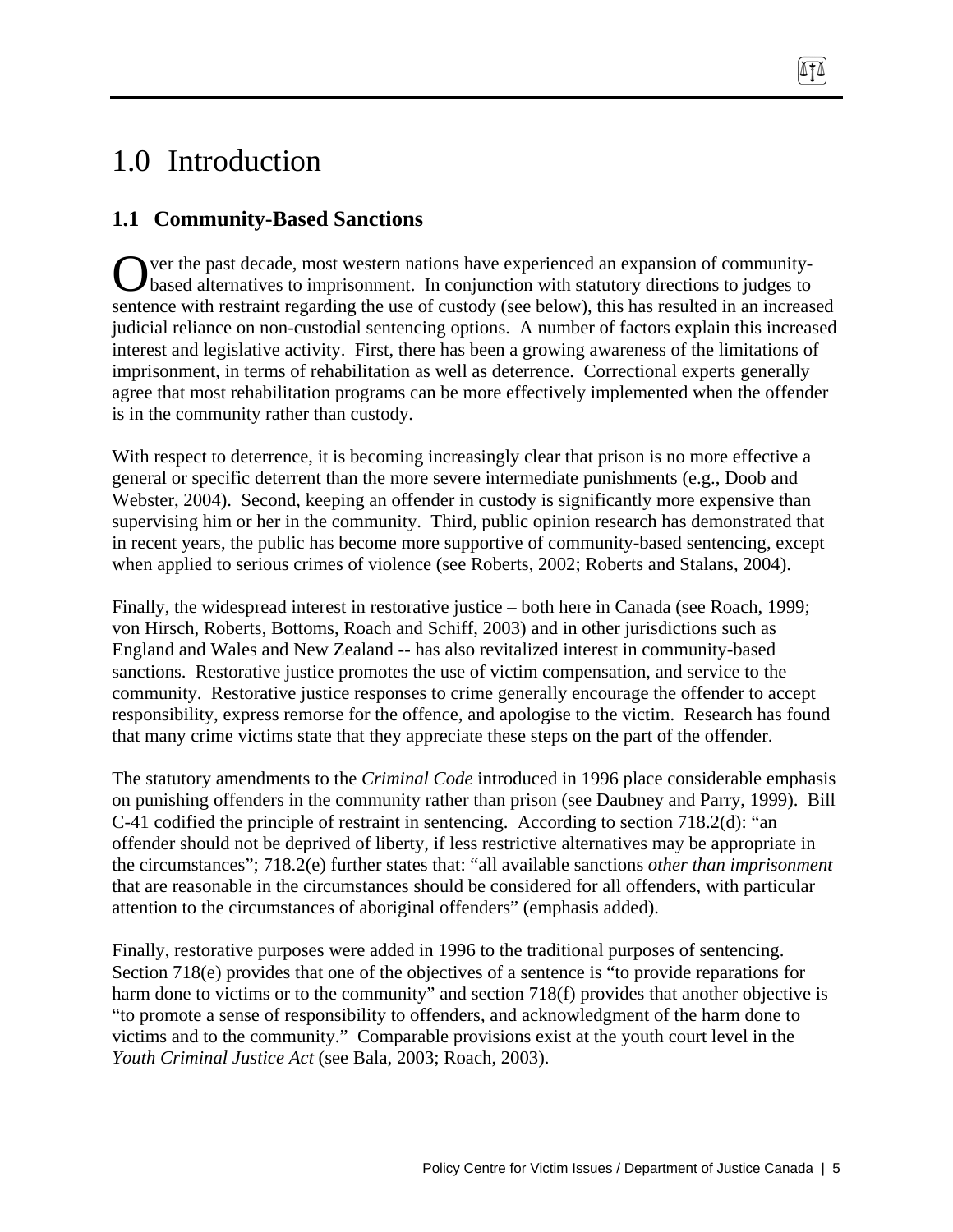The virtues of community sanctions<sup>1</sup> have thus become increasingly apparent in recent years. When offenders are punished in the community, the state saves valuable correctional resources, the offender is able to continue (or seek) employment, and maintain ties with his or her family. Offenders have much to gain from serving their sentences in the community. Whatever the benefits for offenders, however, victim interests must not be overlooked. From the victim perspective, community penalties have the advantage of increasing the likelihood that the offender will be able to work and pay compensation, in the vent that this is ordered by the court. In appropriate circumstances, a community sanction might also facilitate restorative objectives of acknowledgment and reparation of the harm done to the victim. At the same time, some victims, and victim rights' advocates, have expressed concern that the offender's presence in the community – particularly if he lives in the same neighbourhood – may cause additional suffering for the victim. This concern is only partially addressed by including as a condition of the community sanction that the offender is not to have contact with the victim.

If the offender has been convicted of a personal injury offence, particularly one of the more serious crimes, the victim may be apprehensive of further offending. In addition, some victim rights organizations have expressed the view that the imposition of a community sanction, even a community term of imprisonment, may depreciate the seriousness of the offence. Some victims may link the severity of the sentence to the harm inflicted; if the harm is considerable, and if a community sentence is perceived to be lenient or not properly enforced, community sentencing may exacerbate the suffering of crime victims. Whether crime victims feel this way is an issue that was explored in this research.

Research to date on community-based sentencing, and in particular the conditional sentence of imprisonment, has not explored the reactions of crime victims. It is a regrettable omission, in light of the importance of the victim in the sentencing process. We know very little about the reaction of a crime victim when the offender is ordered to discharge his sentence in the community.

The principal vehicle by which victims may provide input to the court at sentencing is the Victim Impact Statement (VIS). Victims in Canada have the right to make and deliver orally a statement describing the effect of the crime upon their lives. Courts are obliged to consider this statement when imposing sentence. Most of the research on victims and community sentencing has addressed the role and impact of the victim impact statement (see Roberts, 2003). The VIS is the vehicle by which victim interests at sentencing can be put before the court. For this reason, this study also explored the extent to which victims had submitted a victim impact statement.

### **1.2 The Conditional Sentence of Imprisonment**

One of the elements of the Sentencing Reform legislation of 1996 was the creation of a new community based sanction, the conditional sentence of imprisonment. As will be seen, this form of custody in the community carries important consequences for victims. The ambit of the sanction is broad: if the other statutory criteria are met, a court may impose a conditional

<sup>&</sup>lt;sup>1</sup> Throughout this report "community sanctions" refers to conditional sentences and terms of probation, which are the sanctions of principal interest in this research.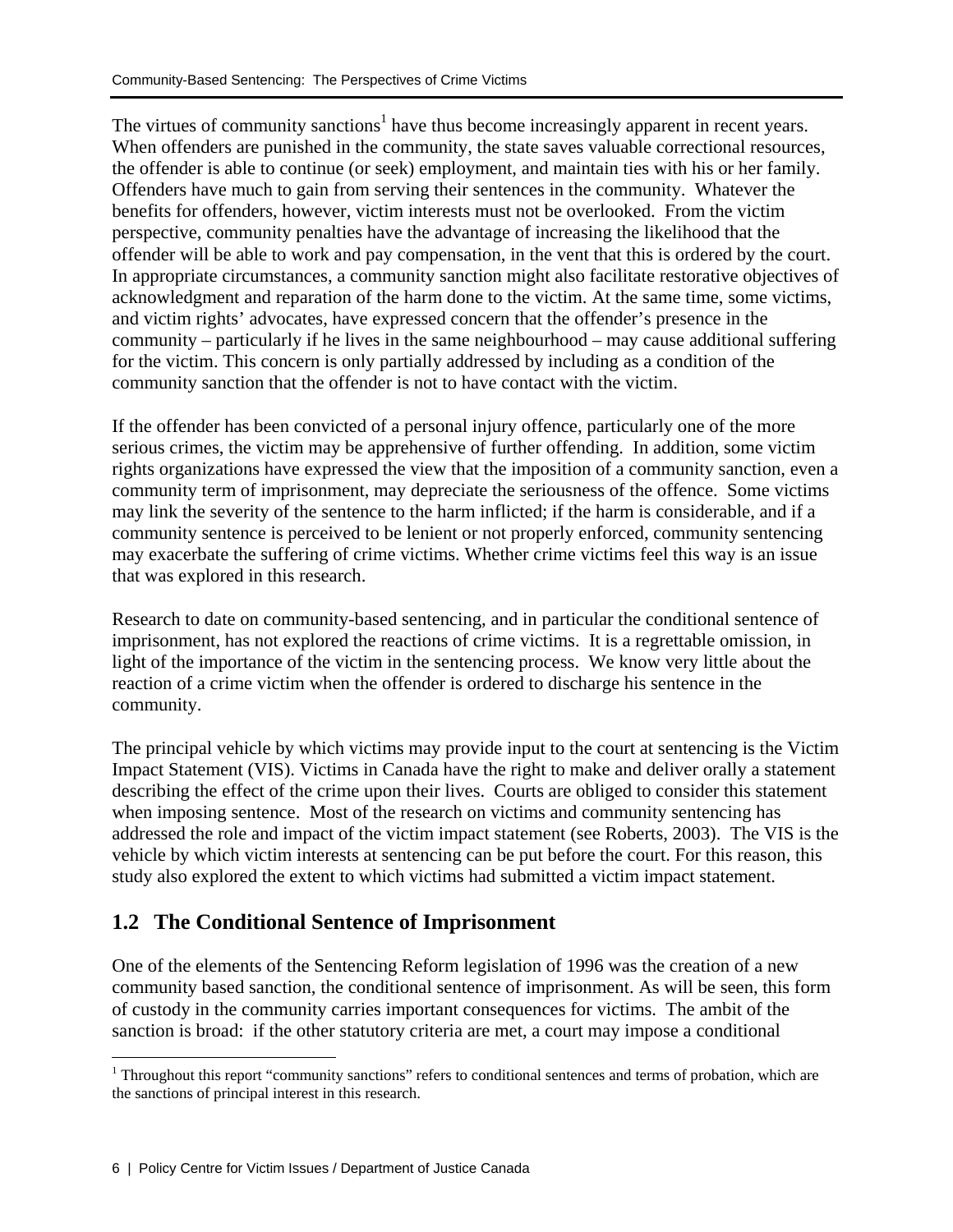sentence of up to two years less a day. Since approximately 96% of custodial terms are under two years in length (Roberts, 2004), the conditional sentence can be, and has been imposed for very serious personal injury offences. The proportion of the most serious offences resulting in a conditional sentence is relatively small;<sup>2</sup> nevertheless, the impact on the victim cannot be ignored.

874

Although this research project explored victim reactions to community sentences in general, much of the discussion focused on the conditional sentence of imprisonment. The reason for this is clear: this sanction can be imposed only on offenders that the court has deemed must be sent to prison,<sup>3</sup> in other words, offenders for whom no non-custodial sanction is appropriate. These are the more serious cases of offending. There is an obvious relationship between the seriousness of the offence and nature of victims' reactions. Victims are unlikely to have a negative reaction to the imposition of a term of probation, since it is likely to be imposed in a crime of relatively low seriousness. However, if an offender has committed a crime the seriousness of which requires the imposition of a term of imprisonment, and that individual is permitted to remain in the community, some (but by no means all) victims may find this outcome troubling. Victim reaction to conditional sentences may also play a significant role in how both those in the criminal justice system and the community at large accept conditional sentences as the most visible form of community sanction.

#### **1.2.1 Community Custody vs. Prison**

If an offender is sentenced to custody, victims know that for a specified period of time (subject to parole or statutory release), the offender will be in detention. Custody is a sanction with which members of the public and victims are quite familiar. Moreover, a sentence of custody carries conditions common to all prisoners (serving their sentences at the same security level). The critical variable of a sentence of imprisonment is the *length* of sentence. In contrast, a conditional sentence is far more flexible, and cannot easily be fixed on a scale of sentence severity. All conditional sentence offenders must abide by a limited number of statutory conditions. All of these conditions relate to the offender and none to the victim.<sup>4</sup> However, in addition, judges devise and impose conditions to reflect the specific needs of individual offenders, as they may emerge from sentencing submissions or from the Pre-Sentence Report (PSR). Optional conditions may also relate to victim interests if they are also reasonable and necessary "for securing the good conduct of the offender and for preventing a repetition by the offender of the same offence or the commission of other offences."5 In an important respect, these conditions define the nature and severity of the sanction.

 $2^2$  For example, in 2001/02, 8% of convictions for assault causing bodily harm resulted in a conditional sentence (Department of Justice Canada, 2003).

<sup>3</sup> *Criminal Code* s. 742.1. 4

*Criminal Code* s.742.3(1). 5 *Criminal Code* s.742.3(f).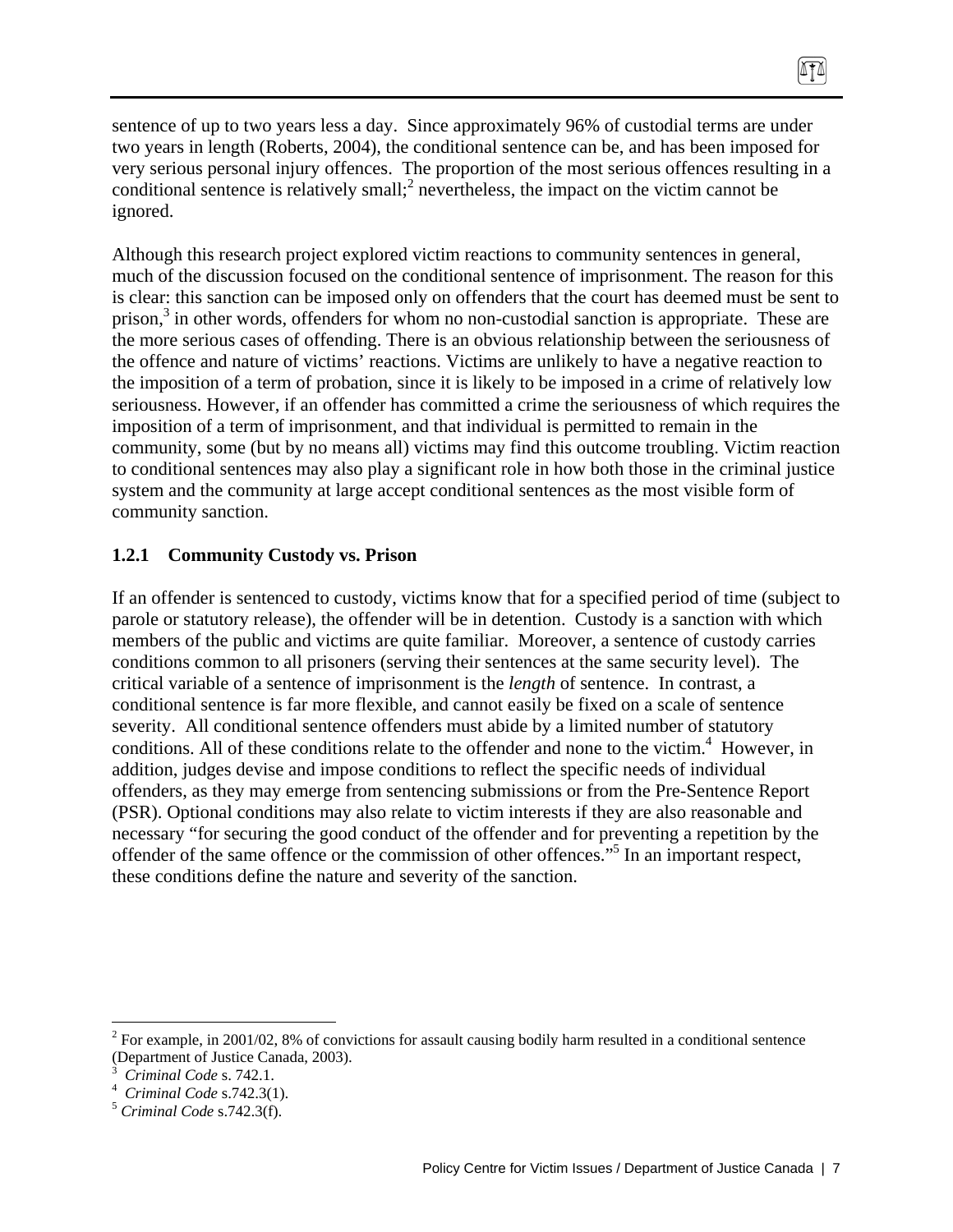### **1.3 Importance of Promoting Victim Understanding and Acceptance of Sanction**

A number of conditional sentence judgments have referred to the importance of the views of the public with respect to the conditional sentencing regime.<sup>6</sup> As well empirical research has explored public knowledge of, and attitudes towards the conditional sentence (e.g., Marinos and Doob, 1998; Sanders and Roberts, 2004). This concern with community reaction to noncustodial sanctions is understandable. If the general public does not understand, or accept, the conditional sentence of imprisonment, judges will lose confidence in the disposition. If this happens, the sanction will eventually fall into desuetude.<sup>7</sup> However, crime victims represent an even more important constituency than members of the public. If victims are opposed to conditional sentencing, either because they have not been given sufficient information about the sanction, or for some other reason, this also creates a problem for the sentencing process. Or, put another way, if victims support the conditional sentencing regime, this will provide the sanction with some degree of legitimacy in the community.

In several respects, victim input is also important to the sanction. This is clear from *R*. v. *Proulx*  ([2000] 1 S.C.R. 61), wherein the Supreme Court noted that the 1996 sentencing reforms were designed not only to decrease the use of imprisonment but also to expand the use of restorative justice principles in sentencing. The Court explained at para 18:

Restorative justice is concerned with the restoration of the parties that are affected by the commission of an offence. Crime generally affects at least three parties: the victim, the community and the offender. A restorative justice approach seeks to remedy the adverse effects of crime in a manner that addresses the needs of all parties involved. This is accomplished, in part, through the rehabilitation of the offender, reparations to the victims and to the community, and the promotion of a sense of responsibility in the offender and acknowledgment of the harm done to victims and to the community.

The Supreme Court of Canada has been more enthusiastic than courts in other countries about developing a "jurisprudence of restorative justice". It has identified "restorative justice both as a penal philosophy that focused on the needs of offenders, victims and the community affected by the crime and as a penal technique that involved community sanctions and was tied to restraint regarding the use of imprisonment." (Roberts and Roach, 2003 at 246-7)

The Court in *R. v. Proulx* also stated that "In determining whether restorative objectives can be satisfied in a particular case, [and hence whether a conditional sentence is imposed] the judge should consider the offender's prospects of rehabilitation, including whether the offender has proposed a particular plan of rehabilitation; the availability of appropriate community service and treatment programs; whether the offender has acknowledged his or her wrongdoing and

<sup>6</sup> For example, in the unanimous judgment in *R*. v. *Proulx* [2000] 1 S.C.R. 61, the Supreme Court noted that: "trial judges are closer to their community and know better what *would be acceptable to their community*." (at para 131; emphasis added).

 $7$  This was the case with the suspended term of imprisonment in England and Wales (see discussion in Roberts, 2004).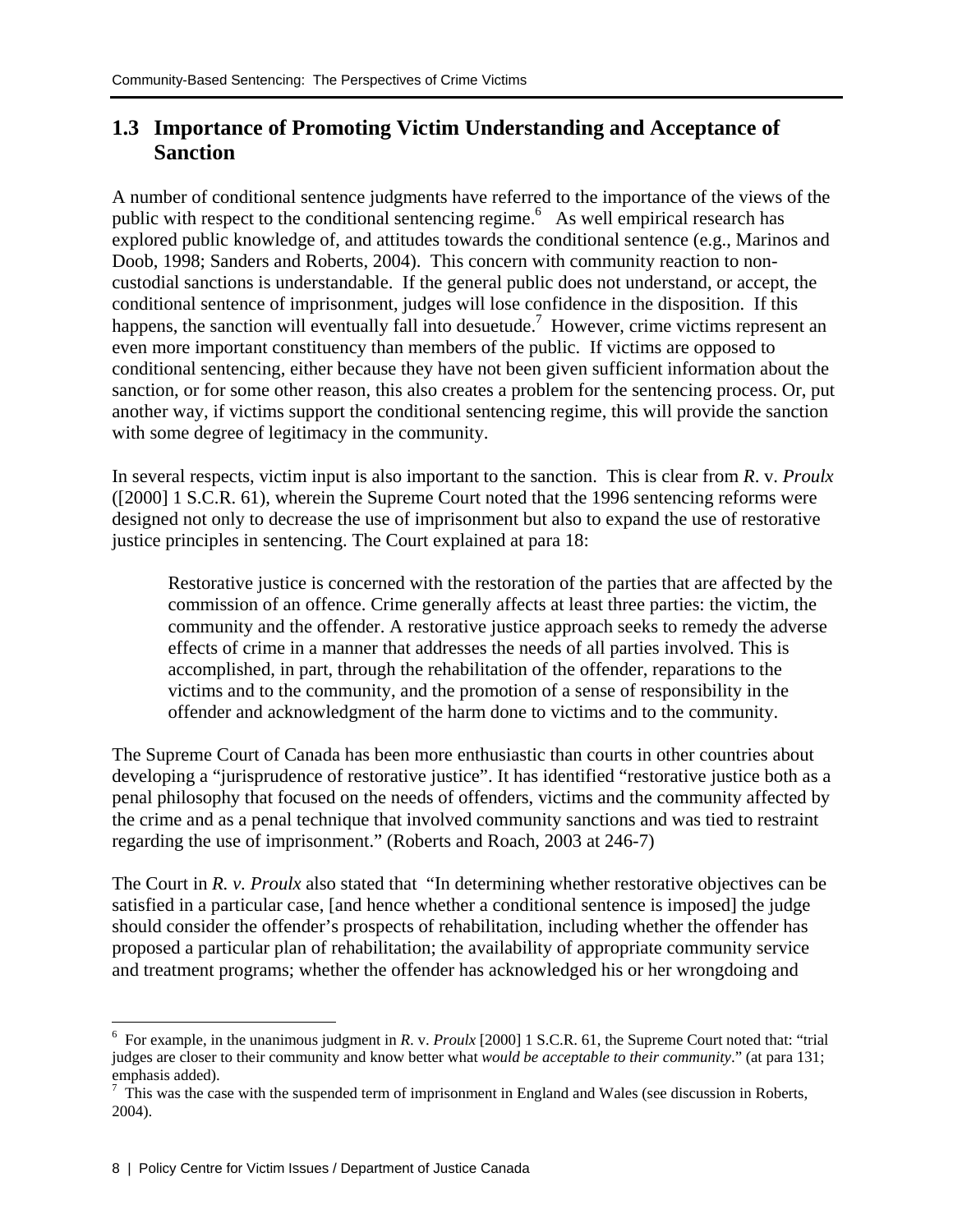expresses remorse; *as well as the victim's wishes as revealed by the victim impact statement*" (at para 113; emphasis added).

There is another element of the *Proulx* judgment that pertains to the interests of the victim. The Court noted that: "In my view the use of community service orders should be encouraged… By increasing the use of community service orders, offenders will be seen by members of the public as paying back their debt to society. This will assist in contributing to public respect for the law" (para 112). Once again the judgment is sensitive to the nature of public reaction: if members of the public see the sentence as having an important impact on the life of the offender, they are more likely to accept the sanction as a substitute for a term of institutional imprisonment.<sup>8</sup> The corollary of this proposition is that if the public believes the offender's life has not been changed by the sentence, support for the conditional sentence will decline. Victim input is important here too. If victims feel that the offender's life has been seriously constrained, they will be more likely to accept the sanction as an adequate substitute for a custodial sentence served in a correctional facility. On the other hand, if offenders are seen to be violating their conditions, or if the court order appears to have had little impact on the life of the offender, victims will have a negative view of the sanction. For this reason, victims' perceptions regarding the administration of a conditional sentence were one of the issues explored in this research.

#### **1.3.1 Nature of the Input**

1

The crime victim may have specific security needs that can be addressed by the conditions imposed. For example, victims may feel threatened if the offender visits their workplace or walks past their residence. In the research workshops on the role of the victim conducted for the Policy Centre for Victim Issues by Young and Roberts (2001), victims' advocates expressed concern over the adequacy of supervision of offenders serving sentences in the community. In addition, reparation is a key component of community sentencing, and the victim is best placed to provide input regarding this issue. These issues were therefore explored in this study.

 $8$  For an empirical demonstration of this proposition, see Sanders and Roberts (2000). Public support for conditional sentencing increased significantly when members of the public were provided with information about the specific conditions attached to the order.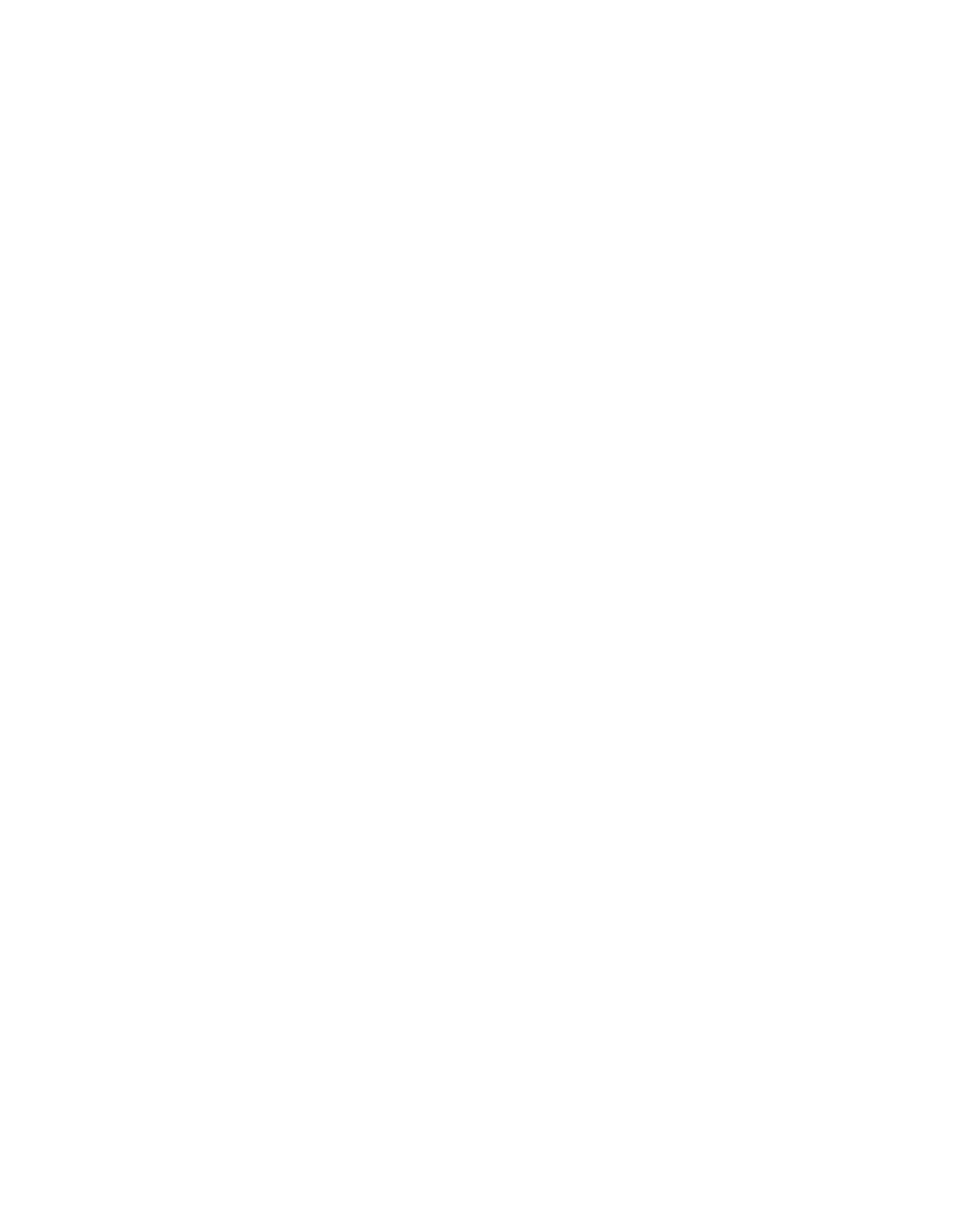# 2.0 Methodology

## **2.1 Sources of Information**

The goal of the present research therefore was to explore the experiences and perceptions of The goal of the present research therefore was to explore the experiences and perception crime victims in cases in which a community based sentence had been imposed. This generally means either a conditional sentence of imprisonment or a probation order. We addressed a limited number of research questions, by means of in-depth interviews with individual or small group discussions. The questions pertained to victims' experiences and perceptions regarding community sentencing. Specifically, we were interested in their perceptions of:

- the concept of community sentencing;
- the sentence imposed on the offender in their case;
- the extent to which they had input into the sentence;
- the nature of conditions imposed;
- the adequacy of supervision of offenders serving sentences in the community;
- the nature of the official response to breach of conditions.

We were also interested in the level of information that they had acquired about the sentencing process, and the role of the victim. Most members of the public subscribe to a number of myths about the criminal process. For example, many people believe that the Crown "represents" the victim, in the same way that defence counsel represent accused persons (Roberts, 2002). Since victims enter the criminal justice system with the same level of knowledge of the justice system as members of the public, they may well hold the same misperceptions. Unless these misperceptions are dispelled, victims may well react negatively to the experience of appearing as a complainant/ witness.<sup>9</sup> In addition, research on victims in other jurisdictions has shown that victims sometimes have unrealistic expectations of the sentencing court, and when these expectations are unfulfilled, evaluations of the justice system (and of judges) become more negative.

In writing this report we have drawn upon the following sources of information:

- focus groups composed of crime victims in Ottawa;
- interviews with crime victims who were unable or unwilling to participate in group discussions in Ottawa and Toronto;
- interviews with Crown counsel with particular experience dealing with crime victims;
- interviews with victims' advocates;

 $\overline{a}$ 

• a review of the social science literature upon this issue;  $10$ 

<sup>&</sup>lt;sup>9</sup> VWAP personnel and Crown counsel can (and do) play an important role in educating crime victims about their role in the sentencing process, and preparing victims for the sentencing decision.  $10$  The search was conducted by the Centre of Criminology Library at the University of Toronto, with additional

research undertaken by a research associate at the University of Ottawa.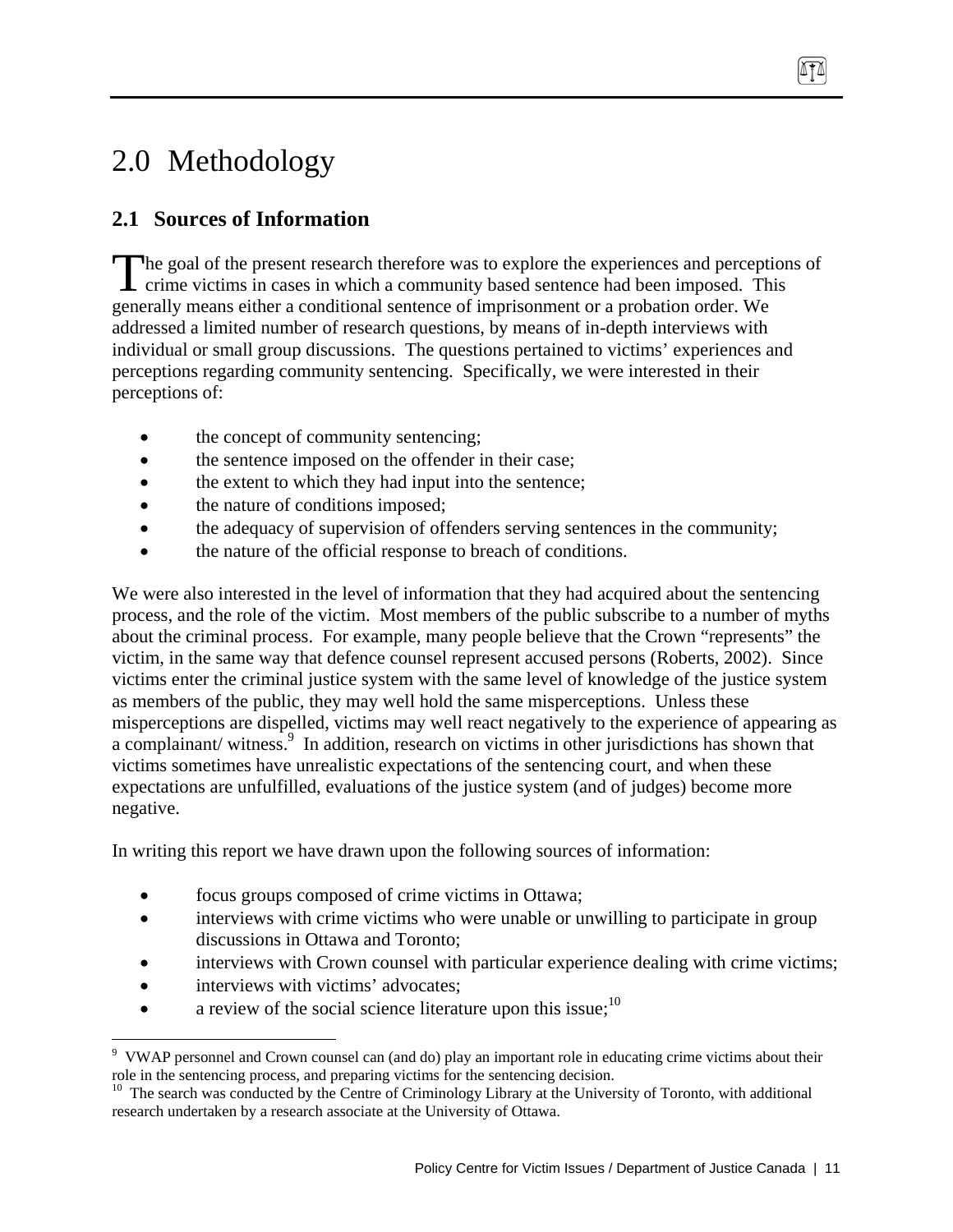• a review of the relevant and reported caselaw since the key judgment from the Supreme Court pertaining to conditional sentencing (*R*. v. *Proulx*).

The research aimed to explore victims' reactions to community sentences, but as will be seen, other issues arose during the discussions. The limited resources and time scale of the study precluded a quantitative analysis based upon a representative sample of victims. Instead, we pursued the research questions with a small number of victims. By drawing upon different sources of participants we hoped to assemble a diverse sample of crime victims. During the course of the discussions/ interviews, we sought reactions that were common to a number of individuals. Clearly, we cannot generalize the findings from this group of victims to all crime victims, all victims in which a community sanction was imposed or even all victims in violent offences resulting in a community sentence. Nevertheless, we have confidence that we have learned lessons about victims' reactions to the issue that apply to more than simply the individuals interviewed for this study.

### **2.2 Victim Focus Groups/ Interviews**

All the victims in this research were female victims of a personal injury offence. Eighty percent of the participants were involved in a case resulting in the imposition of a conditional sentence of imprisonment; in the remaining cases a term of probation had been imposed. The crimes represented a wide range of offending, including sexual assault *simpliciter*, and assault causing bodily harm. In the most serious cases the victims had sustained very serious, irreversible injuries. In order to protect their privacy, crime victims were contacted initially by VWAP personnel,<sup>11</sup> and asked if they would be willing to participate in the study. If they responded affirmatively, they were sent a letter containing a complete description of the study's scope and aims. Victims were subsequently contacted by one of the researchers, and a mutually convenient time was arranged for the two group discussions. In Ottawa, the sessions were attended by the principal researcher, a rapporteur, and a representative from the Victim/Witness Assistance Program. We thus constructed a purposive sample of victims that was clearly diverse with respect to the nature and seriousness of the offences.

In Toronto, victims were interviewed individually with a representative from the Victim/Witness Assistance Program present. All victims<sup>12</sup> were informed of their right to see a copy of the research report once it was available, and were encouraged to contact VWAP, the researchers or the Research Division of the Department of Justice Canada if they had any further questions about the study. Consistent with standard ethical guidelines, participants were guaranteed anonymity, and had the right to withdraw from the study at any point. Participants were informed in the letter, and reminded in the discussions or interviews, that the research project was not in any way related to the judicial proceedings in which they had been involved. As

1

<sup>&</sup>lt;sup>11</sup> We also attempted to contact victims through other means, namely through non-governmental agencies, but were unable to generate any additional participants.

 $12$  In all, 14 victims participated; 6 in one of two groups and eight by means of individual interviews. We encountered considerable difficulty in generating participants, and explored a number of possible sources of participants. Not surprisingly, most violent crime victims have little interest in reliving the traumatic events associated with their victimization, including the criminal proceedings in which they were involved.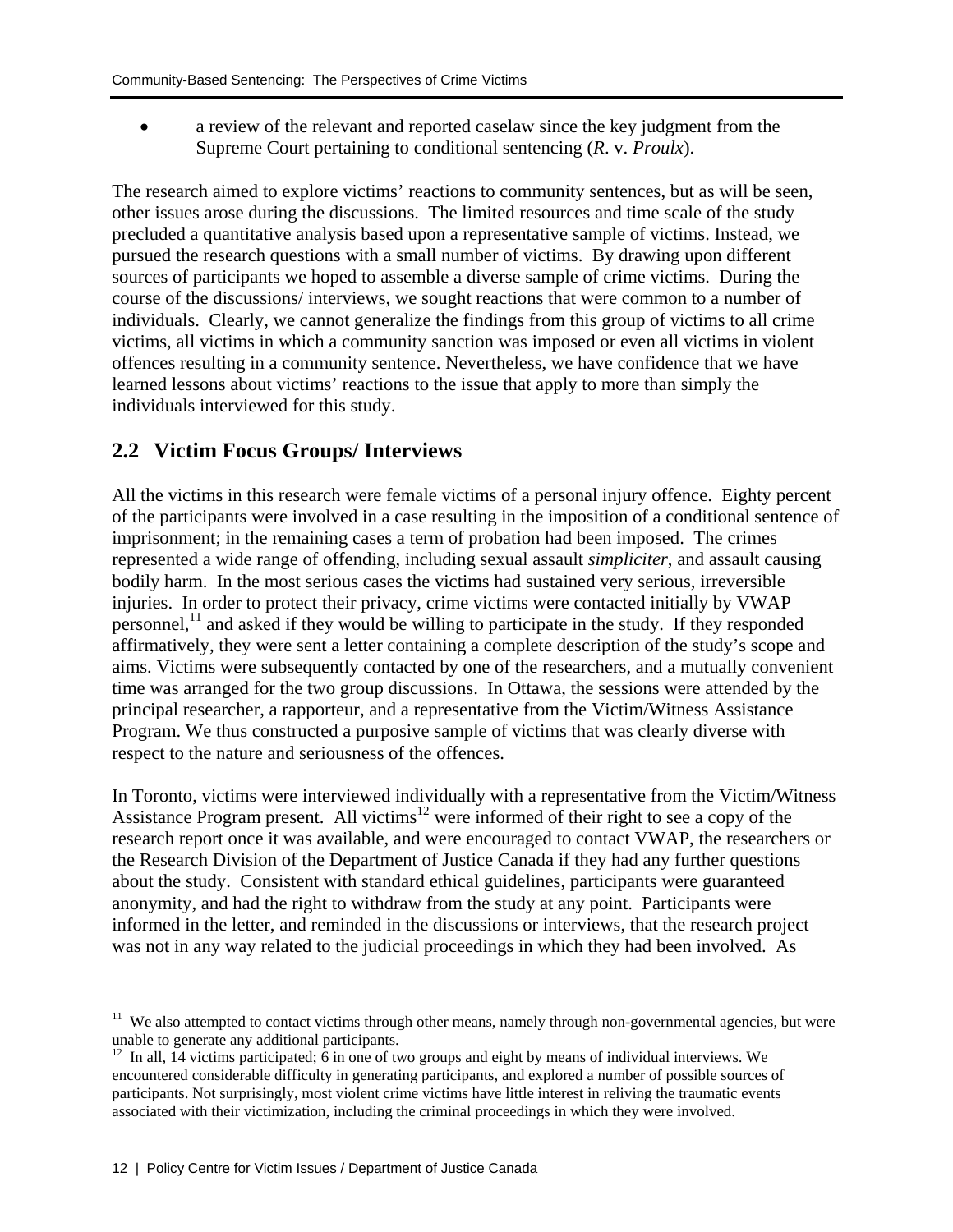ATA

noted, a number of victims were unable to attend the group session; the principal researcher interviewed these participants individually.

## **2.3 Interviews with Crown Counsel and Victims' Advocates**

In addition to the discussions and interviews with crime victims, interviews were conducted with a small number of Crown Counsel and Victims Advocates.13 Prosecutors play a critical role in the sentencing process, and act as a bridge between the court and the crime victim, without losing sight of their role to act on behalf of the state. The interviews were conducted in person or by telephone, with the same conditions of anonymity adopted for the interviews with crime victims. The intention was not to create a representative sample of prosecutors, but rather to explore the experience and opinions of certain individuals with particular experience relating to crime victims.14

 $\overline{a}$ <sup>13</sup> In light of the extremely heavy caseload of Crown counsel, the researchers express their appreciation to the five individuals who took the time to participate in this study.

<sup>&</sup>lt;sup>14</sup> For example, one Crown had participated in numerous conferences addressing the interests of the victim, while another had extensive experience handling sexual assault prosecutions.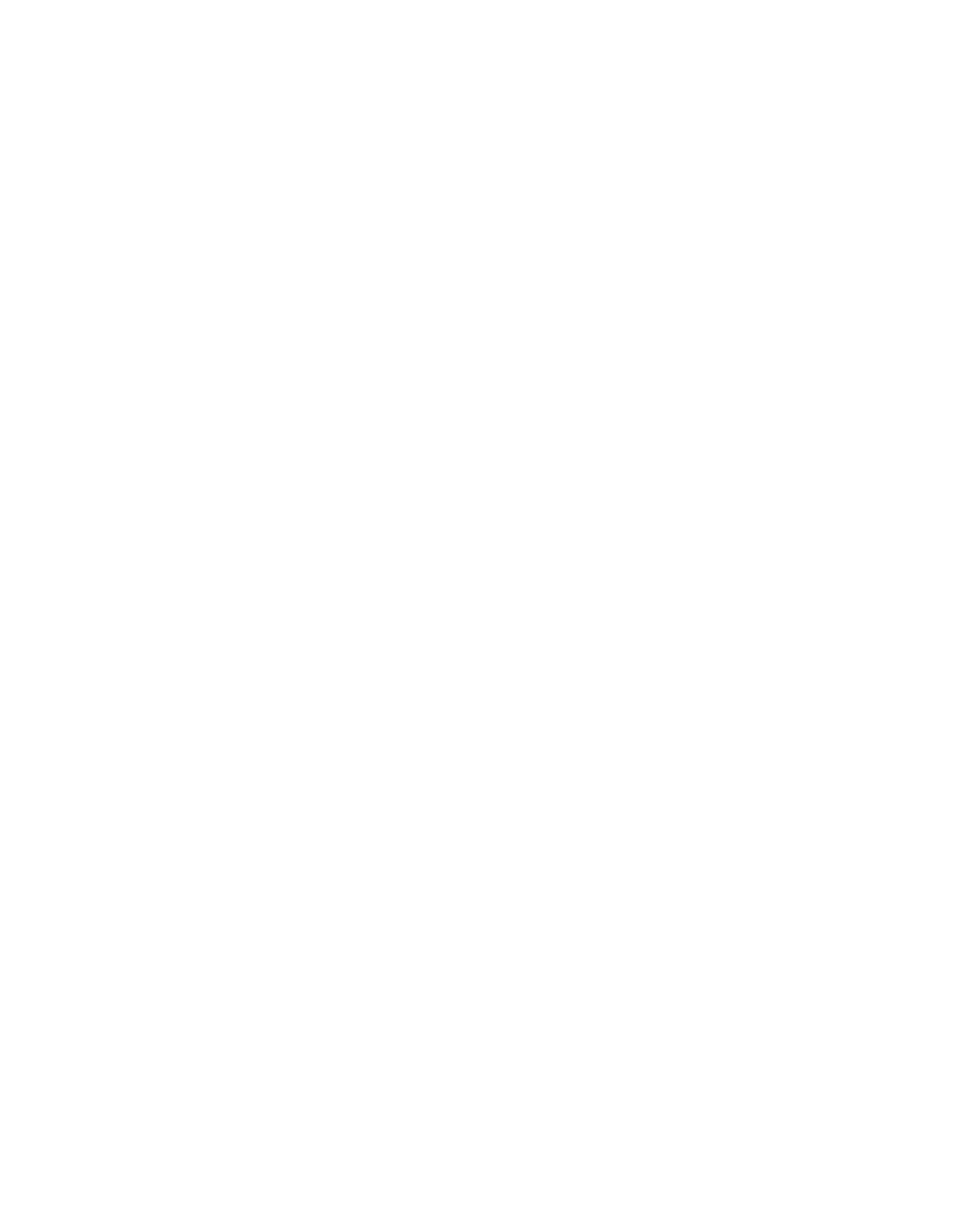# 3.0 Victims and Community Sanctions: Findings from Previous Research

lthough there has been a great deal of research into the place of the victim in the criminal Although there has been a great deal of research into the place of the victim in the crimin process in Canada (e.g., Roach, 1999; Young, 2001), as well as specific victim-related initiatives such as Victim Impact Statements (e.g., Meredith, 2001; Roberts, 2003), very little research has explored victims' general reactions to community-based penalties. It is an important oversight, in light of the increased interest restorative justice (see Roach, 2000; Roberts and Roach, 2003). Restorative initiatives seek to promote the interests of the victim at all stages of the justice process, but particularly at the stage of sentencing. Recent decisions from the Supreme Court of Canada have also stressed the importance of both community-based sentencing and the importance of the victim (Roach, 2000).

The few studies on victim responses to community sanctions are quite old, and of rather limited relevance today. For example, Hudson and Galaway's (1980) volume contains chapters exploring victim perspectives on restitution, but these contributions were written during a period in which Victim Impact Statements had yet to be introduced, and when the expansion of community-based sentencing had yet to take place.<sup>15</sup> The only study that directly explored victims' reactions to community sentencing is an exploratory study conducted 25 years ago and reported by Henderson and Gitchoff (1983). The researchers conducted interviews with a small number of victims.<sup>16</sup>

Henderson and Gitchoff report that victims knew little about alternatives to incarceration: "It was apparent that the victims were unaware of the costs of incarceration, were unaware of community service as a sentencing option, and seldom considered restitution as a part of sentencing because they were uniformed of its availability" (1983, p. 49). Of course, much has changed in 25 years, and it is likely that victims today are provided with more information about the range of penalties available.<sup>17</sup> These researchers also found that victims initially voiced a desire that the offender be committed to prison, but that their views changed after having been provided with information about the alternative sanctions available to a court. Henderson and Gitchoff concluded that: "we found that victims were quite willing to move away from a position of retribution if given viable alternatives" (p. 49). More recent scholarship supports this finding. For example, Erez (1994) concluded that: "The "retributive" element in some victims' preferences for certain sentencing outcomes may result from lack of knowledge about alternative dispositions" (p. 21).

The limited Canadian research in this area suggests that victims are often dissatisfied with sentencing outcomes, but once again it is unclear whether this reflects unrealistic expectations about sentencing outcomes. This finding emerges from the landmark research conducted by John Hagan a generation ago. Hagan (1983) found that almost two thirds of crime victims

<sup>&</sup>lt;sup>15</sup> Victim impact statements were introduced in Canada in 1988.

<sup>&</sup>lt;sup>16</sup> The research report does not state the exact number of victims interviewed.

 $17$  In addition this study took place in another jurisdiction (the United States).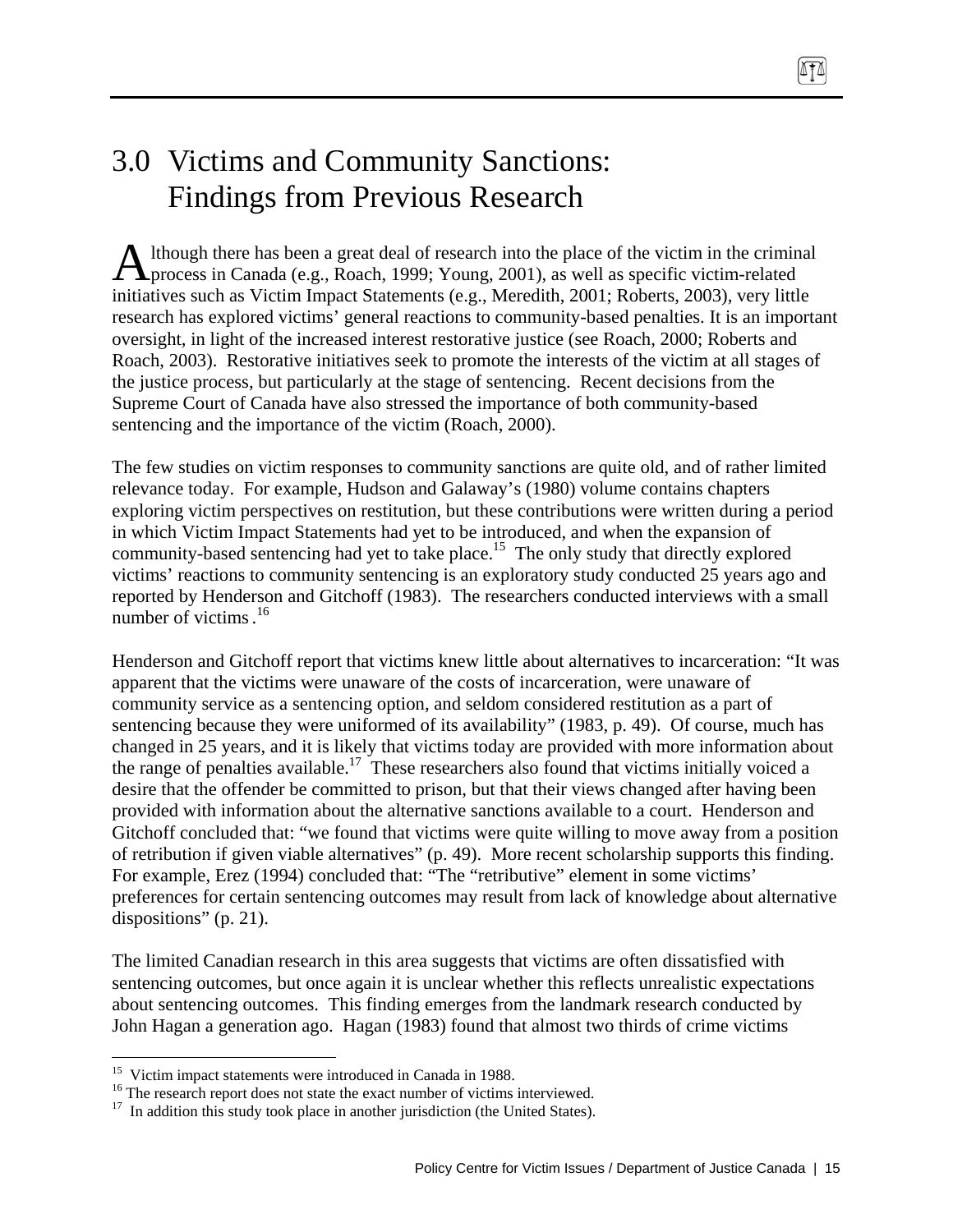perceived the dispositions imposed in their case to be too lenient. It must be recalled however, that this study was also conducted before the introduction of victim impact statements. The introduction of this reform may have attenuated victim dissatisfaction; research has demonstrated that victims are more positive about the outcome of the hearing if they have had some input into the process (see Young, 2001).

There are two principal sources of information about victims' reactions to community sentencing: in-depth studies of victims who have passed through the criminal process, and largescale victimization studies (e.g., Hough and Moxon, 1985; Hough and Roberts, 1998; Tufts, 2000; Tufts and Roberts, 2002). In studies of "official" victims (i.e., those in the system), interviews are usually conducted with victims after the sentencing hearing. In the victimization studies, respondents are asked about the penalties that they believe would be appropriate. These studies include the responses of victims who have not participated in the criminal justice system, often because they did not report the incident to the police.

If victims are dissatisfied with the severity of sentences imposed, differences should emerge between their sentencing preferences and those of the general public. The general finding from a series of studies in several countries (including Canada) is that victims' sentencing preferences do not differ significantly from those obtained from non-victims (e.g., Hough and Moxon, 1985; Brillon, 1988; Hough and Roberts, 1998; van Dijk and Steinmetz, 1988). For example, Sprott and Doob (1997) draw upon the 1993 General Social Survey in Canada and found that "victims of violence were not more punitive than were victims of property crimes or non-victims" (p. 285).

The most recent exploration of this issue drew upon the General Social Survey (GSS) in Canada. Tufts (2000) compared the sentencing preferences of victims and non-victims. She found no differences between the reactions of victims and non-victims with respect to the sentencing of first offenders<sup>18</sup>. In fact, when asked to evaluate the criminal courts, victims and non-victims respond in a similar fashion, as can be seen in the following Table 1.

| TABLE 1:<br><b>PERCEPTIONS OF THE CRIMINAL COURTS IN CANADA: PERCENTAGE OF</b><br><b>RESPONDENTS RATING THE CRIMINAL COURTS AT DOING A GOOD JOB</b> |                                 |                        |             |  |  |  |
|-----------------------------------------------------------------------------------------------------------------------------------------------------|---------------------------------|------------------------|-------------|--|--|--|
|                                                                                                                                                     |                                 | Victims of non-violent |             |  |  |  |
|                                                                                                                                                     | <b>Victims of Violent Crime</b> | crime                  | Non-Victims |  |  |  |
| Ensuring a fair trial for the                                                                                                                       | 40%                             | 41%                    | 40%         |  |  |  |
| accused                                                                                                                                             |                                 |                        |             |  |  |  |
| Determining whether the                                                                                                                             | 21%                             | 20%                    | 21%         |  |  |  |
| accused is guilty                                                                                                                                   |                                 |                        |             |  |  |  |
| Helping the victim                                                                                                                                  | 15%                             | 13%                    | 16%         |  |  |  |
| Providing justice quickly                                                                                                                           | 11%                             | 10%                    | 14%         |  |  |  |

Source: Adapted from Tufts (2000).

 $\overline{a}$  $18$  Differences did emerge when both categories of respondent were asked to sentence repeat offenders, with victims responding more punitively.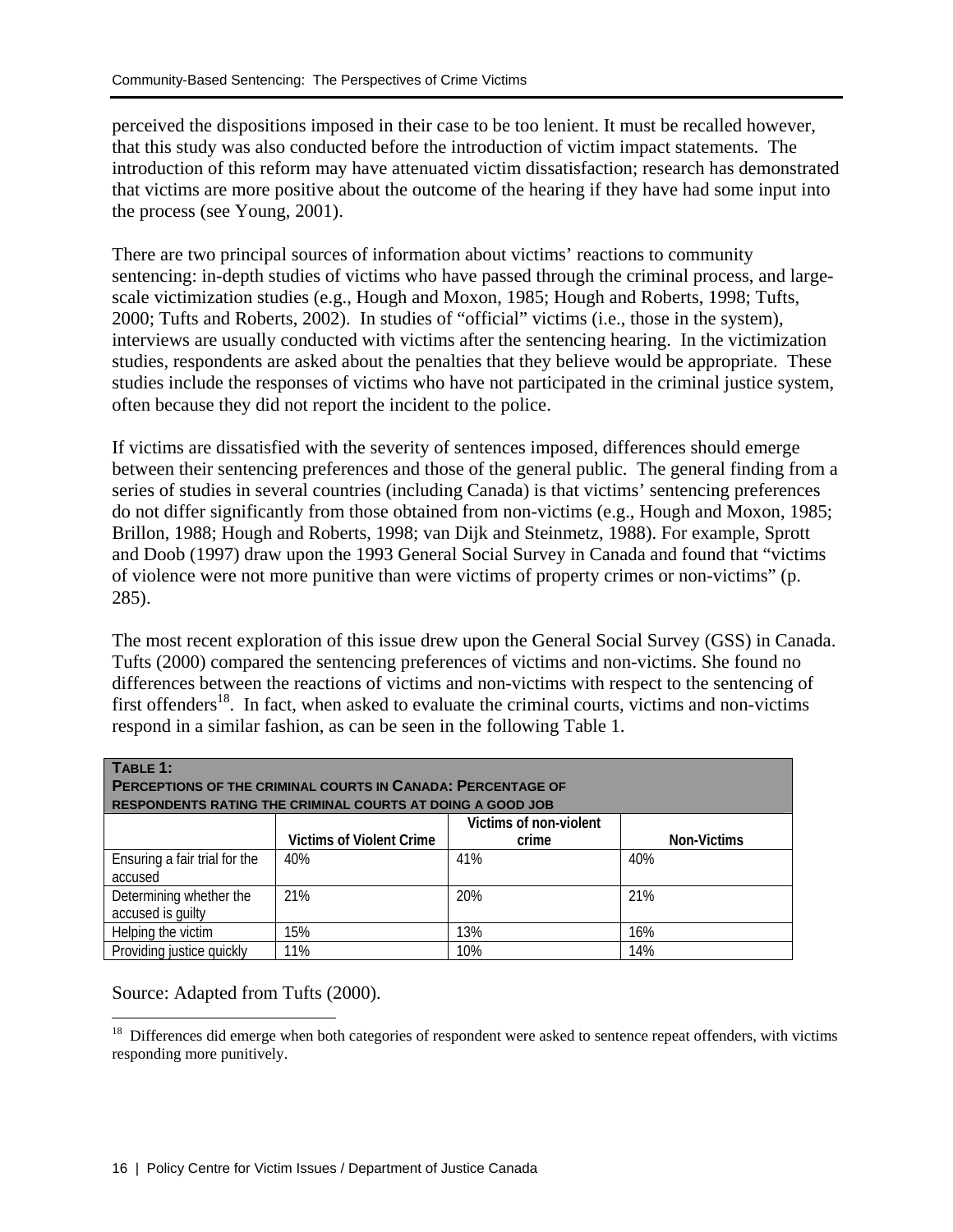These findings are important because they suggest that as a group, victims are not likely to be more opposed or receptive to community sentences than members of the public. Moreover, victims' sentencing preferences are generally close to the sentences imposed by courts. The principal difference between victims and the general public in terms of sentencing appears to concern reparation: not surprisingly, crime victims assign more importance to reparation.

 $\sqrt{10}$ 

When crime victims are asked to select an appropriate sentence for the offender in their case, they often choose community-based sanctions. A typical example of such a study was reported by Lutz, Fahrney, Crew and Moriarty (1998), who analysed responses to a state-wide survey of several categories crime victims in Iowa.<sup>19</sup> When asked to identify an appropriate disposition, victims of all kinds of crimes advocated treatment for their offender. Of all assault victims, only one-quarter favoured incarcerating the offender. The percentage of sexual assault victims favouring the incarceration of the offender was higher; however, 40% of these victims still endorsed a community-based sentence rather than custody (Lutz et al. (1998)). Lutz et al. concluded that: "The comparatively large percentage of respondents selecting alternative sentences to prison....suggests Iowans want more from their criminal justice system than only incarceration of offenders" (1998, p. 53).

#### **3.1 Perceptions of Severity**

Although few studies have addressed the issue, the argument is often advanced that if victims perceive the sentence imposed as being too lenient (in light of the seriousness of the offence), they be dissatisfied with the sentencing process. This may promote their suffering and result in alienation from the justice system. There is in fact empirical support for this proposition from a careful study of crime victims' reactions to the criminal process. Tontodonato and Erez (1994) explored the effects of the justice system on the distress levels of crime victims. These researchers explored the impact of a number of variables on distress levels, including the nature of the offence, demographic variables such as sex and age, and victims' perceptions of the severity of the sentence eventually imposed.

Tontodanoto and Erez (1994) found that victims' perceptions of the adequacy of the sentence exercised an important influence over their reactions to victimization. The researchers concluded that: "Sentence leniency, or what is perceived as a light sentence colors the way the victim recalls his or her reaction to the victimization and further contributes to feelings of distress associated with the experience. A sentence of sufficient severity, on the other hand, may give the victim the feeling that 'justice has been done'" (p. 50).

Of course, whether a given disposition is "sufficient" is a subjective judgment; the same sentence will be judged differently by different victims. However, to a degree reactions to sentencing will be determined by expectations; if victims expect most offenders to be imprisoned, and for durations in excess of a year, they may feel that a 44-day term of custody is too lenient. If victims are aware that most sentences imposed in Canada do not involve custody, and that the median sentence of custody is 44 days,<sup>20</sup> they may evaluate the same 30-day sentence in a

<sup>&</sup>lt;sup>19</sup> The categories were: property crimes; assault; sexual assault; threats.

<sup>&</sup>lt;sup>20</sup> See Reed and Roberts (1999). In 2001/02, four out of five custodial sentences were under 3 months (see Carriere, 2003); the median sentence was not published).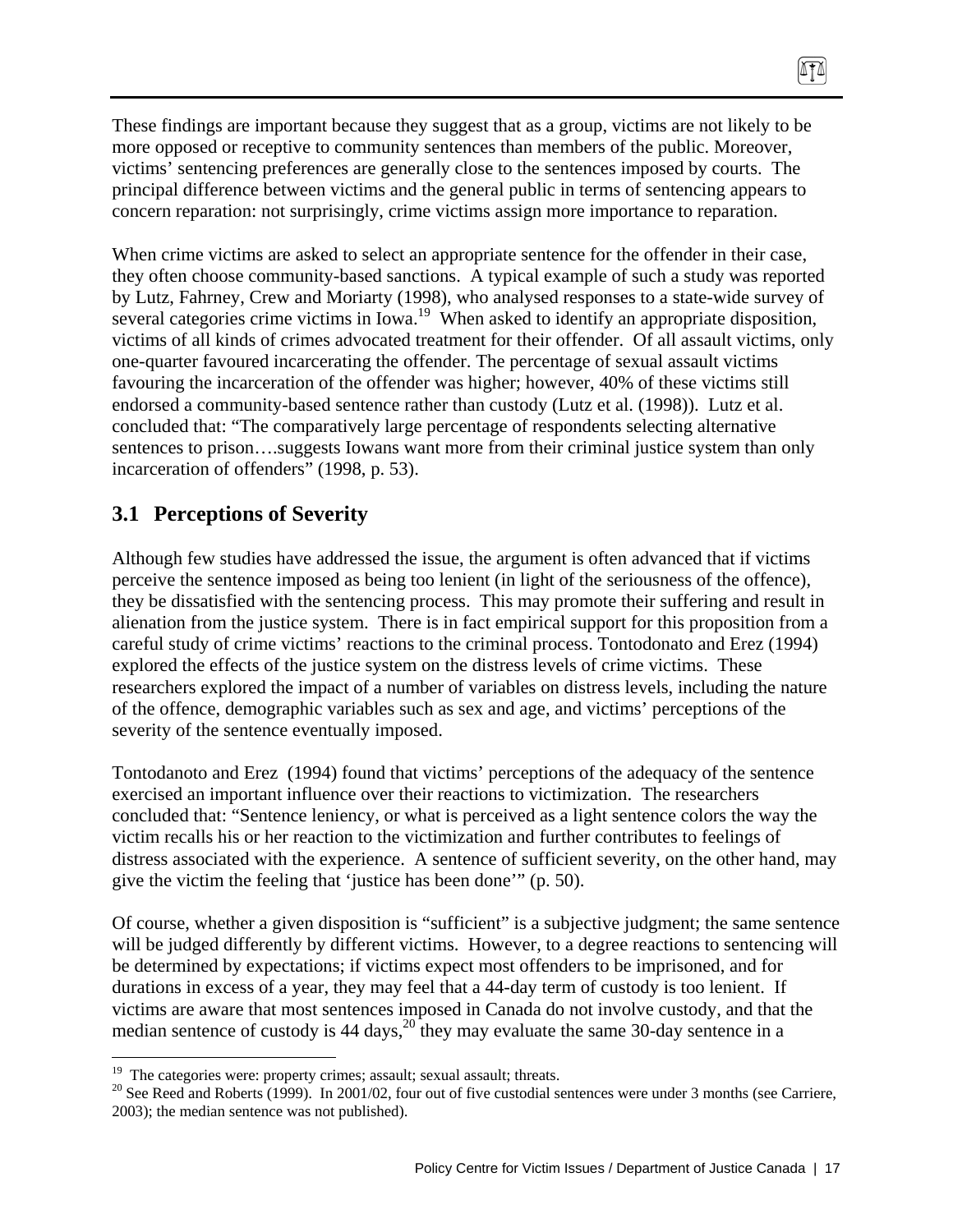different light. For this reason alone it is vital that crime victims hold realistic expectations of the sentencing process.

#### **3.2 Summary**

The following points emerge from the literature:

- very little systematic research has explored the reactions of victims to community sanctions, despite the growing use of these dispositions, and the increased attention paid to victims in the criminal process;
- surveys of the general public and crime victims reveal that both have little systematic knowledge of the sentencing process;
- the more severe community sanctions (particularly those that replace terms of custody such as the conditional sentence) are likely to create the most difficulty for crime victims as they are imposed in the more serious cases;
- there is some evidence that if victims are given information about community sanctions, they are more supportive of the concept of punishing offenders in the community;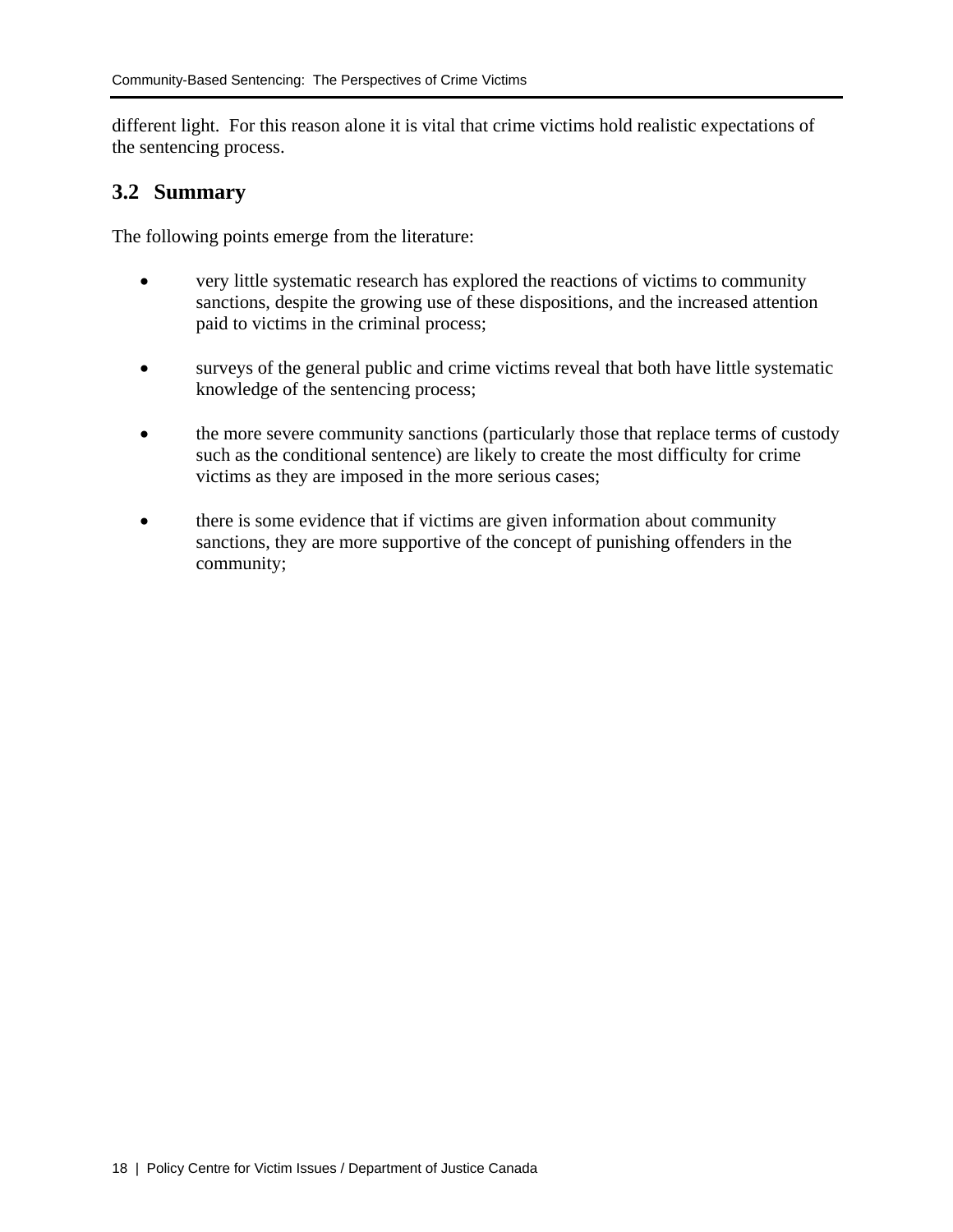# 4.0 Conditional Sentence and Victim Interests: Recent Caselaw

eported caselaw since *R. v . Proulx* ([2000] 1 S.C.R. 61) was reviewed with particular Reported caselaw since R. v. Proulx ([2000] 1 S.C.R. 61) was reviewed with particular discussion of victim interests, interpretation of the restorative principles of sentencing in providing acknowledgement and reparation to victims and the community for the harm caused by crime and conditions in conditional sentences that may address the concerns and interests of victims.

*R. v. R.A.R.* ((2000) 140 C.C.C.(3d) 523) was a companion case to the landmark case of *R. v. Proulx* discussed above. It involved an offender who was convicted of sexual assault and two counts of assault against a young woman who worked on his farm. The trial judge sentenced the accused to one year in prison with \$12,000 in fines. The Manitoba Court of Appeal imposed a nine-month conditional sentence with conditions of house arrest, community service and rehabilitative programs. The court was influenced by the fact that the accused had subsequent to his conviction paid \$10,000 to the complainant pursuant to a settlement of a human rights complaint.

In a divided decision, the Supreme Court would have restored the sentence of imprisonment given the emphasis placed on denunciation and deterrence of sexual assault. Justice L'Heureux-Dube stated the following for the majority:

"Although the Court of Appeal made no finding that the respondent showed voluntary signs of remorse or acknowledged responsibility for his acts, it did note that since the imposition of the original sentence, he had made a payment of \$10,000 to the complainant pursuant to a settlement of the complainant's proceedings before the Manitoba Human Rights Commission relating to the same incidents. This weighed in favour of restorative objectives and therefore of a conditional sentence…In my view, however, this factor was not so important as to outweigh the need for a one-year sentence of incarceration in order to provide sufficient denunciation and deterrence, as found by the trial judge" (at para 30).

Although this case reveals judicial reservations about the ability of conditional sentences to fulfill the penal goals of deterrence and denunciation, it also recognizes that reparation and perhaps other victim oriented actions and conditions could fulfill the restorative objectives of sentencing in ss.718(e) and (f). These provisions added to the *Criminal Code* in 1996 direct judges to impose just sanctions that "provide reparations for harm done to victims" and "to promote a sense of responsibility in offenders, and acknowledgment of the harm done to victims and the community." *R.A.R.* also suggests that the restorative and reparative objectives of sentencing should not necessarily be restricted to restitution of easily calculable pecuniary damages.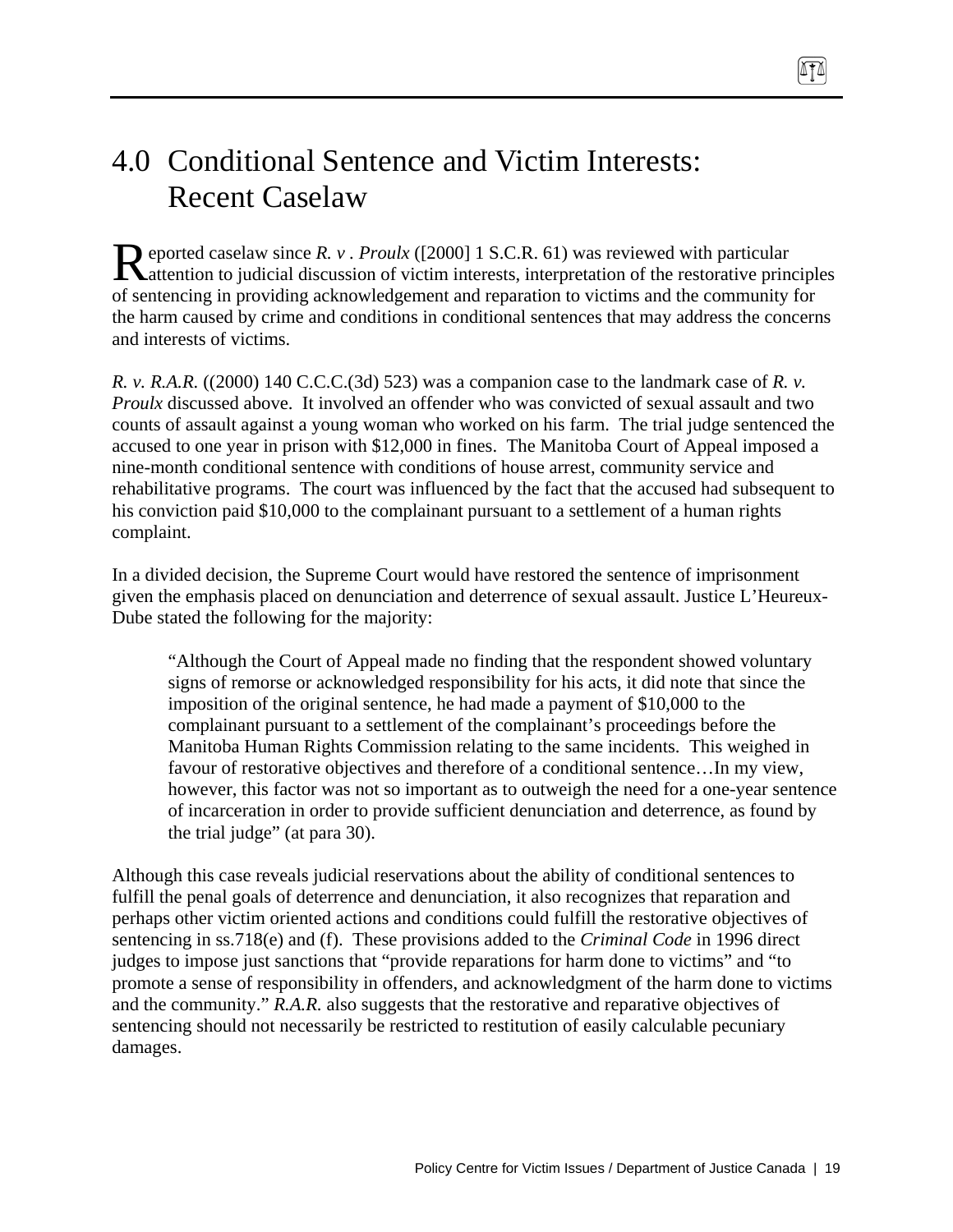In *R. v. Bratzer* ((2001) 160 C.C.C. (3d) 272), the Nova Scotia Court of Appeal rejected an appeal of a conditional sentence for armed robbery at three gas stations. The accused had been willing to meet with the victims but "as might be expected, the victims did not want to participate. Mr. Bratzer wrote and provided to the court an lengthy letter of apology to each of the three victims." (para 31). The Court of Appeal considered the victim impact statement, but relied on the caution in *R v. Sweeney* about their use. The conditional sentence of two years less a day was described as based on "strict conditions" including house arrest, but did not relate specifically to the interests of the victims.

This case suggests that in some cases, victims will not be interested in meeting the offender even if the offender is willing to apologize and attempt to make amends for the offence. The case demonstrates judicial respect for the wishes of the victim and may suggest that some victims of serious crimes may not be interested in attending restorative meetings with offenders. At the same time, it is not known whether adequate resources were expended in this case or exist in general to lay the groundwork for potentially restorative meetings between victims and offenders. It is increasingly recognized that restorative justice does not just spontaneously happen and that resource-intensive groundwork is necessary to prepare offenders, victims and the community before they can engage in potentially restorative meetings.

As discussed above, some of the most difficult issues with community sanctions arise when they are used in cases of serious violence. Because only a subset of conditional sentence judgments are reported and or appealed, serious cases are likely over-represented in the reported jurisprudence concerning conditional sentences. Nevertheless, this provides a good vehicle for discussing some of the most difficult issues concerning community sanctions and their effects on victims.

Conditional sentences have been considered in a number of cases involving sexual violence. In *R. v. C.R. P.* ((2001) O.J. No. 1595)*,* a 15-month conditional sentence was ordered with respect to an Aboriginal offender who had sexually assaulted his niece on four occasions when she was between 8 and 14 years of age. The victim impact statement indicated that the victim was "affected by shame, guilt and anger". The trial judge stated:

"Reparation to the victim and promoting responsibility on the part of the accused would be assisted by an apology and admission of wrong doing by C.R.P., even if ordered by the court. The accused shall, with the assistance of his conditional sentence supervisor, write a letter of apology to J.W. admitting his wrong, and apologizing for the harm done to her. The letter may be sent to the Crown Attorney's Office at Sault Ste Marie, who shall pass it along to J.W." (at para 15).

Other conditions included participation in rehabilitation programs for child abusers, 100 hours of community service, house arrest and non-association with the victim or any unsupervised child less than 14 years of age. This case raises the question of whether a letter of apology would serve a meaningful purpose in acknowledging harm done to the victim. It also raises the issue of whether a court ordered letter of apology would represent a genuine and sincere gesture of remorse. More study is required about how victims of crime perceive apologies for crime.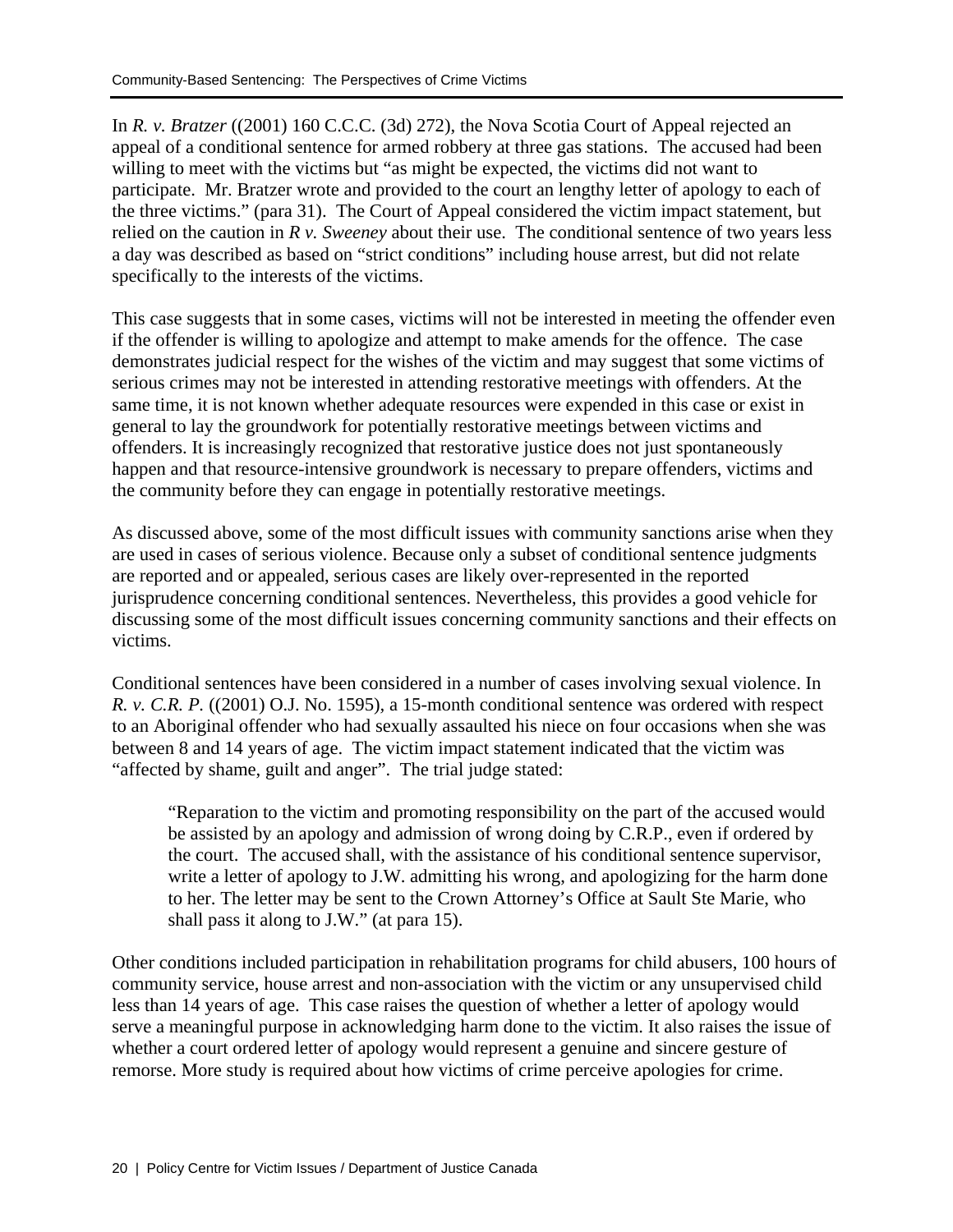In *R. v. Longboat* ((2003) O.J. No. 598), two Aboriginal offenders who had sexually assaulted a sleeping woman were both sentenced to conditional sentences of two years less a day. A victim impact statement had indicated that "the victim is very unhappy, scared to go out. She has headaches. She speaks about feeling unsafe and the negative effect this has had on her relationship and her life." (para 6). The judge expressed concern that some statements made by the offenders' families indicated that: "they have not recognized the guilt of the accuseds or accepted that guilt, they do not have empathy for the victim. The victim must be recognized. Here a sleeping woman is assaulted sexually by not one, but two men acting together, an abhorrent act, which cannot be forgotten. An act that will obviously have long-term serious effects on her life as borne out by the sad tone of the witness statement." (para 14). The judge imposed a condition that the offender was not to be within 50 metres of the victim including her home, school, or place of work. This order applied for the duration of the conditional sentence and for two additional years of probation. Another condition required each of the offenders to pay \$1,000 within a year to an Aboriginal woman's shelter on the Six Nations Reserve. (para 71).

 $\sqrt{11}$ 

This case is an example of the common use of no contact conditions as a means of recognizing victim interests. As suggested above, the effectiveness of such conditions in responding to fears and anxieties that victims may have needs to be studied. This case also involves the payment of money as a means of making amends. Unlike in *R. A.R.*, the payment was not made directly to the victim but rather to an organization that provides services to other victims of male violence.

A number of reported conditional sentence cases involved spousal violence. In *R. v. M.S.R.*  ((2002) B.C.J. No. 845)*,* the British Columbia Court of Appeal set aside a sentence of three years imprisonment for aggravated assault by an Aboriginal man against his estranged wife. It imposed a 21 month conditional sentence followed by 2 years of probation with optional conditions of abstaining from alcohol, attending anger-management, engaging in cultural ceremonies, assisting the community in a family violence forum, performing 240 hours of community service and observing a curfew.

Prowse J.A. stressed new evidence that the accused had overcome his alcohol problem and that the community expressed a willingness to assist in the community sentence. She added: "I also place weight on the fact that the victim of this offence has stated that she no longer feels threatened by his presence in the community. These are matters which were unknown to the sentencing judge." (para 29). At sentencing, the offender had apparently blamed the victim for his actions that included a stabbing (para 27). *M.S.R.* demonstrates a concern about the views of both the community and the victim in deciding whether a community sentence is appropriate in cases of spousal violence. It also raises the issue of whether a victim would feel comfortable objecting to a community sanction that was supported by the community.

In *R. v. MacDonald* ((2003) 173 C.C.C. (3d) 235)*,* the Nova Scotia Court of Appeal overturned a conditional sentence of 2 years less a day with alcoholism treatment condition for aggravated assault against a spouse. The victim had requested leniency and a non-custodial sentence for the offender, noting that she intended to continue to live with him. The Court of Appeal imposed a sentence of 22 months imprisonment followed by three years' probation. It stressed the need for denunciation and deterrence, but also expressed concerns about the safety of the victim. Bateman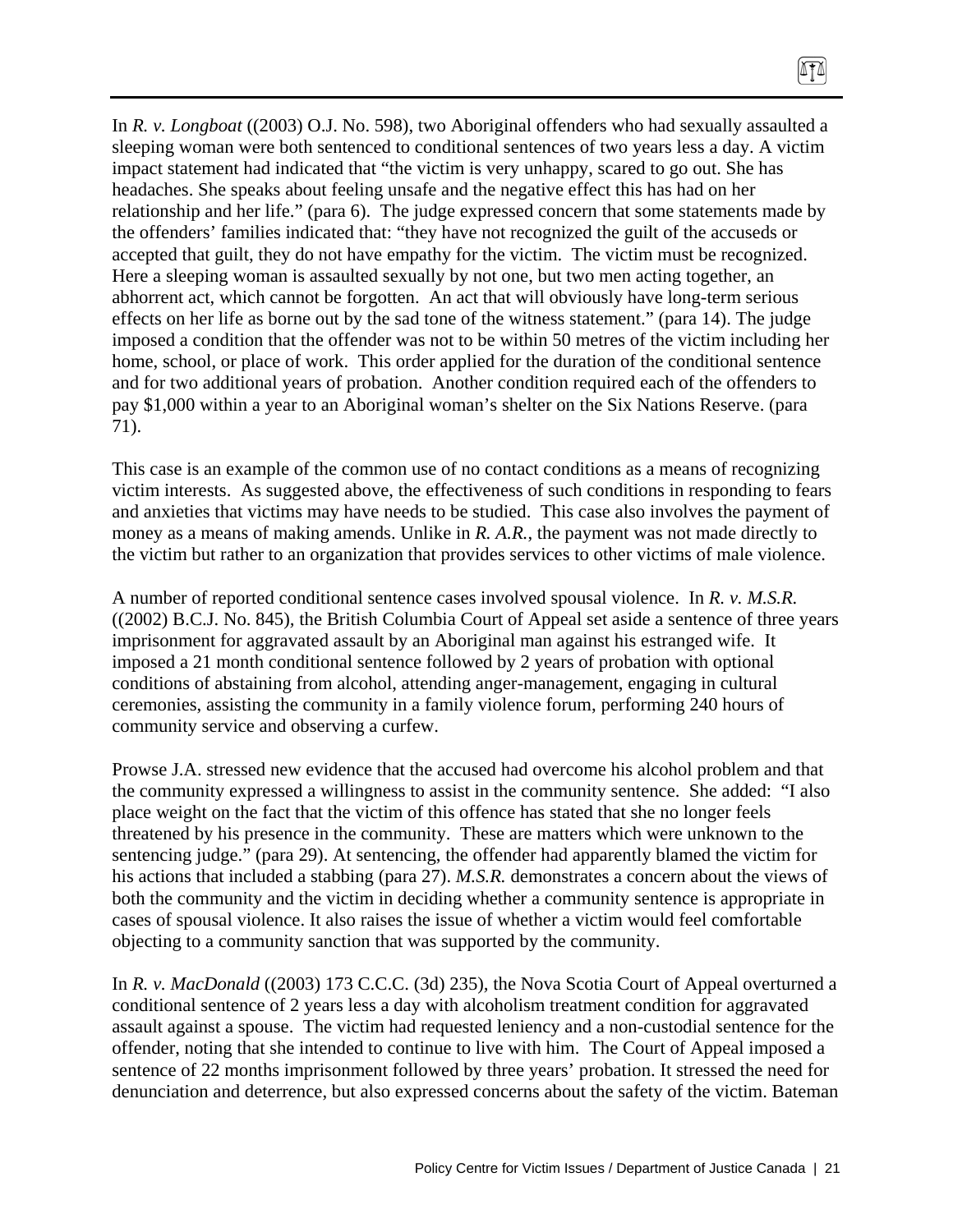J.A. stated: "It is counter-intuitive to permit a violent offender to continue to cohabit with the victim, even though the victim is a willing participant. That would surely undermine confidence in the administration of justice." (para 41). The Court of Appeal also concluded that the offender's "expression of remorse rings hollow in the case of this second assault upon the same victim." (para 50). This case shows an unwillingness to follow the wishes of the victim in a spousal violence case, but also a concern about the victim's safety.

In *R. v. Nensi* ((2001) O.J. No. 5655 (Ont. Ct. J.), a conditional sentence was rejected in a case of spousal assault, assault causing bodily harm, threatening death and assault with a weapon. The judge held that: "a community sentence would endanger the safety of the victim and potential other partners and thereby the safety of the community." (para 45). The six months imprisonment would be followed by two years of probation with victim-related conditions of no contact with the complainant (who had divorced the accused) or her family, as well as counselling. In a case of criminal harassment of a former spouse, another judge found that a conditional sentence was not appropriate given the continued danger to the spouse. He also noted that such a sentence would fail to serve the penal purposes of s.718(f) of promoting a sense of responsibility in the offender or acknowledging the harm that was done to the victim and the community. The sentence imposed was a five-month term of imprisonment followed by three years probation with a non-contact order unless it involved communication on the phone about the children of the marriage and a \$200 contribution to a Transition House (*R. v. Simms* ((2002) N.J. No.3 (Prov. Ct.)). Once again, the reparation was directed not towards the actual victim, but towards an organization that provided services to similar victims. It was also a more nominal sum than the \$10, 000 that was paid to the victim in *R.A.R.* or the \$1000 that was ordered paid to the woman's shelter in *Longboat*.

These cases of spousal violence demonstrate rejection of conditional sentences in cases of spousal violence and the use of no-contact conditions in subsequent periods of probation as a means of recognizing the interests of the victim at sentencing. The last case also demonstrates the use of nominal contributions to organizations that provide services for victims as a means of advancing the restorative and reparative purposes of sentencing.

Conditional sentences are also considered in reported cases concerning dangerous and/or impaired driving causing death and/or bodily harm. In *R. v. Duchominsky* ((2003) 171 C.C.C. (3d) 526), the Manitoba Court of Appeal substituted a conditional sentence, with no victim specific conditions, for a sentence of 2 years less a day imprisonment on two counts of dangerous driving causing death and three of dangerous driving causing bodily harm. In another recent case, an Alberta provincial court judge ordered a two-year less a day conditional sentence for a teacher convicted of dangerous driving causing death. There was evidence of considerable remorse on behalf of the offender and the trial judge devised extensive and creative conditions.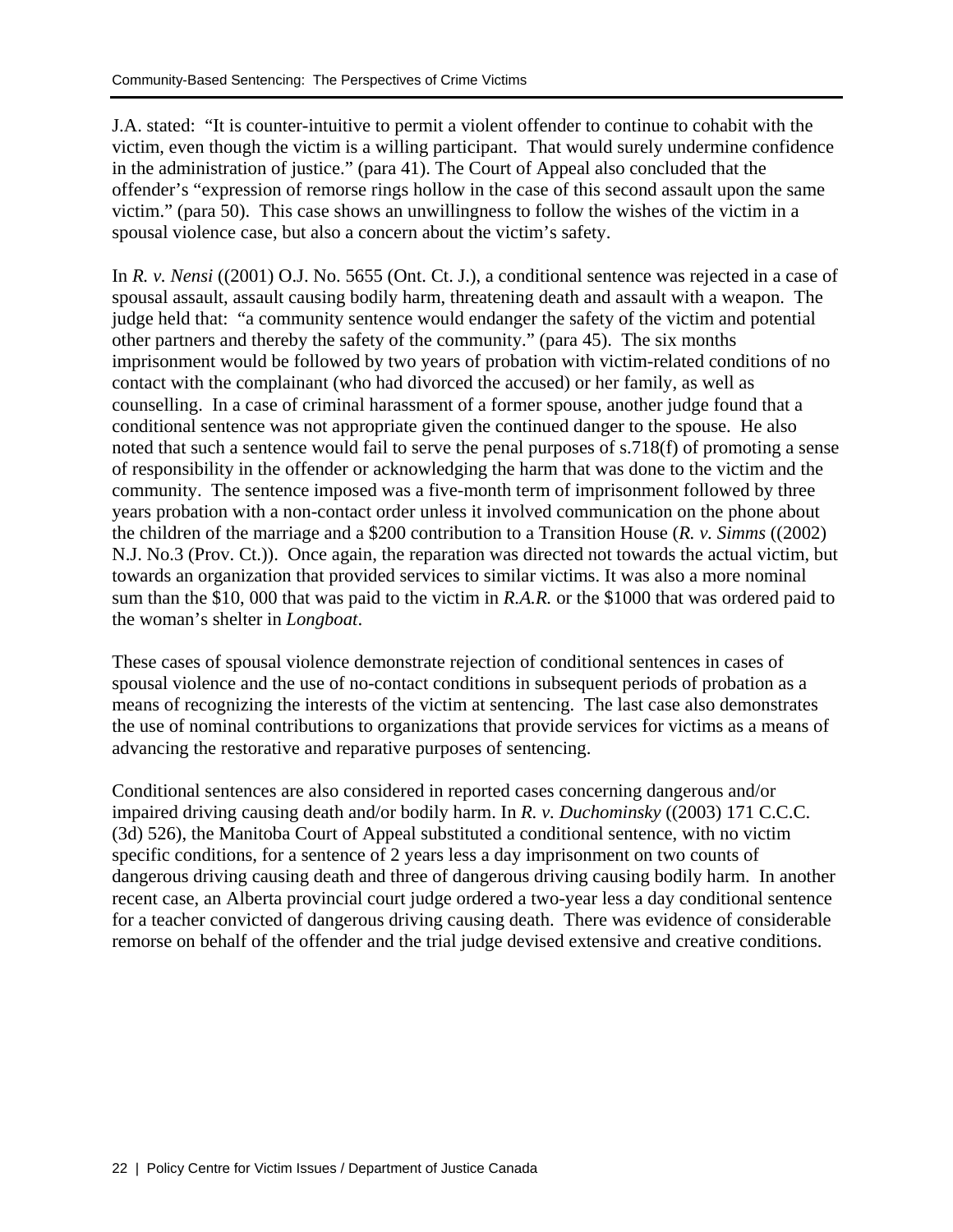8TT

"can adequately reflect the loss of Kristen's life, or your own loss from her death. It may seem to you that what I will say may be vastly disproportionate to the tragedy of her death. That does not in my mind diminish what I have heard said about Kristen or the impact of her death. I cannot begin to imagine the extent of your sorrow nor the devastation resulting from her needless death. Any attempt to relate the sentence I am about to impose to that loss, risks insulting your loss. There is and can be no meaningful relationship – whatever sentence anyone might impose." *(R. v. Iftody* ((2003) A.J. No. 100 (Prov. Ct.)*,* para 2*).*

These cases suggest that at times judges conclude that conditions cannot offer a meaningful form of acknowledgment or reparation to families for the death of victims.

In *R. v. Sandreswaren* ((2001) O.J. No.3933)*,* a conditional sentence was held to be inappropriate in a case of a drunken driver convicted of criminal negligence causing death. The judge ordered a sentence of two years imprisonment in part to allow the offender to participate in community programs warning of the dangers of drinking and driving. The judge, Cole J., regarded a 240 hour term of community sentence as a fair equivalent to an additional year of imprisonment:

"From all that I know about the accused, I am entirely prepared to accept that he truly wishes to make amends for the inestimable wrong he has caused. It seems to me that the current state of the dialogue around restorative justice in Canada -- at least when we talk about adult offenders -- places substantial emphasis on the offender's duty or obligation to provide reparations to the community" (para 63).

This case shows judicial willingness to craft probation conditions that advance the interest of acknowledging harm to the community, as opposed to the individual victim. As in the above cases, the focus on acknowledgement of harm to the community (as opposed to the victim) seems to be based on an implicit recognition that conditions cannot adequately recognize or repair the harm to families who have lost loved ones as a result of crime. It may also recognize a perhaps accurate perception that the family of the victim might not want contact with the offender.

Although many reported decisions on conditional sentencing relate to offences involving violence or serious harms, some relate to property crimes. In *R. v. MacAdam* ((2003) 171 C.C.C. (3d) 449), the Prince Edward Island Court of Appeal entered a conditional sentence in a fraud case with no conditions of reparation. It overturned a sentence of imprisonment and a probation order that required the offender to make restitution to the victims (who had been sold used cars with rolled back odometers). The majority of the Court of Appeal emphasized problems relating to the quantification of the damages to the victim and the danger that the offender could be charged with breach of probation if he could not make restitution.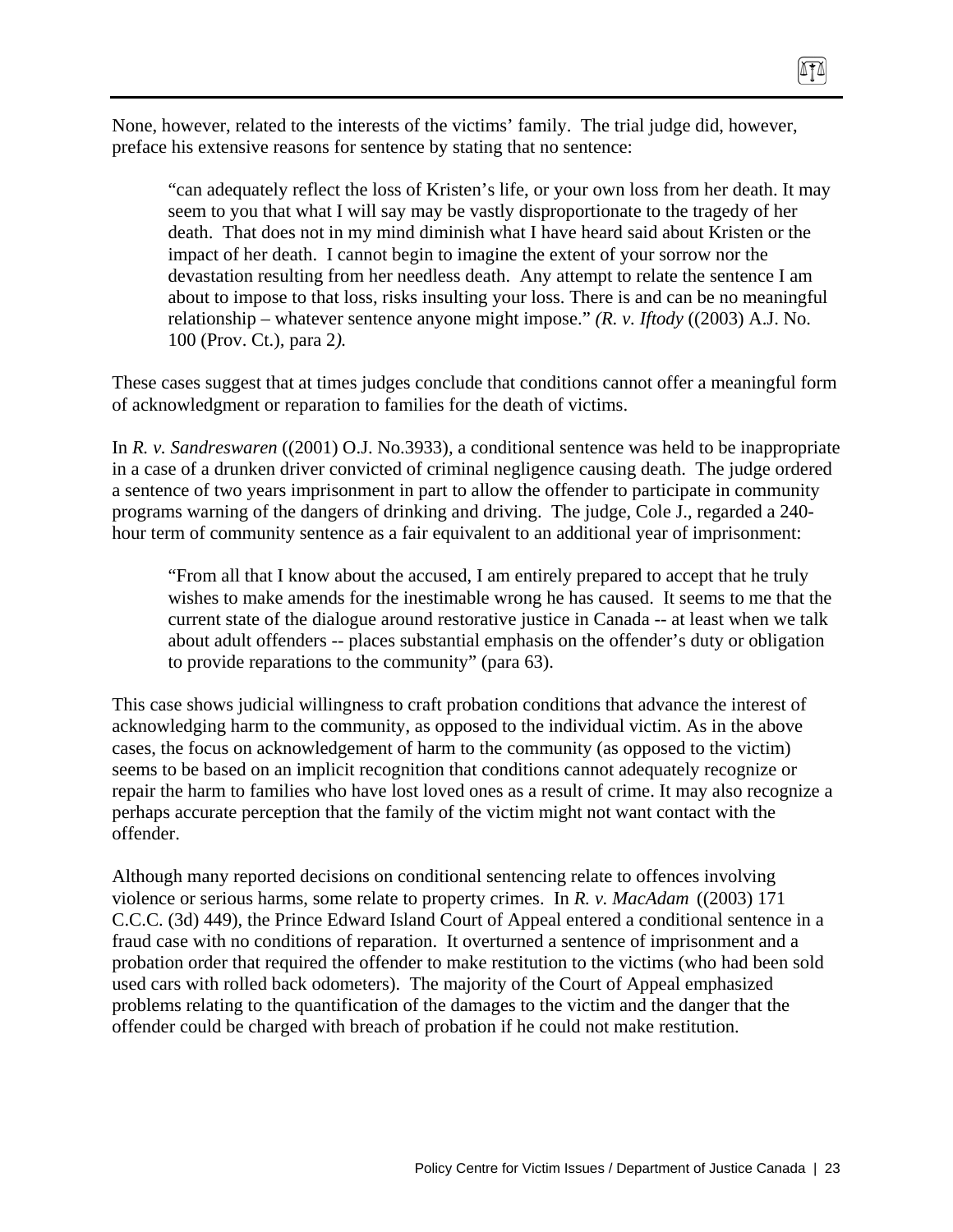A dissenting judge in *MacAdam* would have deferred to the trial judge who had emphasized the accused's lack of remorse and his failure to indicate that he did not have the means to make restitution to the victims. The concern about an offender being found in breach of a community sanction such as a conditional sentence or probation because they are financially unable to make reparation is a legitimate concern, but one that could be addressed by variation of conditions or by recognizing that a lack of necessary funds may be a reasonable excuse for failure to comply with reparative conditions (Manson, 2001).

In *R v. Watkinson* ((2001) 153 C.C.C. (3d) 561)*,* the Alberta Court of Appeal also overturned a sentence of imprisonment in a fraud case and entered a conditional sentence. It indicated that the restorative objectives of sentencing could be satisfied by conditions requiring community service and addiction counselling. In both of these fraud cases, conditional sentences did not provide reparation to the victims of the fraud. We will address reforms that may encourage judges to order reparation for victims more often in a subsequent part of this report.

### **4.1 Summary**

Reported cases since *R. v. Proulx* demonstrate a range of approaches to victim interests and conditional sentences. Starting with dicta from the Supreme Court of Canada in *R.A.R.*, there is some willingness to recognize that money paid to victims or organizations that provide services for victims may serve reparative purposes. At the same time, the reported cases involving property crimes do not demonstrate conditional sentences being used to achieve financial reparation. There are concerns that conditional sentences are not designed in a manner to encourage the compensation of crime victims. (Roach, 1999b) Some of the cases show a willingness to encourage attempts at non-financial acknowledgment of harm through conditions such as letters of apology, but others demonstrate respect for the decisions of victims that they do not want to meet with offenders.

In cases of spousal violence, appellate courts have taken different approaches, with some accepting conditional sentences in part because victims have not opposed them, while others have concluded that concerns about the safety of the victim should prevail over the wishes of the victim that the offender should serve his sentence in the community. In cases where victims have suffered the loss of loved ones, judges tend to focus on reparation and acknowledgment of harm to the community on the assumption that conditions are not up to the task of serving these purposes in relation to the victims.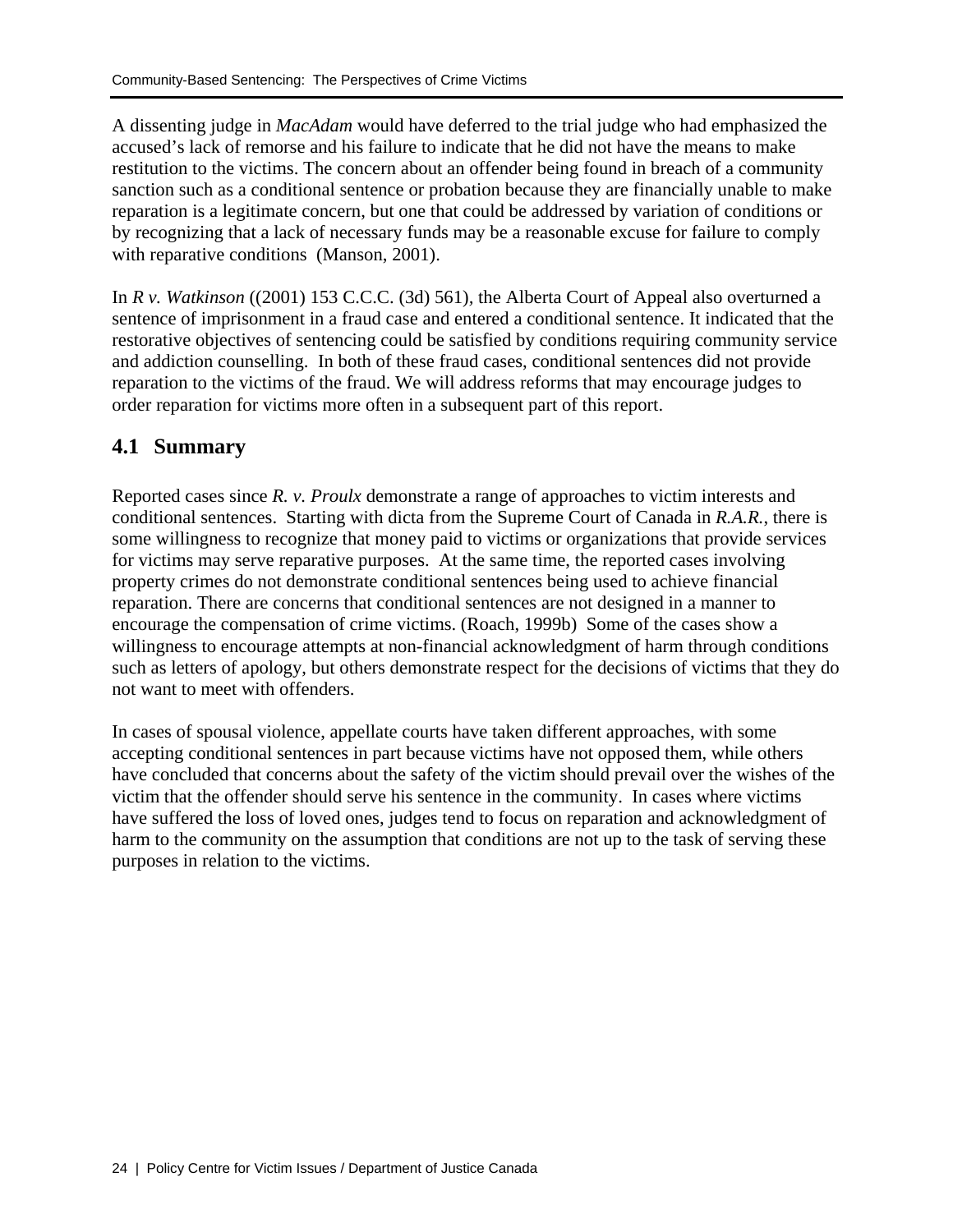# 5.0 Reactions of Crime Victims

ach crime victim is an individual with unique experiences and opinions. As one experienced Exercise and opinions. As one experiences and opinions. As one experiences and opinions. As one experiences and opinions. As one experiences and opinions. As one experiences are dependent upon a range of factors, including seriousness of the offence, the duration of the judicial proceedings, the treatment the individual received from legal and para-legal professionals and many other factors. The challenge to the researcher is therefore to uncover issues that are common to a number of people. Several such concerns emerged during the course of the interviews and focus group discussions. We begin with the question of victims' general reactions to community sentencing, and then turn to the critical question of level of knowledge about the sentence imposed.

ATA

The victims who participated in this study were not uniformly opposed to the concept of community-based sentencing or conditional sentencing. Not surprisingly, the level of awareness of the sanction varied considerably across victims. Several individuals felt that a conditional sentence could be effective *if it was tough enough and if it was adequately enforced*. However, there was a perception shared by several victims that the sentence should be used for less serious cases. One victim expressed it in the following way: "It should be given to teenagers. It's like being grounded." Two victims in Ottawa indicated that they were satisfied with the imposition of a conditional sentence in their case because it was the offender's first offence and they felt the embarrassment caused by the conviction was itself a significant punishment. Another victim agreed that a conditional sentence was appropriate because they felt the offender needed help, and because they didn't feel imprisonment would benefit the offender or the community. This is an example of victims supporting restorative principles.

Similarly, the victims in cases in which a suspended sentence had been imposed did not react negatively to the idea that the offender was not in prison, although they did have concerns about possible violations of conditions. One of the probation case victims described the sentence as one that she "thought was fair". However, she too expressed a desire for information about the offender's whereabouts (see below). Two victims expressed the view that the offender's presence in the community had created a kind of home confinement for them; they were apprehensive about encountering the offender in their neighbourhood.

## **5.1 Level of Knowledge**

Despite the efforts of Crown counsel and VWAP personnel, the complexities of the justice system represented a challenge for the victims. Not surprisingly, many victims found the criminal process, including the sentencing phase, to be confusing. One individual brought us a copy of a memoir that she had written about the experience wherein she wrote: "I was so confused by it all…...how people can change their minds, enter different pleas [at the] last minute, it is a tough world trying to understand the judicial system". Another individual described the criminal process as akin to "entering a whole new world", and yet another said "it was all totally new to me". One victim said that even now [at the time of the interview] "I don't know what I can and cannot ask". Several victims said that they felt "out of the loop", and did not know whether or when someone would get back to them in response to their queries.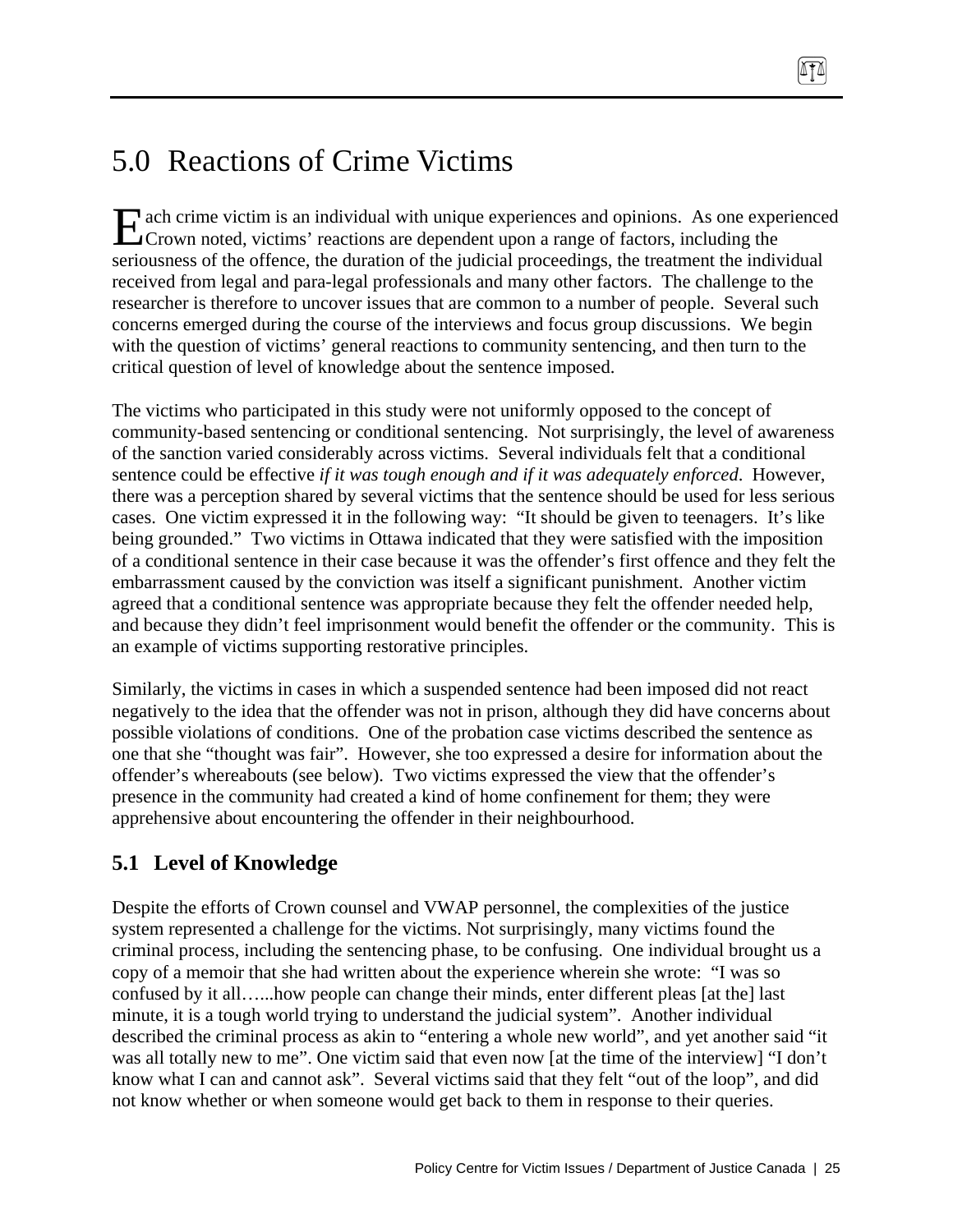In terms of information about the sanction imposed, most of the victims had received a copy of the probation or conditional sentence order, almost always by mail. Only two had received a copy of the reasons for sentence, but the victims were unanimous in their desire to have both documents. However, although most participants had received the court order, almost all found it confusing; their knowledge of the conditions imposed, and the likely consequence for the offender in the event that the conditions were violated, came from contact with VWAP personnel (or the Crown) rather than the document itself. One individual was unclear whether the offender had been sentenced to a conditional sentence of imprisonment or a term of probation.

Another victim who was generally satisfied with the sentence imposed (a suspended sentence accompanied by a term of probation) nevertheless acknowledged that she was "not totally clear" about the length of the order. (This individual had not received a copy of the order in the mail, but indicated in the interview that she would have liked to have had a copy.) Of those victims who had received a copy of the order, several stated that they would have liked to have had the order "interpreted" by a legal professional, or a VWAP representative, particularly the victimrelated conditions such as no-contact restrictions. Another victim described the conditional sentence order that she had been sent in the mail as "full of legal jargon". One victim noted that she had received a copy of the offender's probation order in the mail but she "hadn't understood a word" of it.

Although they had not been asked to do so, several individuals brought copies of the conditional sentence order to the interviews.  $^{21}$  Reviewing these orders, it was easy to see why the victims were baffled about the nature and conditions of the order. Several orders were missing critical pieces of information. One order pertaining to a conditional sentence case was actually a probation order, on which a conditional sentence had been written, with no indication of the duration of the conditional sentence. The individual victim in this case had heard that the offender was "covered for five years", but had no deeper understanding than this. In reality, it appears that the offender had been sentenced to two years less one day of conditional imprisonment, to be followed by three years probation. These are the maximum periods of time available to the courts for these sanctions, and this fact should have been made clear to the victim. The documentation provided to the victims in many cases appears to have been totally inadequate.

The conditional sentence order form was not conceived to provide a layperson with general information about the sanction; it is a legal document created for other purposes. Accordingly, it is of little use as a means of informing crime victims about the sentence imposed on the offender in their case. It is critical that victims have a sound grasp of the nature of the court order. Ideally, in light of the language used on the conditional sentence/ probation orders, the contents should be explained in person by either a VWAP individual or a legal professional.

It is important to provide personal injury victims with information about the conditional sentence of imprisonment as the paradoxical nature of the sanction (a term of custody served at home) can give rise to misunderstandings. For example, in one case the offender had been detained in custody pre-trial. The court had ultimately sentenced him to a conditional sentence of

 $21$  This alone attests to the significance that crime victims attach to the conditions of the sentence when the offender discharges that sentence in the community.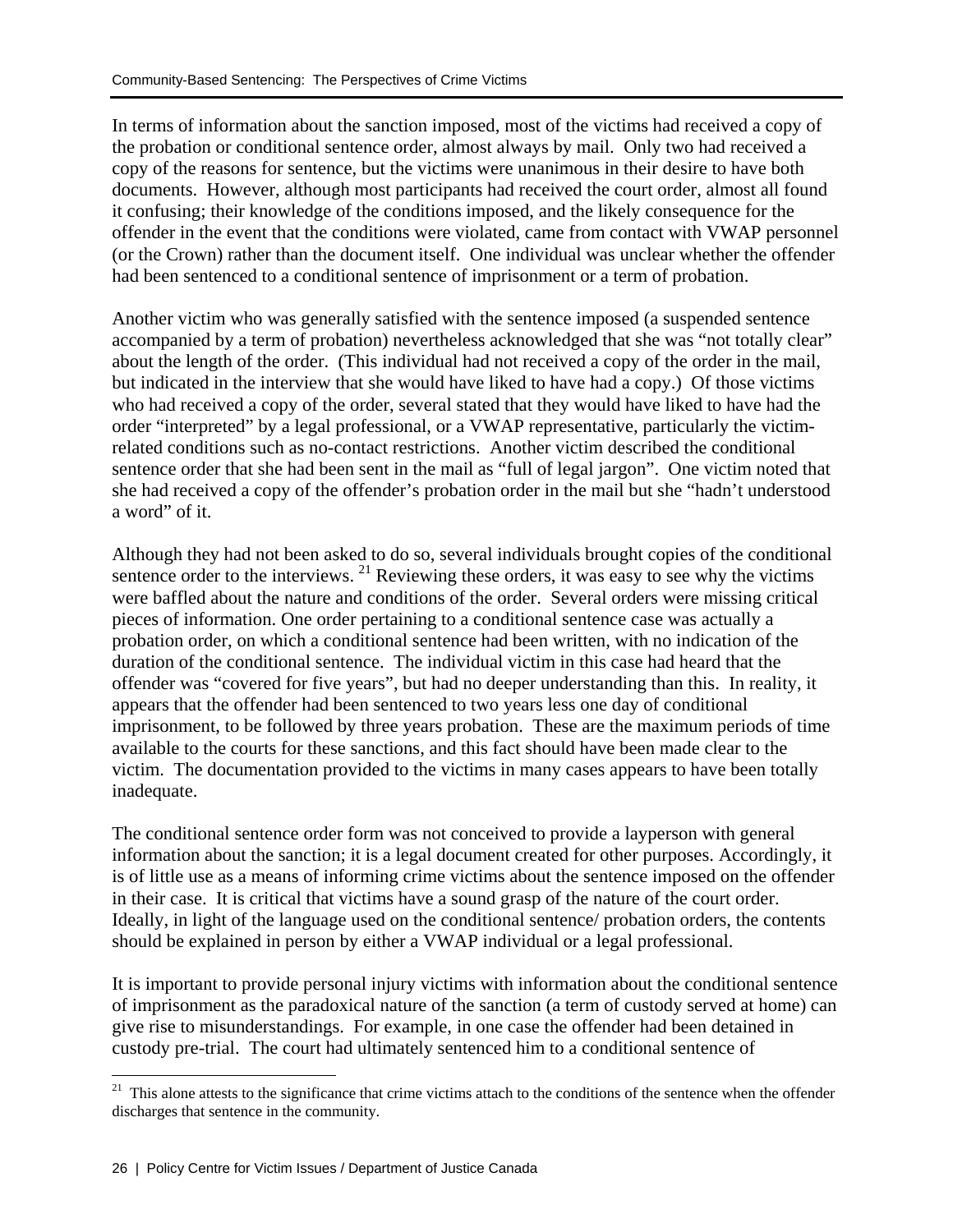imprisonment. From the victim's perspective, he had been imprisoned (while presumed innocent), and then released to return home having been found guilty.<sup>22</sup> Conviction had resulted in liberty, albeit of a restricted nature. Criminal justice professionals well understand these apparent paradoxes, but they need to be explained to crime victims and members of the community.

874

In another case, the offender had been on bail, under conditions pre-trial, and in the opinion of the victim had violated some of these conditions. At sentencing he received a conditional sentence with conditions that seemed no different to the victim to the conditions on bail. She stated that: "In our case, we believe justice has not been done. A non-custodial sentence was issued [with] probation [i.e., bail] conditions similar to which I know he broke prior to being convicted, prior to the trial, so what encouragement did I have that he would abide by them now?". Another victim confronted with a similar scenario described it in the following terms, "The judge just gave him what he had already been given". Several victims indicated they did not see/understand the difference between probation and a conditional sentence.

Almost all the victims expressed a desire for more information of one kind or another, whether relating to the sentence imposed, its administration, or the offender. They would have liked to have received information regarding whether the offender was following the conditions, improving, participating in programs, when the sentence ends etc. A copy of the judge's reasons for the sentence imposed – why jail was not imposed, the length of conditional sentence, and the nature of the conditions attached to the order.

Several victims were confused about the sentencing factors given weight by the court. One individual had been the victim of a serious crime in Toronto involving two co-accused. One had no criminal record and the other was a recidivist, yet the court imposed the same sentence on both offenders. She did not understand how this was possible in light of their different profiles.

## **5.2 Victim Participation in Sentencing: Attending the Sentencing Hearing**

Although almost all the participants had completed a VIS, most victims had not attended the sentencing hearing, and none had made an oral presentation of the statement. Only a few seemed aware that they had the right to make an oral presentation. One participant indicated that she did not submit a VIS because she was fearful of retaliation if the offender did not receive prison time. Several failed to attend the hearing out of apprehension that they would encounter the offender "in the elevator, or the parking lot", in the words of one victim. They expressed feelings of insecurity about attending the hearing, but made it clear that had they felt more comfortable, would have been present. Instead, they had asked family members to attend.

Two victims in one case had wanted to attend the sentencing hearing, but when they attended, the hearing was postponed to a later date. They were not informed about this second date, but in any event it was postponed a third time. On this occasion, understandably they declined to attend. These postponements (and the fact that they had not been informed of the second date)

 $22$  In such cases offenders receive credit for time served pre-trial; it was not clear that the significance of this (or the "two for one rule" of credit) had been brought to the attention of the crime victims.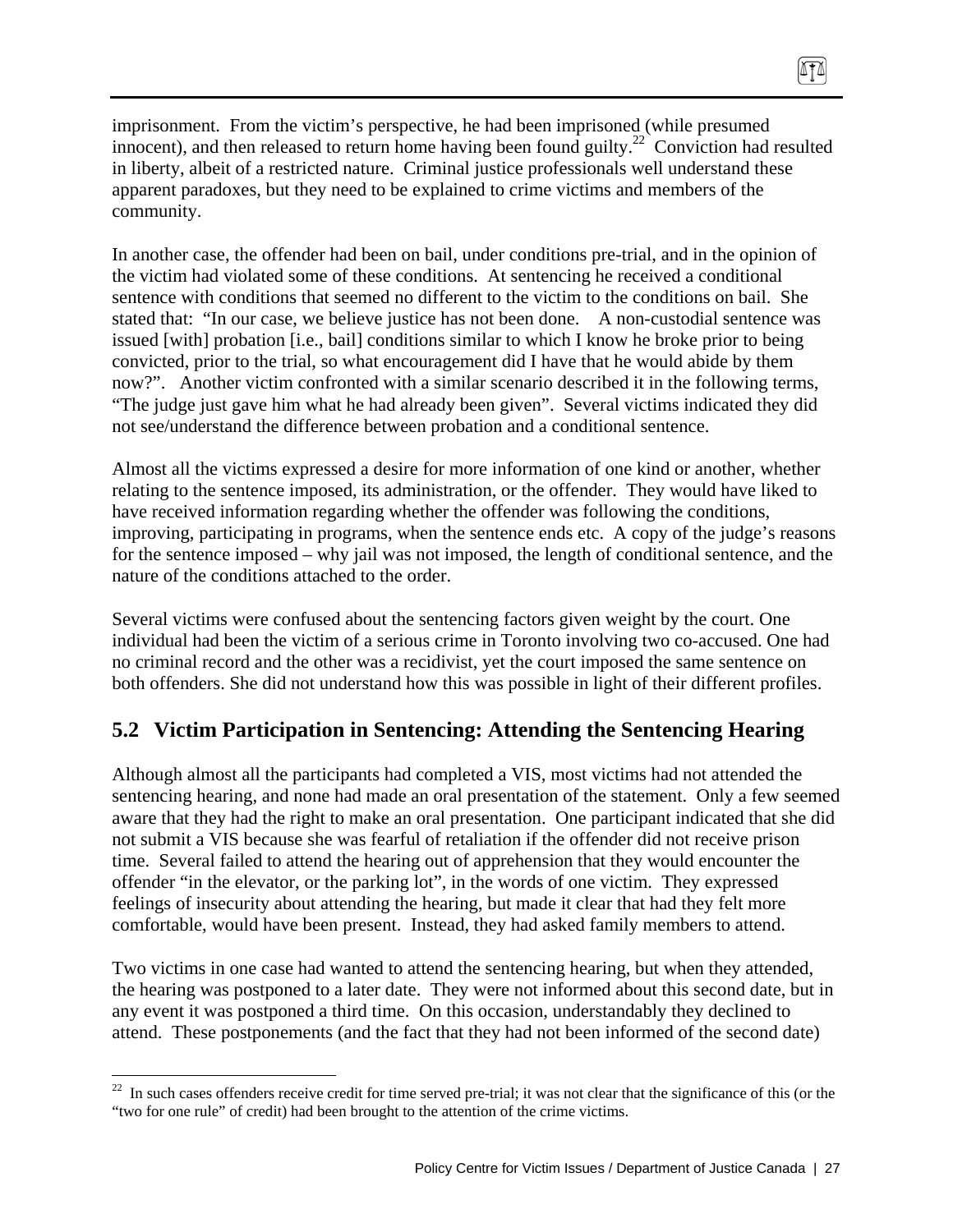had been most troubling to the victims. Their experience was further marred by an apparent inability of the system to convey their Victim Impact Statements to court. They had completed two VIS, and clearly wanted these statements to be conveyed to the judge. However, even though they sent the statements to the court by courier, for some reason they were never provided to the Crown, and therefore never became part of the hearing. This was a major source of disappointment for these individuals.

### **5.3 Victim Input into the Conditions Imposed and Contact with the Crown**

The conditions imposed on offenders serving conditional sentence orders or probation orders are critical from many perspectives, but particularly the interests of the victim. Accordingly, we explored the extent to which these victims had been able to make "submissions" to the Crown regarding the conditions that might form part of the prosecution's submissions at sentencing.

We had anticipated, based on findings from earlier research, that victims would express some disappointment about the extent and possibly also the nature of their contact with the Crown. However, with the exception of two individuals, all the victims reported being satisfied with their contact with Crown counsel. Most (but by their comments, not all) victims had received and completed a Victim Input Form. This form is provided by VWAP to the Crown counsel with carriage of the case. It contains information on whether the victim would like to submit a VIS, whether there are security concerns, and whether the victim seeks no contact conditions.

Crown counsel have few occasions, and very little time, to provide crime victims with information about the sentencing process, and to prepare them for the sentence that is likely to be imposed. Nevertheless, the interviews with Crown counsel made it clear that they make every effort to explain their position with respect to sentencing and solicit (where appropriate) the victim's input with respect to the conditions that may be sought in the event that a community sentence is imposed. The most frequently requested restriction was that the offender be required to stay away from the victim's residence or workplace. Being included in the discussion regarding conditions made the victims feel that they were being listened to and their input taken into consideration. Crown counsel added that they advised the victim that ultimately the determination of which conditions to impose lay within the discretion of the court, not the Crown. The Crowns also attempted, where possible, to explain why the court imposed a particular sentence.

The exceptional cases involved a victim who, as a result of a lengthy proceeding, had had contact with several Crown counsel, and another individual who reported that she had had a negative experience at the sentencing hearing. She stated that on the request of counsel for the offender, the Crown had suggested that she not attend the hearing, and the sentence imposed was in duration at least, far from what she had been led to expect from the Crown prior to the hearing.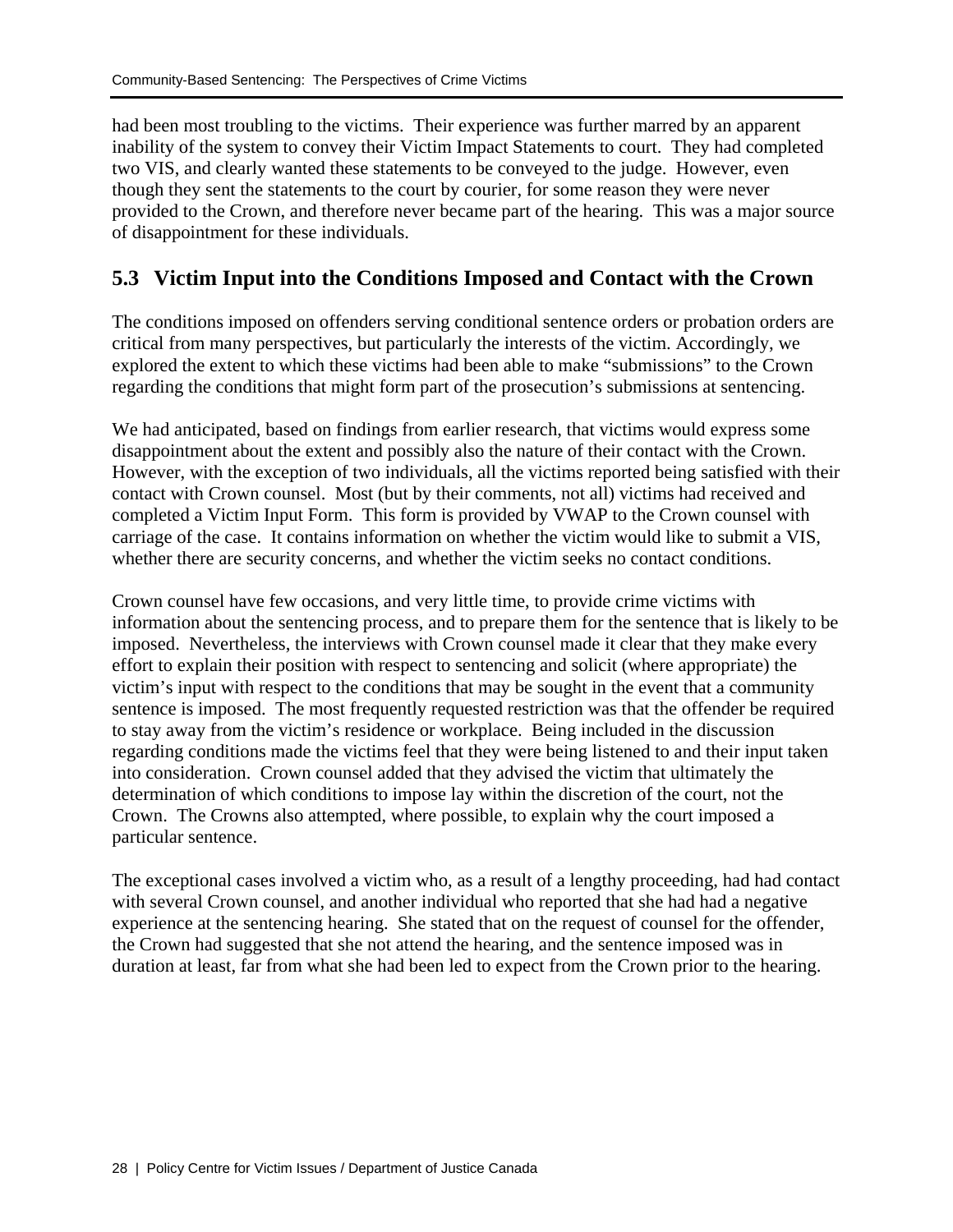### **5.4 Contact with Victim/Witness Assistance Program**

All the victims to whom we spoke were positive about the support that they had received from VWAP personnel.<sup>23</sup> Most had contact with the same individual, and clearly had confidence in the information and support that they had received. However, several expressed disappointment that contact had ended once the sentencing hearing had taken place. These individuals would have liked some kind of "follow-up". Victims appeared to be aware that resource limitations upon the Victim/Witness Assistance Program prevented this from happening.

### **5.5 Victim Reactions to Specific Conditions**

As noted earlier in this report, the conditions attached to a conditional sentence order define the order. A CSI can be relatively lenient, or it can be oppressively onerous, depending upon the number and intrusiveness of the non-statutory conditions attached. (See Appendix A for a list of the compulsory conditions applicable to all offenders serving conditional sentence). In *Proulx*, the Supreme Court made it clear that a tight curfew or house arrest should be a standard condition of all conditional sentence orders.<sup>24</sup> Several victims remarked upon the laxity of the curfew restriction imposed on the offender in their case. For example, in one case the offender had a nine pm to six am curfew, which the victim perceived as being not appreciably different from the life of the average citizen, and therefore not a "punishment condition".<sup>25</sup>

#### *Cottage Arrest?*

 $\overline{a}$ 

Perhaps the most troubling "house arrest" condition emerging from the study was one in which the offender was restricted to his house or his cottage for certain hours.<sup>26</sup> According to the victim, the offender had spent most of the time at his cottage entertaining friends, and that this had coloured her perception of the sentence. Being allowed to spend time at a recreational home is unlikely to strike many people as the equivalent of a term of custody spent in an institution. None of participants felt that a conditional sentence was equal to jail time.

One condition in particular attracted comment from several victims. Participants felt the no alcohol condition was "a joke" because offenders were not tested and as such it was not enforced, or even enforceable. Several individuals made comments such as "he can still watch tv" when discussing the conditional sentence. However, it is important to point out that the victims did not seem to be advocating stricter conditions or surveillance merely to punish the offender. Often these statements were accompanied by the opinion that "only this way will he follow treatment". In some cases the desire for stricter conditions was related to the nature and

<sup>&</sup>lt;sup>23</sup> Since they were referred to us by VWAP personnel, all the participants had had contact with victim services. However, victims' advocates made it clear that some victims are, for some reason or other, not contacted by VWAP. We were unable to contact any victims in this category, but it is clearly cause for concern if victims of serious personal injury crimes are not contacted.<br><sup>24</sup> "Conditions such as house arrest or strict curfews should be the norm, not the exception" – at para 36.

 $25$  The conditions imposed do not have to be punitive or treatment oriented; some conditions will be imposed to encourage the offender to lead a more conventional, i.e., law-abiding lifestyle. The goal of the conditions is "securing the good conduct of the offender and preventing a repetition by the offender of the same offence or the commission of other offences" (s. 742.3(2)).

 $26$  The researchers were able to verify this condition as the victim brought the CSI form to the interview.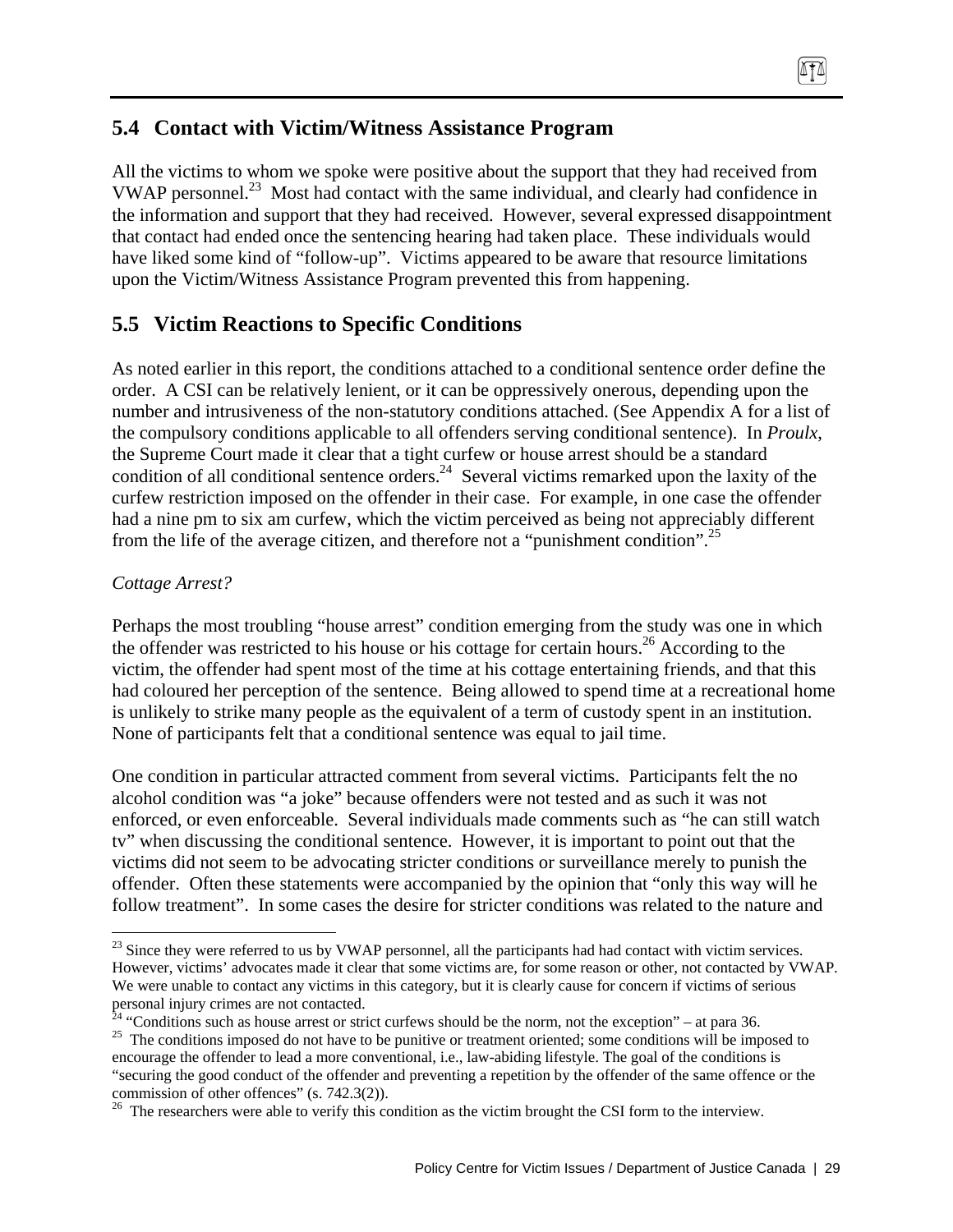seriousness of the offence: two victims stated that they felt tougher conditions and more rigorous enforcement/ surveillance was necessary, but primarily for offenders convicted of sexual offences.

Several of the participants perceived that the offender who victimized them was laughing at/not taking seriously the conditional sentence; this perception was related to the conditions imposed and these victims' expectations that these conditions could be violated with relative impunity. Conditions that are lax or unenforceable can only bring the administration of justice into disrepute. One condition that was cited by victims and victims' advocates was a prohibition against the use of the internet. This had been imposed in a case of a sex offender. There was considerable skepticism regarding the ability of the system to enforce such a condition. Most members of the public are unlikely to hear about these conditions; crime victims however, pay keen attention when the offender is sentenced to a community-based sanction.

Non-compliance with conditions, or the perception that the offender had failed to comply with conditions clearly disturbed a number of victims. One woman who had been badly injured during a brutal assault had heard from a relative of the offender that he had failed to attend courtordered treatment for anger management. She said, "that's what really blew me away; he's just laughing…". As with many other statements by the crime victims, this was not mere punitiveness; the individual believed that only if the offender received treatment for his anger would he refrain from further offending.

### **5.6 Sources of Dissatisfaction with the Sentencing**

#### **Length of Time to Resolve Case**

Participants indicated that they were frustrated by how slowly the system worked and the lack of information they received. One described the time from charge to sentencing hearing as "unacceptable, timewise". The duration of the order came as a surprise to many victims. There seemed to be an expectation that if the offender were serving a community sentence, he would be under supervision for a much longer period than was in fact the case.

#### **Absence of Electronic Monitoring**

Several crime victims in Toronto (but not Ottawa) expressed surprise that the offender had not been subject to electronic monitoring. These victims had suffered very serious injuries. It was clear that they would have been far more comfortable with the imposition of a conditional sentence if the offender had been subject to electronic monitoring.

#### **Supervision of Offenders in the Community**

The enforcement of community sanctions has long been a concern of victims. Research conducted with crime victims for the Department of Justice a generation ago found the same result. The study's report notes that: "on closer analysis of expressed dissatisfaction with the courts, it is more often dissatisfaction not with the sentence per se, but with the perceived lack of enforcement" (Department of Justice Canada, 1984). All but two of the victims in conditional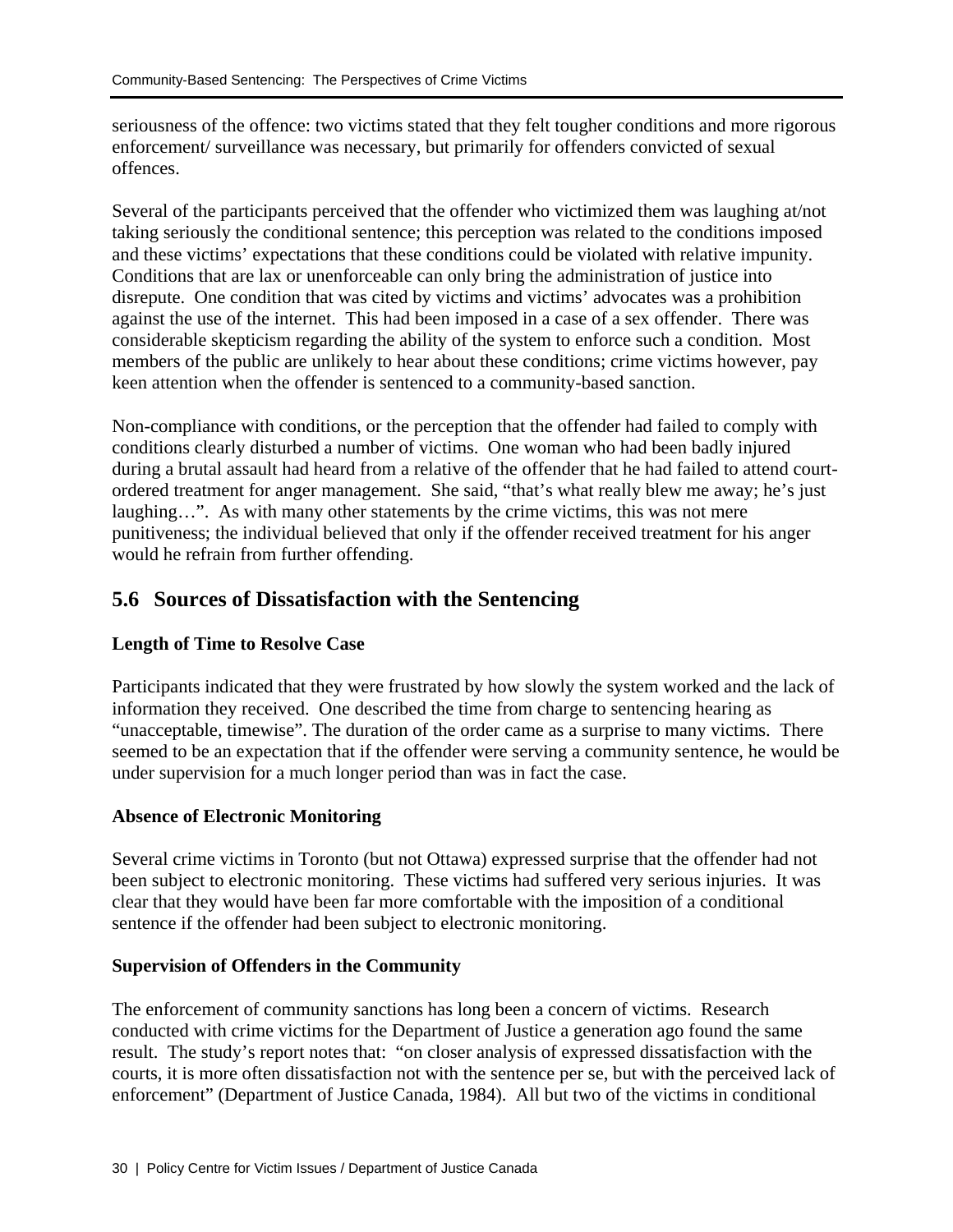sentence cases expressed some degree of apprehension about the supervision of the offender in the community.

Most participants did not feel confident that the conditional sentence was being enforced and were unsure of what, if anything, would happen if the offender breached the conditions.<sup>27</sup> Only two participants believed that a breach would result in jail time, others were not informed of consequences and one felt that no consequences would ensue for the offender. The perception that conditions were not being enforced made victims feel angry and raised personal security concerns.

Several victims had encountered or seen the offender in their case during the course of their daily life. In most cases this came about because the offender lived in the area, rather than because he had violated a condition not to approach the victim's residence. However, two victims affirmed that the offender had violated one or more of his conditions. One of these individuals had reported what she believed to be a violation to the police. She had been told that "it would be taken care of", but had not heard any more from the police or any other criminal justice professional.<sup>28</sup> She was unaware of the nature of any action being taken against the offender, or even whether any action had been taken at all. Understandably, these victims were upset at these alleged violations and the perceived lack of response. We also heard from victims living in small communities, in which breaches of orders will be apparent to many people.

#### **Nature and Timing of the Plea**

 $\overline{a}$ 

In all the cases in which the offender had pleaded guilty, this plea was entered at the last opportunity before trial. Victims resented this late plea, although they were aware of the fact that it had saved them from having to testify.<sup>29</sup> All common law jurisdictions accord some mitigation at sentencing to offenders who plead guilty. However, the timing of the plea is critical. An early plea should earn the offender a significant reduction in the severity of the sentence imposed. A last-minute plea should carry far less weight as a mitigating circumstance.

A number of victims found an early plea to be of considerable benefit to them. In one case the offender had entered an early plea, and accompanied this by an expression of remorse. This had had a dramatic impact on the victim's attitude to the offender; she stated the following: "I have a lot of compassion for him".

 $27$  If an offender is alleged to have breached a condition of the order, a breach hearing will be held. If the court finds on a balance of probabilities, that the order has been violated without justification, the court may simply warn the offender, amend the conditions of the order or commit the offender to custody for the balance of time on the order (or some period thereof). The direction from the Supreme Court in *R*. v. *Proulx* was clear: offenders who violate their orders should be committed to custody, and for the duration of time remaining on the order.

<sup>&</sup>lt;sup>28</sup> We cannot know whether the police, having investigated the matter, concluded that the allegation was unfounded. Whatever the outcome of their investigation, the victims should have been contacted with regard to the resolution of the matter.

<sup>&</sup>lt;sup>29</sup> Some victims took the opposite view, and expressed frustration because the guilty plea had prevented them from being able to testify.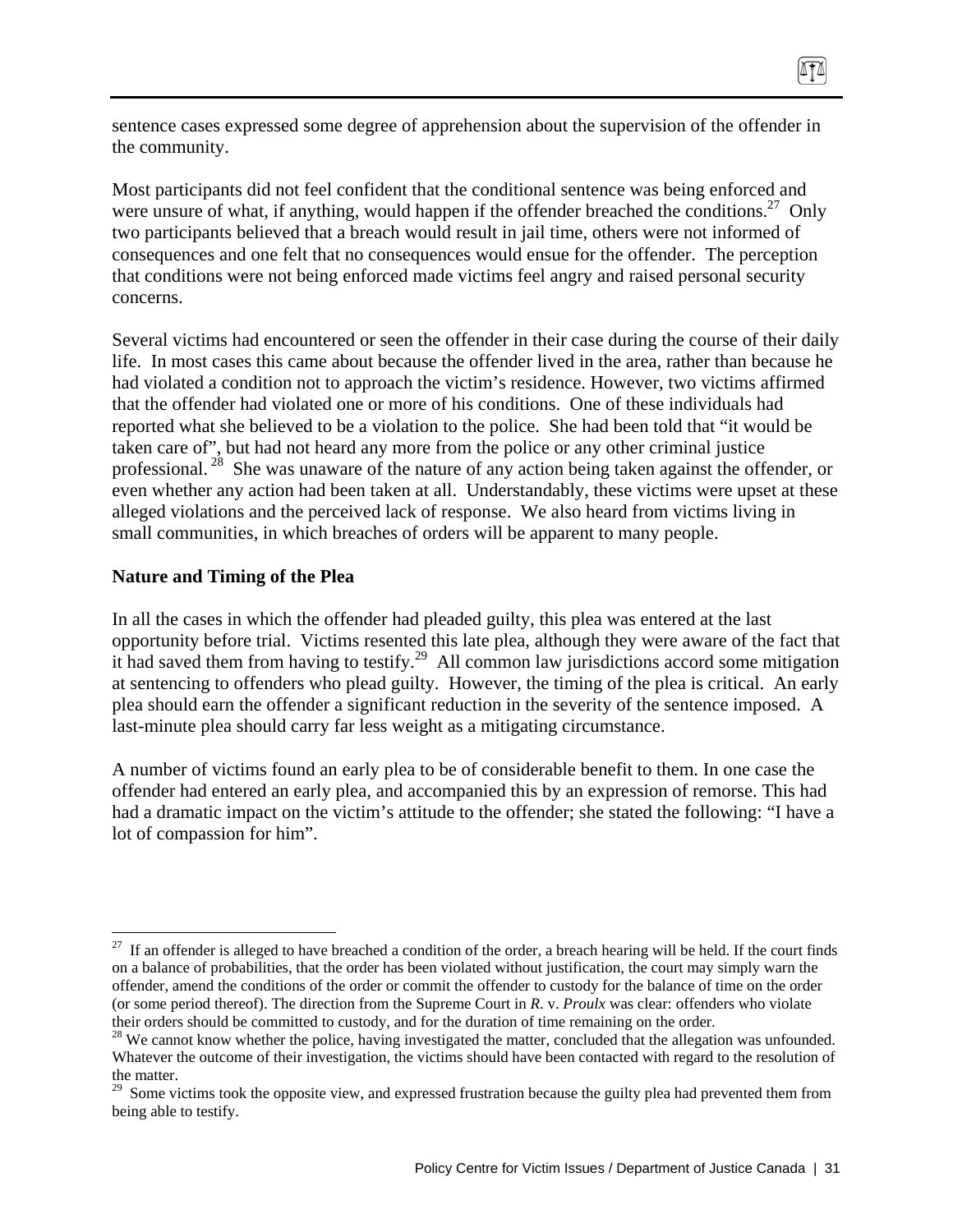#### **Compensation**

In several cases, victims had sustained serious (and in one case, permanent) injuries and incurred expenses, yet there appears to have been little discussion of compensation. On the advice of counsel, these individuals had initiated civil proceedings against the offenders. (The civil suits were in progress when we interviewed the victims.) Several meetings between counsel had already taken place and it was clear that the civil suits were stressful for victims. In addition, to a significant degree, these victims had initiated the civil suit as a way of compensating for the criminal sanction that had been imposed. In one case, by the victim's report, the offender was very wealthy and would have had little problem paying compensation.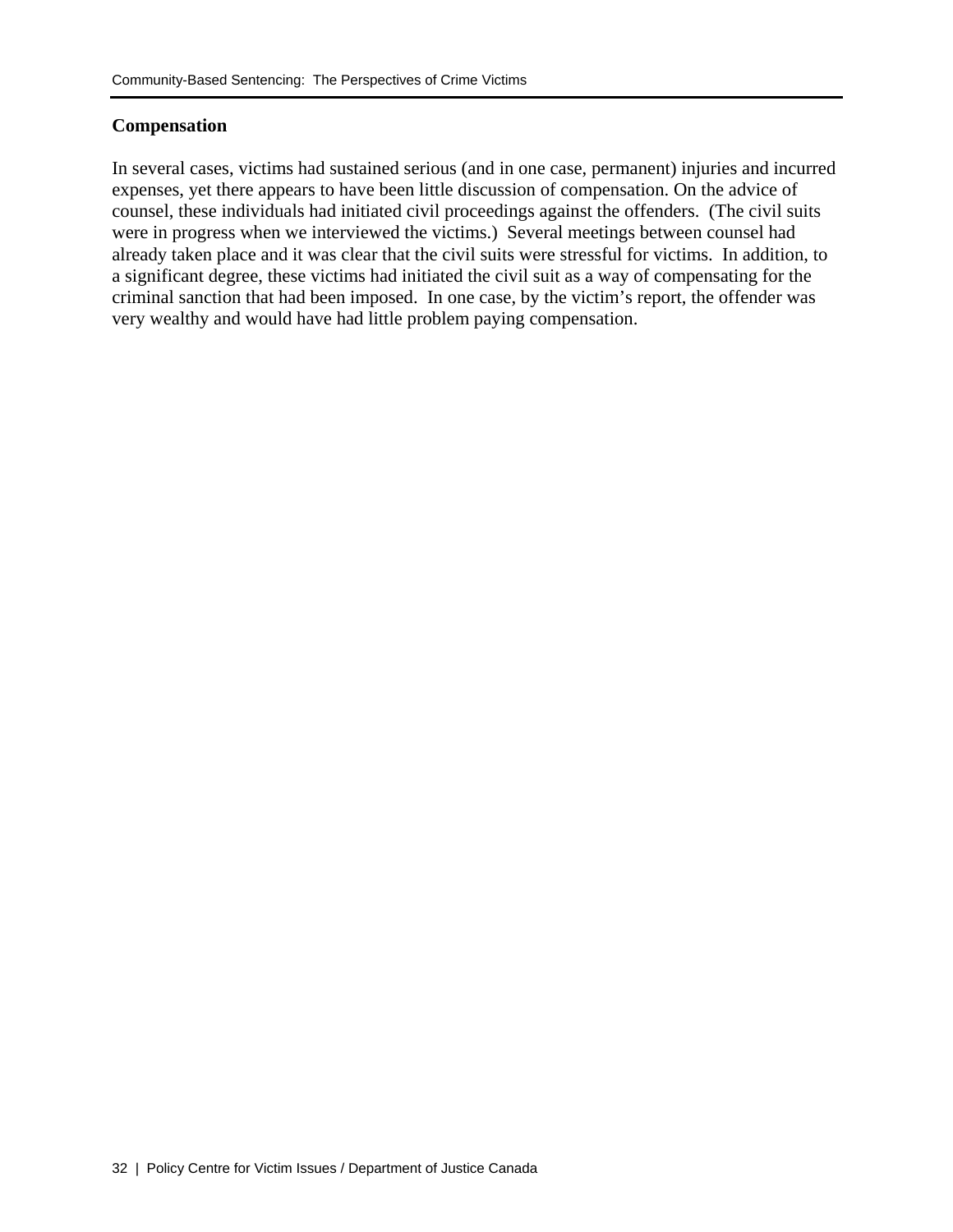# 6.0 Future Directions and Research Priorities

## **Information**

It is clear that the criminal justice professionals who have contact with victims clearly make an It is clear that the criminal justice professionals who have contact with victims clearly mater of effort to provide information about the likely sentencing outcome; nevertheless, victims clearly need to be given more and better information about the sentence imposed. Moreover, this information should be communicated in a manner that is comprehensible to laypersons. Some of this information is general in nature, applying to all conditional sentences or probation orders; other material would apply to the specific sentence that was imposed.

Simply mailing victims an incomprehensible CSI order, particularly one with critical information missing, is in our view inappropriate, particularly for serious crimes of violence. In an ideal world, victims would receive information about a range of issues, including the following:

- the nature of the sanction in general (e.g., the nature and purpose of a conditional sentence or a term of probation);
- the court's reasons for imposing the specific community-based sanction. This should include the important sentencing factors considered by the judge. For example, if an early plea of guilty and the absence of a criminal record played an important role in the determination of sentence, this should be communicated to the victim. There is a statutory obligation upon judges to provide reasons for the sentences that they impose.<sup>30</sup> It is critical that these reasons be communicated to the crime victim when a community sanction is imposed in a personal injury offence. Otherwise, victims may infer unprincipled leniency in sentencing, in the same way that members of the public often criticize judges without knowing the reasons why a particular sanction was imposed. In an ideal world, judges would prepare written reasons for sentence or victims would be provide with some record of the judge's reasons for sentence.
- the specific conditions imposed on their offender;
- the consequences for the offender if he breaches a condition of the order;
- any violations of the order resulting in a breach hearing, whether these violations pertain to the victim or not. In the words of one individual, she felt it important to be "kept up to speed", but in her view this had not occurred in her case.
- the final outcome of the order (i.e., whether the offender successfully completed the order, or having violated a condition, was committed to custody).

 $\overline{a}$  $30$  S. 726.2.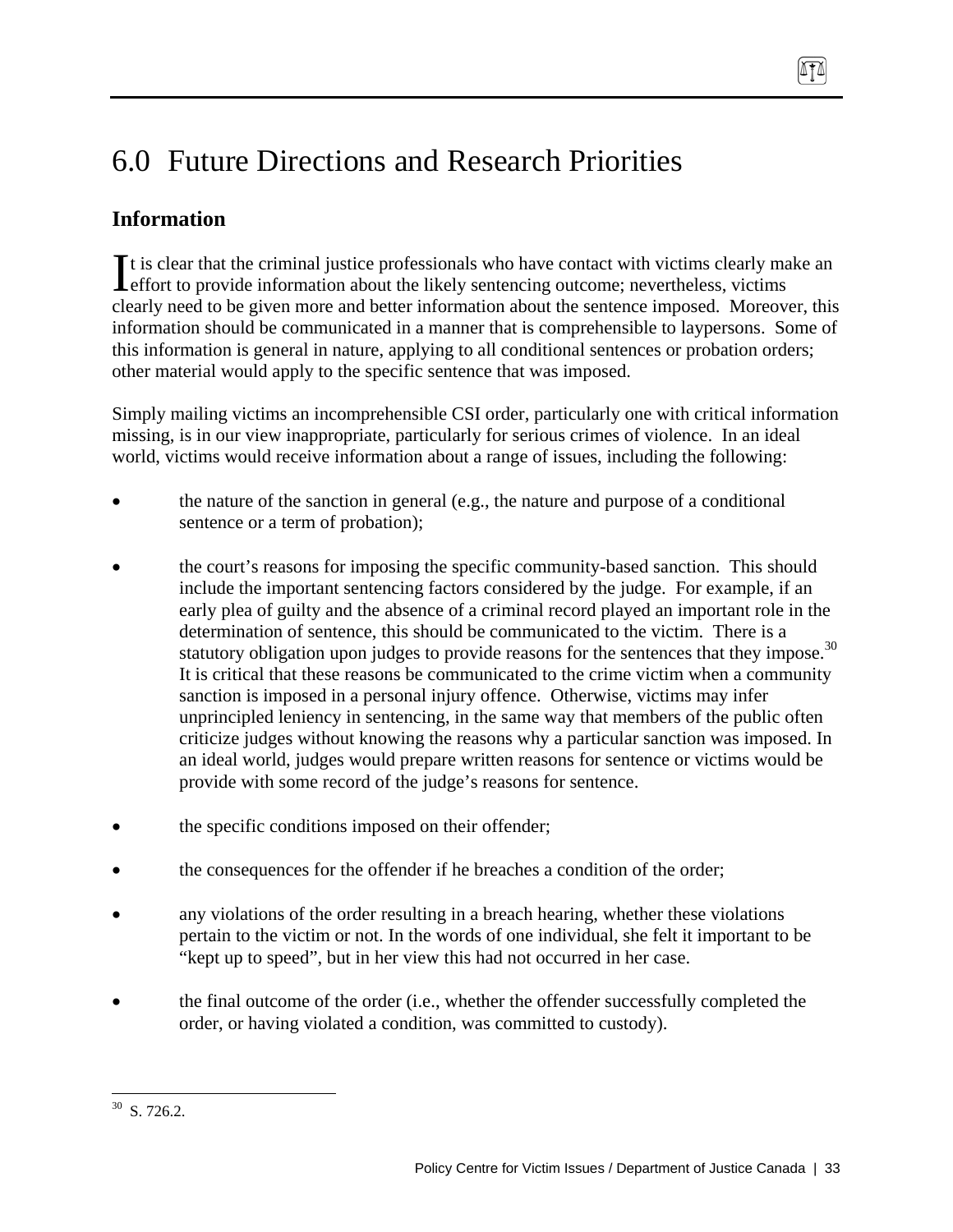Talking to the victims made it clear that they had received information about the sentence from numerous sources: police officers, VWAP personnel, the Crown, and in two cases, the offender's conditional sentence supervisor. It was equally clear that these individuals often had different and occasionally conflicting views of the sentence imposed. We feel that information about the factors considered at sentence can most reliably come from the Crown, and it would accordingly be better if this were the victim's single source of information about the sentence imposed.

#### **Information about the Reasons for Sentence**

Under present arrangements, it may be difficult for a victim who does not attend the sentencing hearing to know of the reasons provided by the judge for the sentence. These reasons may be communicated to the victim by the Crown or VWAP personnel. Some mechanism is needed to ensure that the victim is provided with an account of the judge's reasons for sentence.

In the event that the victim is present in court at sentencing, the Crown should ensure that they understand the sanction imposed. As noted earlier, it seems clear that Crown counsel make every effort to explain the sentence to victims. However, if the victim is not present, they should be given the opportunity to discuss the sentence with the Crown at some later date, if only by telephone. We feel that this "debriefing" should be conducted by a legal professional, and preferably the one who has had carriage of the case. We realize that the suggestion is at present somewhat impractical, in light of the caseload for which most Crown counsel are responsible. A second best solution may be to provide the victim with the judge's reasons for sentence, if they are available, or to have the sentence explained by VWAP personnel who attended at court.

### **Judicial Communication**

One of the statutory pre-requisites for the imposition of a conditional sentence is that the court must be satisfied that "serving the sentence in the community would not endanger the safety of the community".31 But judges need to do more than simply assure *themselves* that this criterion has been met; they should also make an effort to communicate their confidence in this regard to the individual most affected by the crime, namely the crime victim.

Research upon crime victims and members of the judiciary has revealed two important findings of relevance to the present discussion. First, crime victims state that they appreciate some judicial recognition of the harm inflicted. This recognition may be expressed in remarks at sentencing in the event that the victim is in attendance, or possibly acknowledgement in reasons of the harm as documented in the Victim Impact Statement. Second, judges appear to be aware of this; fully 70% of judges responding to a survey in 2001 stated that they cited the VIS in their reasons for sentence, or addressed the victim directly in oral reasons (Roberts and Edgar, 2002). In the present context, we see an important opportunity for communication between the court and the victim. Judges can play a key role in explaining the imposition of a community-based sanction to the crime victim. This is relatively straightforward if the victim is present at the sentencing hearing. Unfortunately, for a variety of reasons, most victims do not attend the hearing. If the victim is absent, perhaps it is possible to conceive of a mechanism by which the

 $31$  S. 742.1.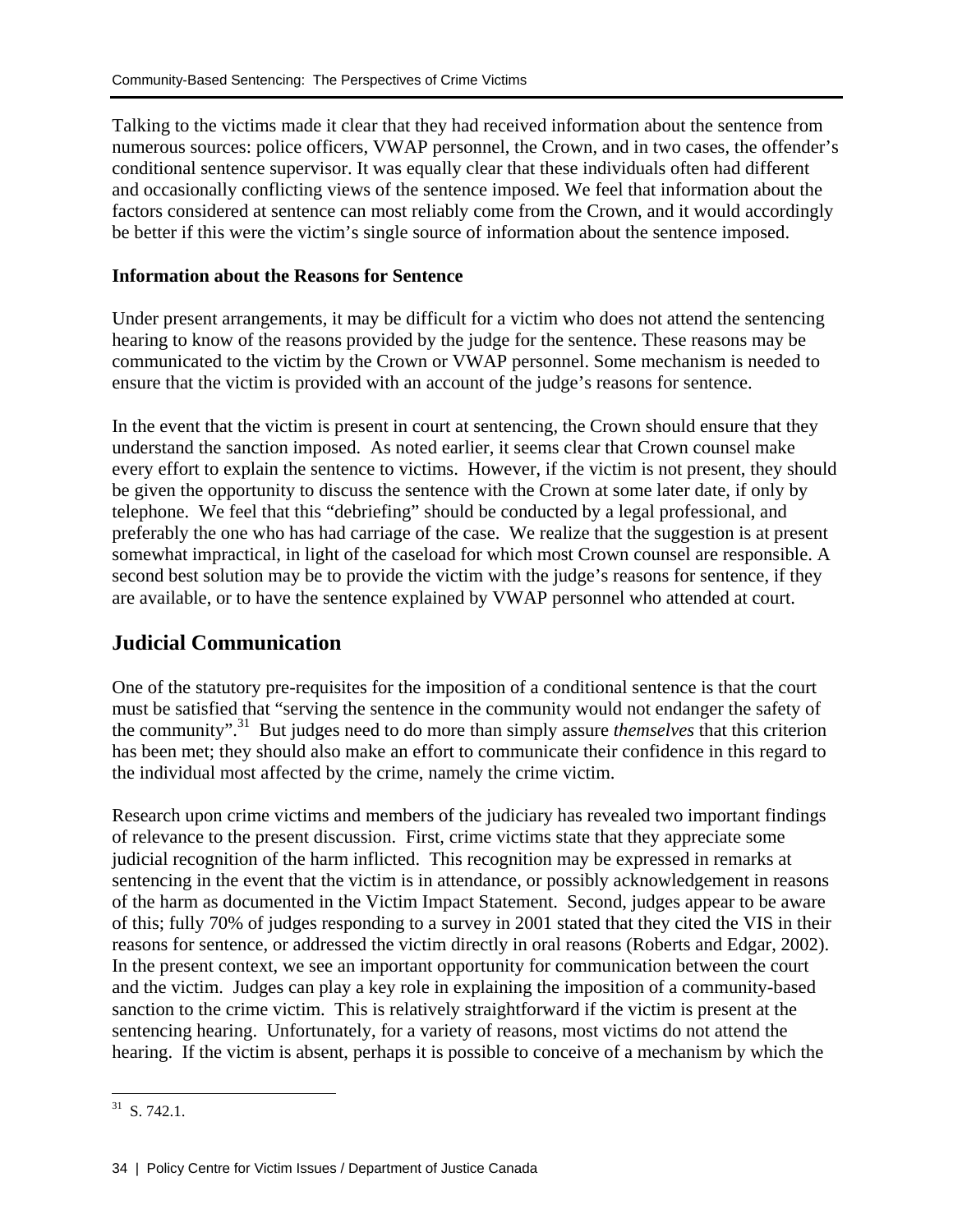court's reasons are taken down and communicated to the victim, without the necessity of ordering a transcript from the court reporter service.

#### **Information about Breaches and Outcome of the Community Sanction**

Under present arrangements, it is difficult to see how the breach information can be conveyed to the victim. Unless the victim has reported an alleged breach, the incident may not come to the attention of the VWAP personnel. Some mechanism is needed to ensure that this information is conveyed to VWAP.

874

Some commentators may argue that victims have no right to information about the administration of the sentence, and that constitutes a violation of the offender's privacy rights. After all, victims are not informed if, having been committed to custody, the offender violates institutional rules, or commits an offence against another prisoner or a correctional officer. In this latter example however, the victim knows that the offender is within the care of the prison authorities. An offender sentenced to a community-based sanction is supervised by correctional authorities, but remains within the "jurisdiction" of the community. Under these circumstances, we see an enhanced role for the community, and this role carries a responsibility to communicate information about the offender's progress.

There is also a more positive, potentially restorative element to this proposal. For example, knowing that the offender has completed mandatory treatment and served his term of custody in the community may well be of considerable benefit to victims. In a similar fashion, knowing of a successful order will also help to dispel cynicism surrounding offender rehabilitation. One victim who had obviously thought a great deal about the issues, recommended that an informal "outcome hearing" could be held, at which the victim could receive information about the way that the sentence had ended. After hearing this suggestion, we asked the remaining participants whether they thought this would be of benefit to them, and they all responded affirmatively.

#### **Web-based information**

Many crime victims seek information from other sources. For example one individual whom we interviewed had turned to the internet, where she found a wealth of information about conditional sentencing. The Department of Justice website contains a fact sheet on conditional sentencing; we recommend that it be expanded and a greater attempt be made to inform victims and members of the public of its existence. As well, this fact sheet could be provided to VWAP personnel for distribution to all victims in cases in which a conditional sentence had been imposed.

#### **Victim Input into the Conditions of a Community-Based Sentence**

Most of the victims to whom we spoke had had the opportunity to provide input to the Crown as he or she contemplated submissions on sentence. In some locations victim input is achieved by means of a form completed by the VWAP personnel after speaking with the victim. However it is accomplished, it is essential that this input be solicited. Victims of personal injury offences often have security concerns that can be addressed by the imposition of specific constraints upon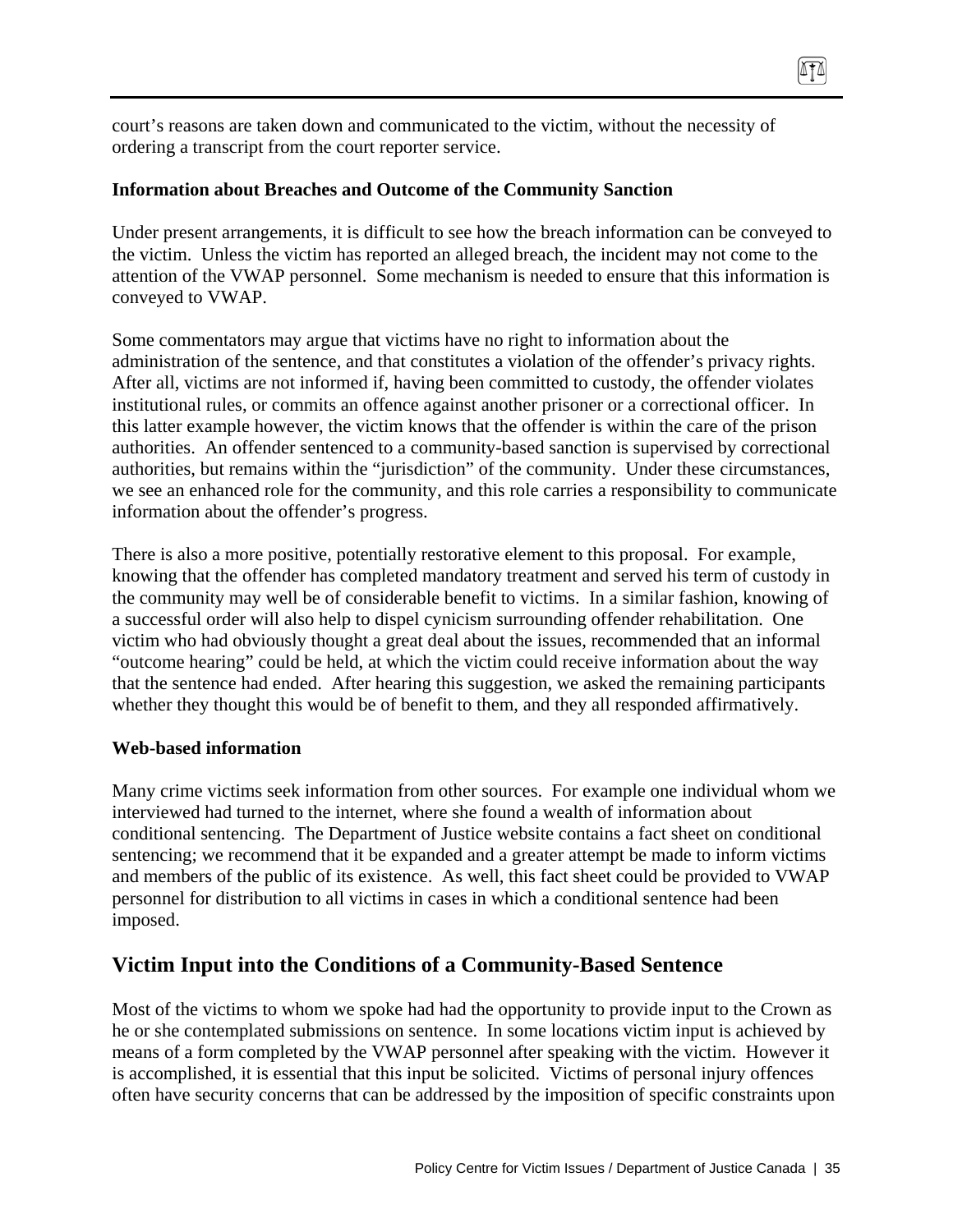the offender's freedom of action. Victims may also provide the judge with information that is important in realizing the restorative purpose of sentencing, namely the acknowledgement and reparation of harm done to the victim and the community.

Victims should be informed however, that the determination of the sentence and any conditions imposed on the offender lies entirely within the discretion of the sentencing court. In this way, they will be better prepared in the event that a condition suggested by the victim and transmitted by the Crown in submissions, is not imposed by the judge. It is very important that victims do not have unrealistic expectations about the nature of the sentence that will be imposed.

Courts should consider carefully the nature of the restrictions imposed. A standard restriction prevents the offender from approaching within 500 metres of the victim's residence. However, if the offender freely circulates within the streets around the victim, this may also arouse apprehension. One victim said that: "the scary thing is that he lives a block away" and added that she was "terrified that he would come back". Perhaps it is worth considering the interests of the victim to a greater degree in constructing these restrictions. Victims also need to be informed of the procedures to be used in case the offender breaches the condition, the possibility of a variance in the conditions, and the consequences should an offender be found in breach of a condition.

### **Related Security Concerns**

Most community based orders carry restrictions on the offender's liberty in a way that relates to the victim. As noted in the previous section, the most frequent such restriction is to avoid approaching within 500 metres of the victim's residence. Most victims were still to some degree apprehensive of the offender. Even if they were not afraid of re-victimization they expressed a desire not to encounter him on the street. Several wanted to know where the offender lived, and, in the words of one victim "whether I am going to bump into him at the mall". Once again the imposition of a community sentence creates a particular concern for the crime victim.

One victim had been told that she would receive monthly verification calls to establish that the offender was in fact complying with victim-related conditions. After three months she had received only one such call, and acknowledged that she would have liked the reassurance of regular contact. Such verification is likely to stretch the capacities of VWAP personnel, or whoever is charged with such a task; however, we feel it is a useful, relatively low-cost service that should be encouraged.

### **The Need to Encourage Greater Use of Reparative Conditions**

The caselaw and the interviews conducted for this study suggest that judges are often unwilling to order reparation for the victim, a conclusion sustained by comments from the crown counsel. Judges prefer not to undertake a damages "hearing", and elect to leave the issue to the possibility of a civil action. Both our interviews and review of reported cases suggest that reparative conditions are not frequently attached to community sanctions.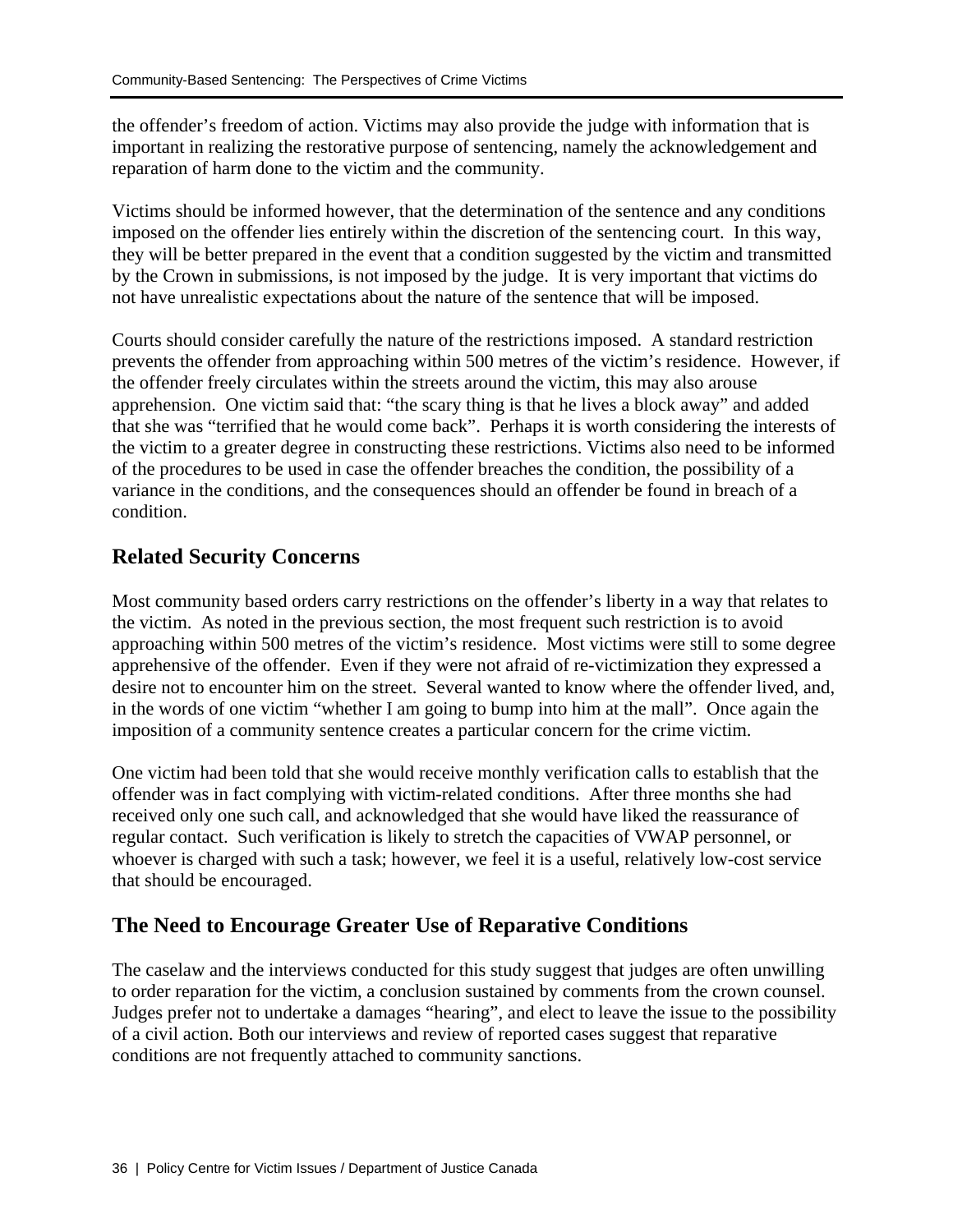In some property crime cases such as *R. v. MacAdam*, courts seemed quite reluctant to order that the offender pay financial compensation. Concerns were expressed that offenders might be held to have breached community sanctions if they were financially unable to pay reparation. This is a legitimate concern (Manson, 2001; Roach, 2003), but one that could be addressed by sensitive administration of the community sanction, including the ability to obtain variances of conditions and a generous interpretation about what constitutes a reasonable excuse for breach of a condition.

ITI

More fundamentally, not all offenders will be financially able to make reparation to the victim and thought should be given to blending state and private funds to allow meaningful reparation to victims. (Roach, 2000; Roberts and Roach, 2003; Roach, 2003)

At the same time, more reparative conditions could be attached to community sanctions than at present. Fines are still extensively used as a sanction even though judges are now directed to pay attention to the offender's ability to pay the fines. A victim's claim to reparation should be at least as compelling as the state's claim to benefit from either fines or victim surcharges placed on fines. Reparation can serve as a tangible form of acknowledgement by the offender of responsibility for the offence and harm caused to the victim.

Some of the victims interviewed for this study have had to pursue subsequent litigation before the civil courts in an attempt to receive an award of compensation. This accords with a recent trend of victims, especially in sexual assault cases, making increasing use of civil litigation after the criminal case has been completed (Feldthusen, 1993; Roach, 1999). In our view, this is unfortunate because of the expense, time and trauma that will be imposed by the need to engage in subsequent litigation. Victims are vulnerable to re-victimization in the civil litigation process.

The need for civil litigation is especially unfortunate given the explicit recognition of reparation to victims as a legitimate objective of sentencing. There is no priority of sentencing objectives and in the absence of such a priority, reparation should be considered as important as other more traditional sentencing objectives such as denunciation, deterrence, incapacitation and rehabilitation. There is a danger that the reparative purposes of sentence will be a false promise to victims unless supported by on-the-ground reparation as part of the sentencing process. (Roach, 2000; Roberts and Roach, 2003)

Judges need to be encouraged to make greater use of reparative conditions in community sanctions. As discussed above, concerns about unfair breaches when offenders are not financially able to engage in reparation can be addressed by inquiries into the offender's ability to pay, variances of reparative conditions to allow more time for payment and generous interpretation of what constitutes a reasonable excuse.

Judges may also not have abandoned the caution that surrounded the administration of the restitution provisions of the *Criminal Code.* The focus on restitution under the *Criminal Code* has been on "readily ascertainable" pecuniary damages based on "the replacement value" of property and "actual and reasonable expenses".32 There is also a sense that the criminal process

<sup>32</sup> *Criminal Code* s.738. See also *R. v. Zelensky* [1978] 2 S.C.R. 940; *R. v. Siemens* (1999) 136 C.C.C.(3d) 353 (Man.C.A.); *R. v. Devgan* (1999) 136 C.C.C.(3d) 238 (Ont.C.A.) leave denied 142 C.C.C.(3d) vi (S.C.C.)..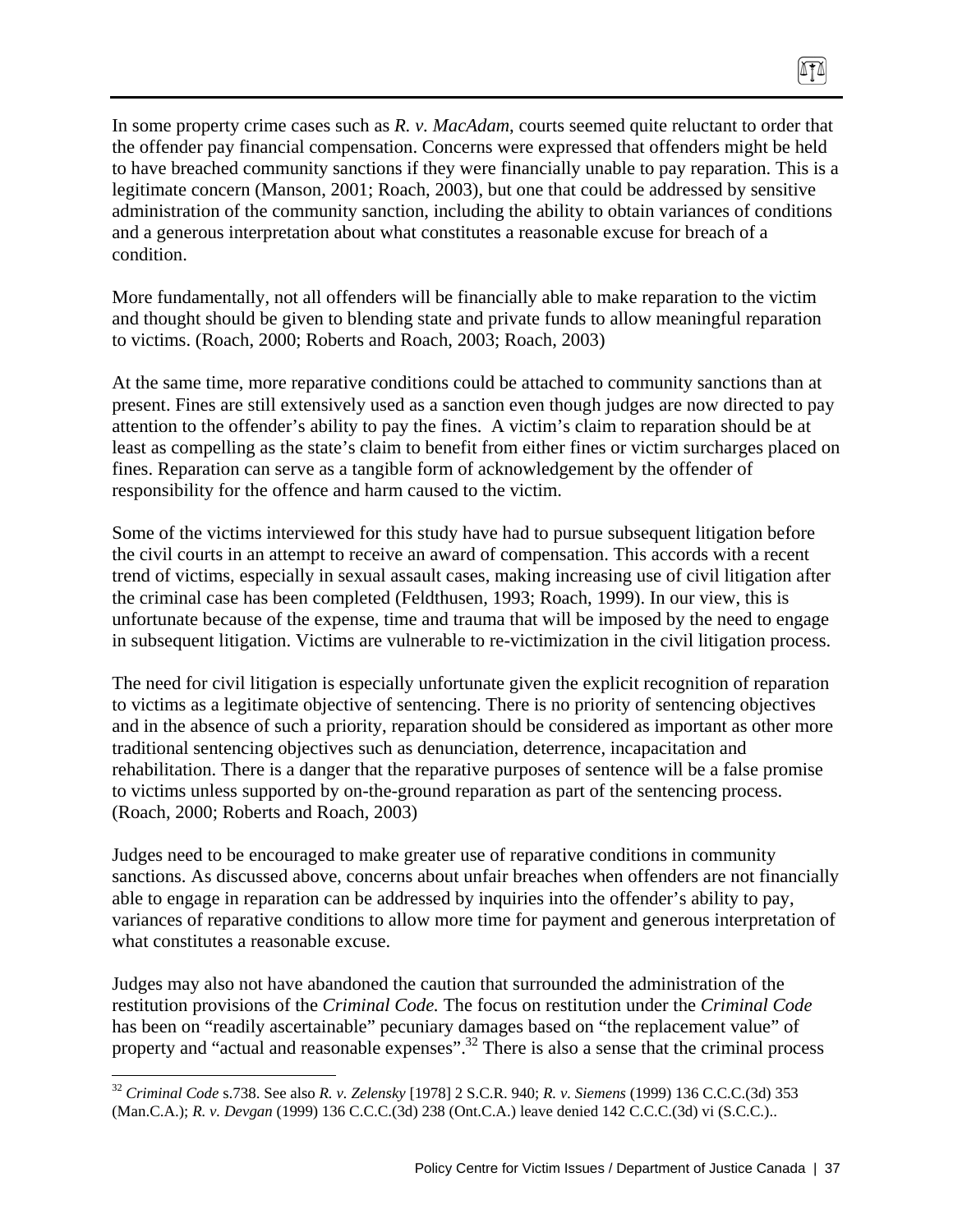should not be used as a replacement for civil litigation. (Manson, 2001) It is arguable whether there is a need to re-think restitution in light of the profound significance of the 1996 sentencing reforms.<sup>33</sup> A fundamental feature of those reforms was the recognition of reparation to victims as an objective of sentencing. The concept of reparation to victims in s.718(f) of the *Criminal Code,* as interpreted by the Supreme Court in *R.A.R.* is broader and more flexible than the notion of financial restitution of readily ascertainable losses in s.738 of the *Code*. Reparation does not have to be based on readily ascertainable financial damage and can include symbolic payments to victims and organizations that provide services to victims. These payments can be tailored to reflect both the harms suffered by victims and the means of the offender.

Thought should be given to legislative reforms to encourage the use of reparative conditions. At present, such provisions would be crafted under the general provisions for optional conditions which refer to "such other reasonable conditions as the court considers desirable...for securing the good conduct of the offender and for preventing a repetition by the offender of the same offence or the commission of other offences."34 Nothing in this basket clause encourages reparative conditions. Moreover the ability of provinces to enact regulations to preclude "the inclusion of provisions on enforcement of restitution orders as an optional condition of a probation order or of a conditional sentence order" is recognized under s.738(2) of the *Criminal Code*. Perhaps the ability to impose reasonable reparative conditions should be specifically mentioned in the *Criminal Code* and the broader nature of reparation as opposed to restitution made clearer (Roach, 2000, 2003). In any event, careful follow-up is necessary to determine whether the recognition of reparation to victims as a purpose of sentencing has not become a false promise to victims. The limited data in this study suggest that reparative conditions are not frequently used in community sanctions and that victims have been forced to seek reparation through the expensive (and difficult) process of civil litigation.

### **"After-Care" from Victim Witness Assistance Personnel**

The victims were uniformly positive regarding their contact with the Victim Witness Assistance Program. However, a number of individuals expressed a desire to have some follow-up contact once sentence has been imposed. At present, absent exceptional circumstances, contact between VWAP and the victim ends with the sentencing of the offender. The reason for this is obvious; the Victim/ Witness Assistance Program simply does not have the resources to extend their valuable services beyond this point. However, we feel that this follow-up is important, even if it means simply making a phone call to see whether the victim has any needs that may be addressed by VWAP personnel. The victims suggested that this follow-up from victims' services take place 1-2 weeks after sentencing to answer questions and direct to resources. In making this suggestion, we are well aware that the resources of the Victim witness assistance program are very limited. If this idea is pursued, the program would have to receive additional funding, otherwise it may be impossible to "deliver" upon the promise of additional support, and this would make matters worse for victims.

<sup>33</sup> This process may have begun given the Supreme Court's recognition in *R. v. Fitzgibbon* [1990] 1 S.C.R. 1005 of the value of "compensation" orders to victims and in rehabilitating offenders and re-integrating them into society. 34 *Criminal Code* s.742.3(2)(f)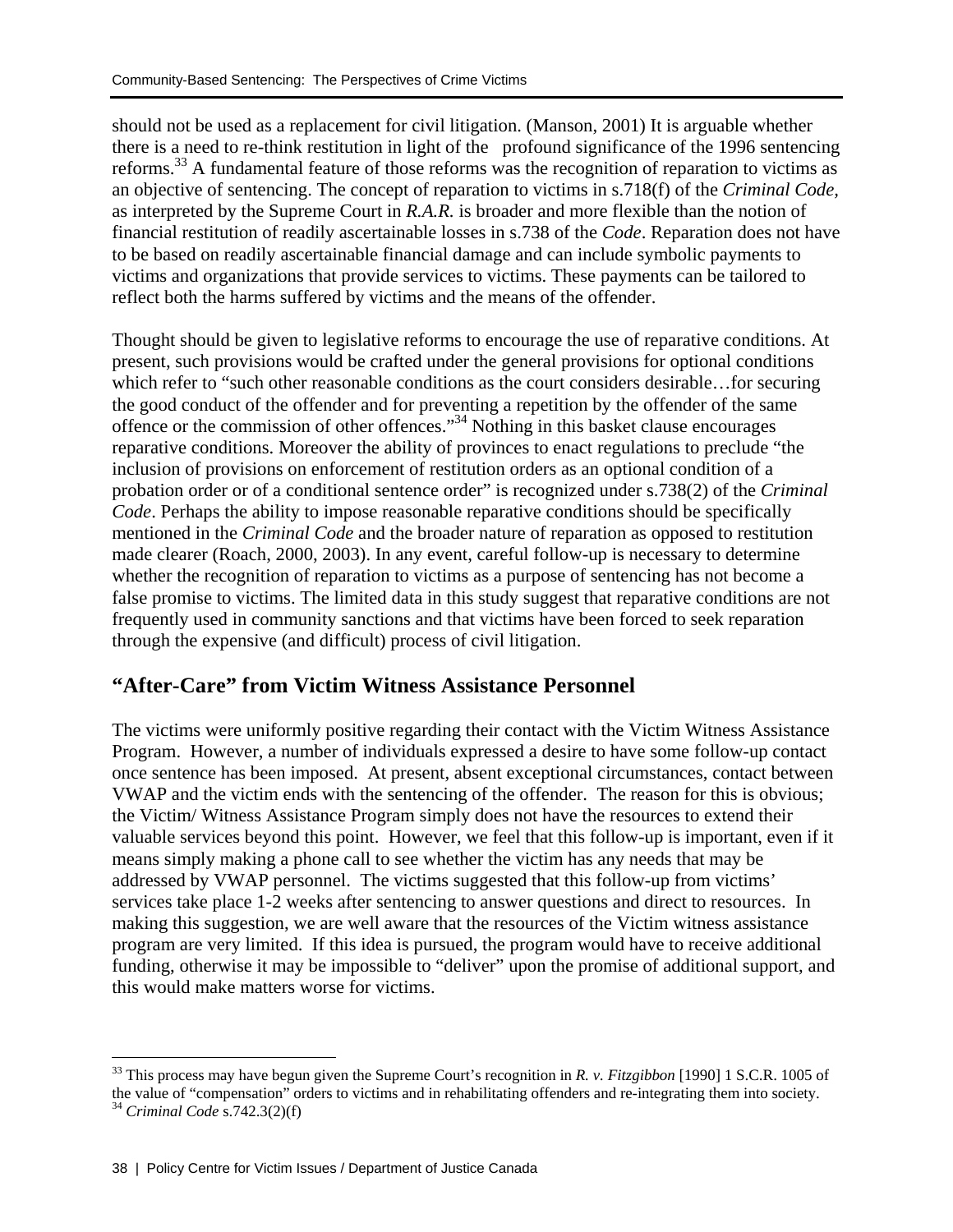### **Research Priorities**

We see several research priorities in need of attention, several relating to the limitations of the present study.

ATA

First, although there was little evidence of compensation/ reparation in the cases brought to our attention, the sample size prevents us from generalizing to community-based sanctions. Accordingly, it would be useful to conduct research into the issue using a larger and more representative sample. This could be accomplished by means of a victim survey, or an analysis of court documents in cases involving community based sanctions.

Second, many of the victims interviewed for this study had concerns about the compliance rates of offenders serving conditional sentences of imprisonment. This question is clearly of general interest. Little is in fact known about the success rates of conditional sentence orders. The limited research on this question suggests that most orders are in fact completed successfully, but a more comprehensive study needs to be conducted, if only in a single jurisdiction. In Ontario, for example, statistics are compiled by the Ministry of Public Safety and Security that are capable of answering key questions in the area of conditional sentencing such as, "how many offenders serving conditional sentences breach their orders?" These statistics have not been compiled or published simply because of limitations on research resources.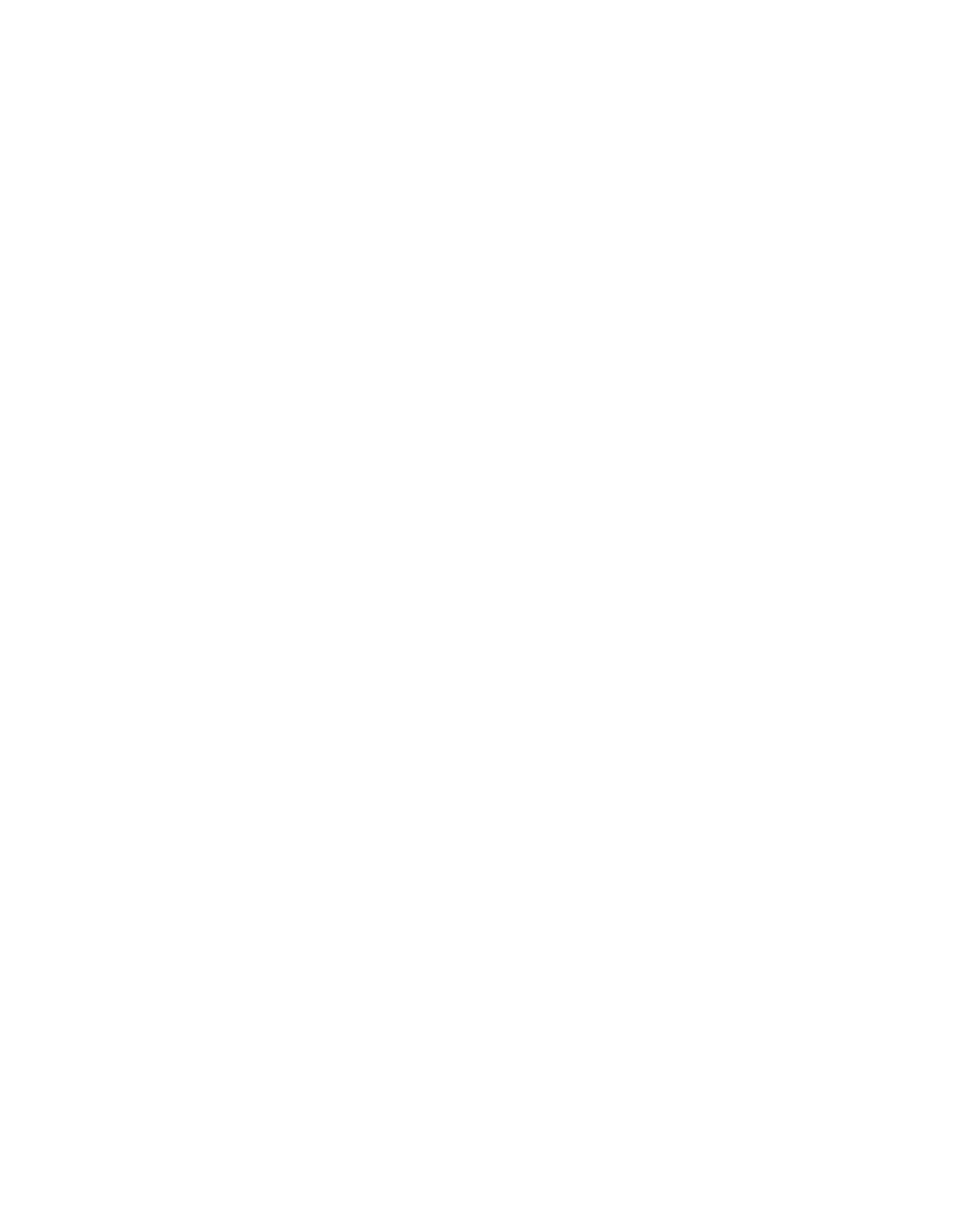# 7.0 Conclusion

 $\overline{a}$ 

hroughout our conversations with crime victims, it was clear that there was an acceptance of Throughout our conversations with crime victims, it was clear that there was an acceptance of the *concept* of community based sentencing. However, it was equally apparent that for this group of individuals, this acceptance does not extend to include the most serious crimes of violence. For these crimes, the seriousness of the offence appeared to warrant a custodial term in the eyes of the victims.<sup>35</sup> It must be recalled that the participants in this study are not representative of all crime victims; our participants had been the victims of the more serious crimes of violence, often involving sexual aggression. Research on conditional sentencing suggests that only a small percentage of conditional sentences are imposed for serious crimes of violence. Nevertheless, when such a sentence is imposed in these cases, the consequence is often to increase the suffering of the crime victim, whatever the benefits for the offender.

We have not taken the position in this report that a conditional sentence should never be imposed in a case involving violence. This determination remains in the discretion of the sentencing judge – a point made by the Supreme Court when it rejected the position that certain offences should be excluded from the conditional sentence regime. However, it is clear from interviews with crime victims and professionals who have contact with victims, that when a conditional sentence is imposed in such cases, the interests and needs of the victim need to be given greater consideration from the court, and from the justice system in general. At the very least, careful attention must be given to the victim's security concerns by appropriately crafted no contact conditions.

At the same time, we believe that the system could in many cases do a better job of making real the emphasis given in the 1996 sentencing reforms to the restorative sentencing purposes of providing acknowledgment and reparation of the harms suffered by victims. This requires not only much more information and after care for crime victims, but also more attention to how conditions in community sanctions can serve the legitimate interests of victims in reparation and acknowledgment of harm.

 $35$  Although the victims did not use the word "denunciation", this would appear to be the sentencing goal that they saw as being frustrated by the imposition of a conditional sentence. This position is consistent with the judgment in *R*. v. *Proulx,* wherein the Supreme Court noted that: "Where objectives such as denunciation and deterrence are particularly pressing, incarceration will be the preferred sanction."; at para 127.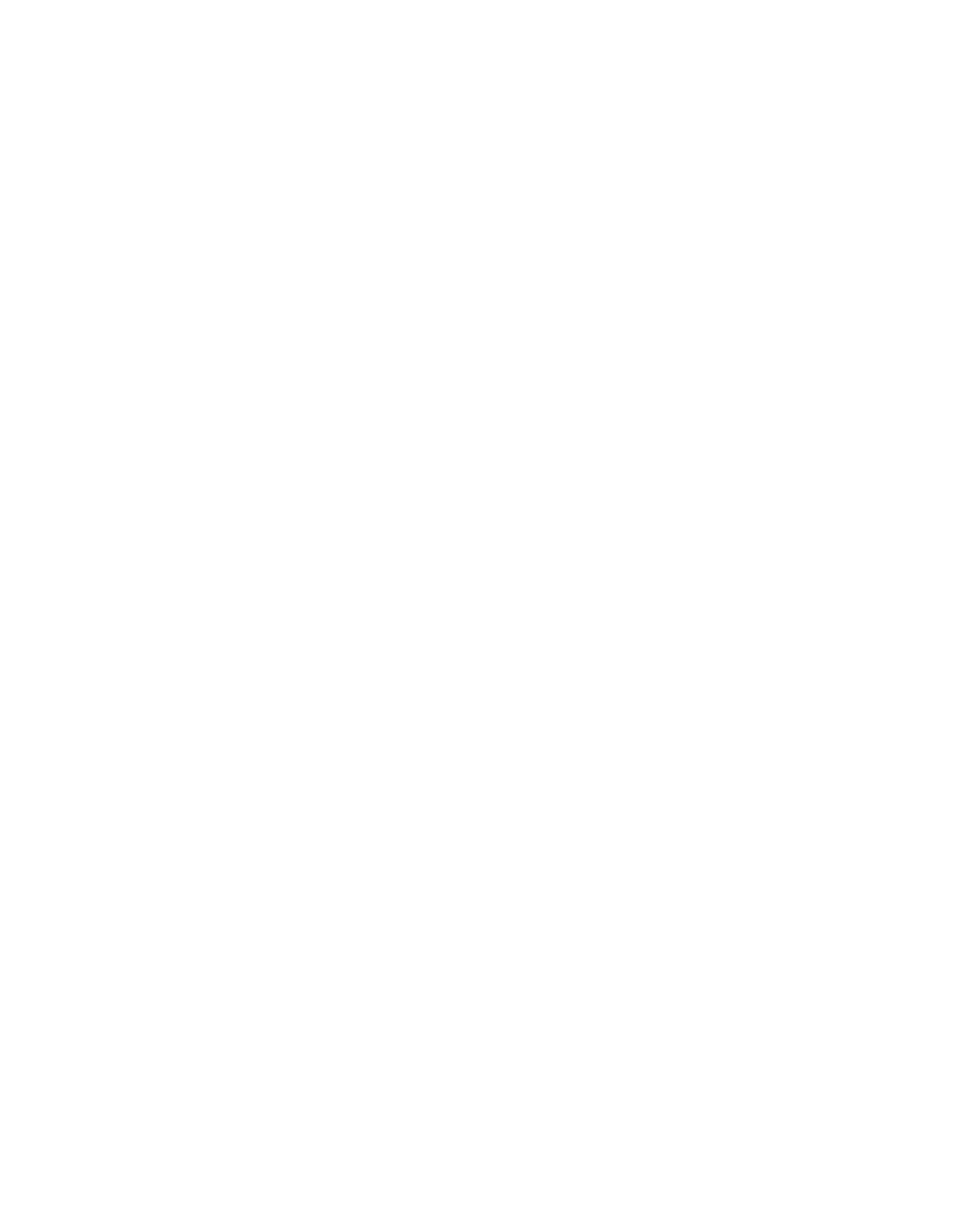# Bibliography

Bacchus, S. (1999). "The role of victims in the sentencing process." In: J.V. Roberts and D. Cole (eds.) Making Sense of Sentencing. Toronto: University of Toronto Press.

874

Bala, N. (2003). Youth Criminal Justice Law. Toronto: Irwin Law.

Bazemore, G. (1998). "Crime victims and restorative justice in juvenile courts: judges as obstacle or leader?" Western Criminology Review 1. http://wcr.sonoma.edu/v1n1/bazemore.html.

Bonta, J.S., Wallace-Capretta, S. and Rooney, J. (1998). Restorative justice: an evaluation of the restorative resolutions project. Ottawa: Solicitor General Canada. http://www.sgc.gc.ca/publications/corrections/pdf/199810b\_e.pdf.

Bradshaw, W. and Umbreit, M.S. (1998). "Crime victims meet juvenile offenders: contributing factors to victim satisfaction with mediated dialogue." Juvenile and Family Court Journal, 49: 17-25.

Brillon, Y. (1988)."Punitiveness, status and ideology in three Canadian provinces." In: N. Walker and M. Hough (eds.) Public Attitudes to Sentencing: Surveys from Five Countries. Aldershot: Gower.

Carriere, D. (2003). Adult Correctional Services in Canada, 2001/02. Juristat, Volume 23, Number 11

Clarke, S.H., Valente, E. and Mace, R.R. (1992). Mediation of interpersonal disputes: an evaluation of North Carolina's programs. Chapel Hill, NC: University of North Carolina.

Daubney, D. and Parry, G. (1999). "An Overview of Bill C-41 (The Sentencing Reform Act)." In: J.V. Roberts and D. Cole (eds.) Making Sense of Sentencing. Toronto: University of Toronto Press.

Davis, V. et al. (1992). "The importance of victim satisfaction: a commentary: Discussion of restitution, the victims' viewpoint." The Justice System Journal, 15: 759-764.

Davis R.C. et al. (1992). "Restitution: the victims' viewpoint." Justice System Journal, 15: 746-758.

Department of Justice Canada (1984). Crime Victims. Working Paper No. 11. An Analysis of Victims/ Victim Witness Needs in the Yukon. Ottawa: Department of Justice Canada, Research and Statistics Section.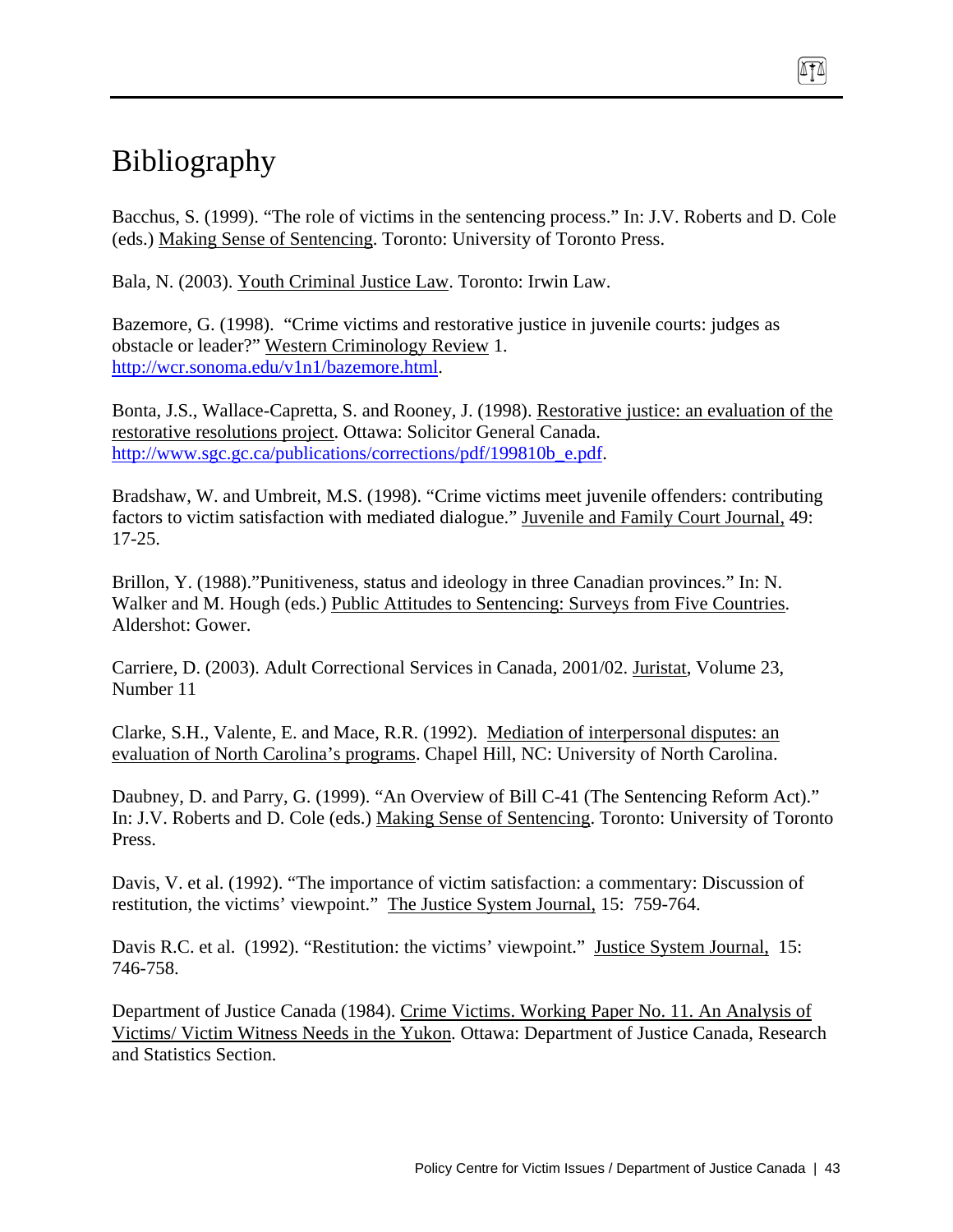Dignan, J. (1992). "Repairing the damage: can reparation be made to work in the service of diversion?" British Journal of Criminology, 32: 453-472.

Doob, A.N. and Webster, C. (2004). "Sentence Severity and Crime: Accepting the Null Hypothesis." In: M. Tonry (ed.) Crime and Justice. A Review of Research. Chicago: University of Chicago Press.

Erez, E. (1994) "Victim Participation in Sentencing: And the debate goes on….". "International Review of Victimology, 3: 17-32.

Erez, E. and Tontodonato, P. (1992) "Victim participation in sentencing and satisfaction with justice." Justice Quarterly, 9: 393-417.

Feldthusen, B. "The Civil Action for Sexual Battery: Therapeutic Jurisprudence?" Ottawa Law Review, 25: 203

Gandy, J. and Galaway, B. (1980). "Restitution as a Sanction for offenders: A Public's View." In: J. Hudson and B. Galaway (eds.) Victims, Offenders, and Alternative Sanctions. Lexington, Mass.: Lexington Books.

Hagan, J. (1982). "Victims before the law: a study of victim involvement in the criminal justice process." Journal of Criminal Law and Criminology, 73: 317-330.

Hagan, J. (1983). Victims Before the Law. The Organizational Domination of Criminal Law. Toronto: Butterworths.

Henderson, J. and Gitchoff, G. (1983). "Victim and offender perceptions of alternatives to incarceration: an exploratory study." South African Journal of Criminal Law and Criminology, 7: 44-53.

Hough, M. and Moxon, D. (1985). "Dealing with offenders: Popular Opinion and the Views of Victims." The Howard Journal, 24: 160-175.

Hough, M. and Roberts, J.V. (1998). Attitudes to Punishment: findings from the British Crime Survey. London: Home Office.

Hudson, J. and Galaway, B. (eds.) (1980). Victims, Offenders, and Alternative Sanctions. Lexington, Mass.: Lexington Books.

Loschnig-Gspandl, M. and Kilchling, M. (1997). "Victim/offender mediation and victim compensation in Austria and Germany: stocktaking and perspectives for future research." European Journal of Crime, Criminal Law and Criminal Justice, 2: 1-78

Lutz, G.M., Fahrney, K., Crew, B. and Moriarty, M. (1998). The 1997 Iowa Adult Crime Victimization Survey, 1997. Cedar Falls, IA: University of Northern Iowa. http://www.csbs.uni.edu/dept/csbr/data/crime\_vic.pdf.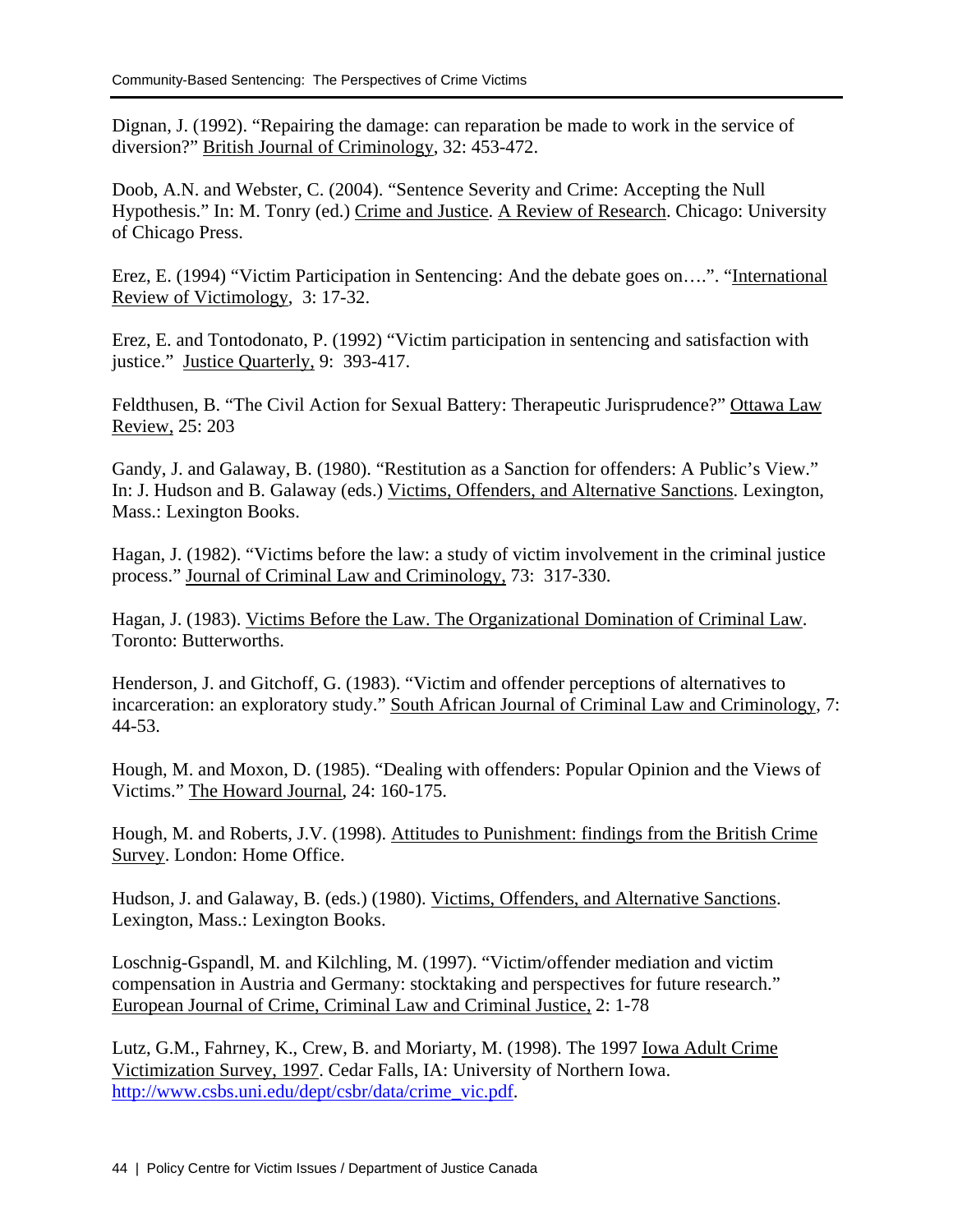Manson, Allan (2001) The Law of Sentencing Toronto: Irwin Law.

Marinos, V. and Doob, A.N. (1999). "Understanding Public Attitudes Toward Conditional Sentences of Imprisonment." Criminal Reports, 21: 31-41.

Mattinson, J. and Mirrlees-Black, C. (2000). Attitudes to crime and criminal justice: findings from the 1998 British Crime Survey. London: Gt. Britain: Home Office Research Development and Statistics Directorate.

874

http://www.homeoffice.gov.uk/rds/pdfs/hors200.pdf.

Morris, A., Maxwell, G.M. and Robertson, J.P. (1993). "Giving victims a voice: a New Zealand experiment." Howard Journal of Criminal Justice, 32: 304-321.

Netzig, L. and Trenczek, T. (1996). "Restorative justice as participation: theory, law, experience and research." In: B. Galaway and J. Hudson (eds.) Restorative Justice: International Perspectives. Monsey, NY: Willow Tree Press.

Novack, S., Galaway, B. and Hudson, J. (1980). "Victim and Offender Perceptions of the Fairness of Restitution and Community-Service Sanctions." In: J. Hudson and B. Galaway (eds.) Victims, Offenders, and Alternative Sanctions. Lexington, Mass.: Lexington Books.

Palk, G., Hayes, H. and Prenzler, T. (1998). "Restorative justice and community conferencing: summary of findings from a pilot study." Current Issues in Criminal Justice, 10: 138-155.

Poulson, B. and Elton, K. (2002). "Participants' attitudes in the Utah Juvenile Victim-Offender Mediation Program." Juvenile and Family Court Journal, 53: 37-45.

Reed. M. and Roberts, J.V. (1999) Adult Correctional Services in Canada, 1997-98. Juristat, Volume 19, number 4.

Roach, K. (1999). Due Process and Victims' Rights. The New Law and Politics of Criminal Justice. Toronto: University of Toronto Press.

Roach, K. (1999b). "Crime Victims and Sentencing." In: D. Stuart, R. Delisle and A. Manson Towards a Clear and Just Criminal Law (Toronto: Carswell)

Roach, K. (2000). "Changing punishment at the turn of the century: Restorative Justice on the Rise." Canadian Journal of Criminology, 42: 249-280.

Roach, K. (2003) "The Role of Crime Victims under the Youth Criminal Justice Act" Alberta Law Review, 40:965-989.

Roberts, J.V. (1999). "Sentencing Trends and Sentencing Disparity." In: J.V. Roberts and D. Cole (eds.) Making Sense of Sentencing. Toronto: University of Toronto Press.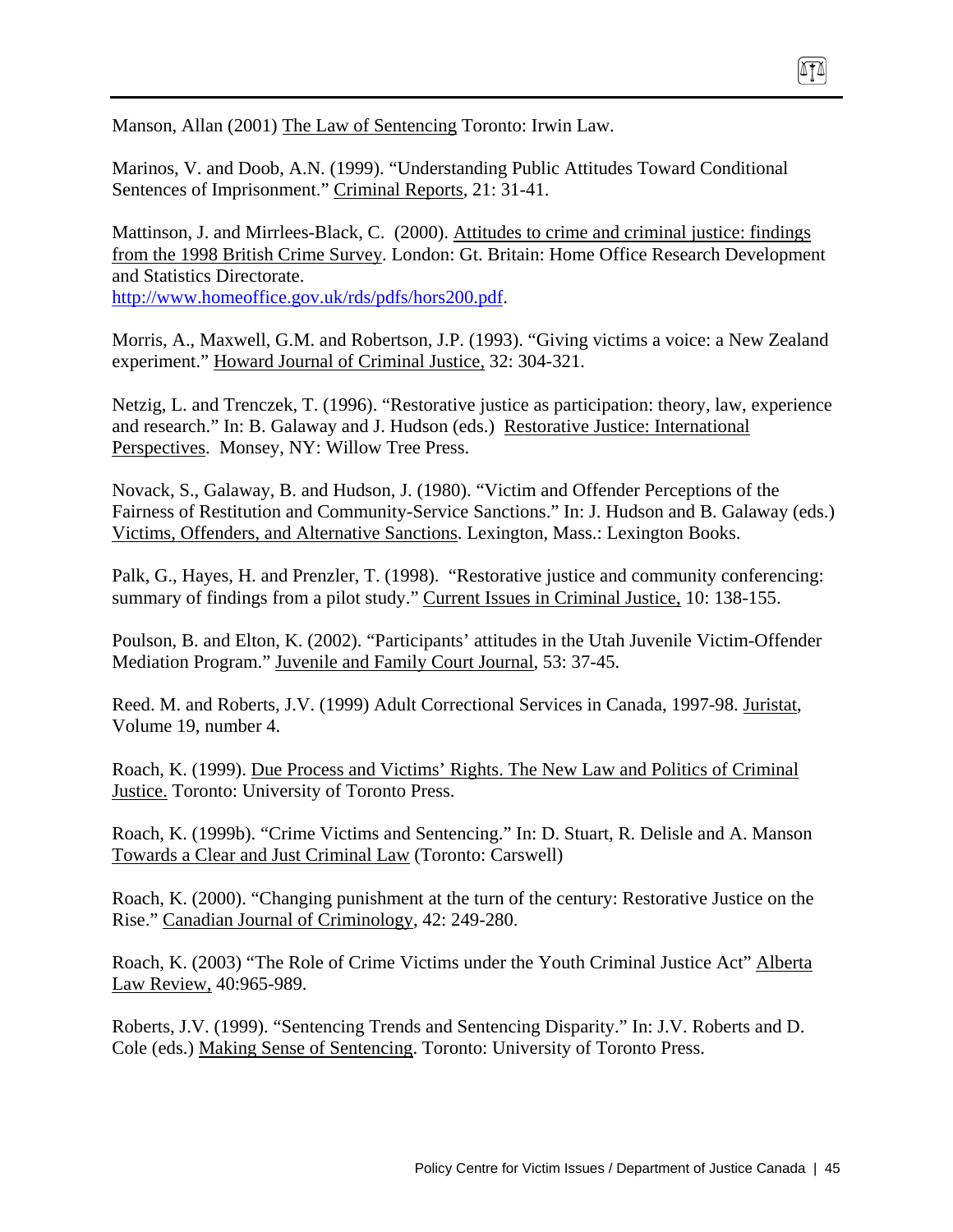Roberts, J.V. (2002). Public Perceptions of Prosecutors: Results of a Nationwide Survey. Ottawa: Department of Justice Canada, Federal Prosecution Service.

Roberts, J.V. (2004). The Virtual Prison. Community Custody and the Evolution of Imprisonment. Cambridge: Cambridge University Press.

Roberts, J.V. and Edgar, A. (2002). "Victim Impact Statements: Perceptions of the Judiciary." International Review of Victimology, 1(4).

Roberts, J.V. and Roach, K. (2003) "Restorative Justice in Canada: From Sentencing Circles to Sentencing Principles". In: A. Von Hirsch, J.V. Roberts, A. Bottoms, K. Roach, K. and M. Schiff, M. (eds.) Restorative and Criminal Justice. Oxford: Hart Publishing.

Roberts, J.V. and Stalans, L.S. (2004) Public Attitudes to Restorative Justice. Ottawa: University of Ottawa.

Sanders, T. and Roberts, J.V. (2000). "Public Attitudes toward conditional sentencing: Results of a National Survey." Canadian Journal of Behavioural Science, 32: 199-207.

Sanders, T. and Roberts, J.V. (2004). "Exploring Public Attitudes to Conditional Sentencing." In: J. Winterdyk, L. Coates and S. Brodie (eds.) Quantitative and Qualitative Research Methods. Toronto: Pearson.

Sessar, K. (1995). "Restitution or punishment: an empirical study on attitudes of the public and the justice system in Hamburg." EuroCriminology, 8: 199-214.

Sessar, K. (1990). "Tertiary victimization: a case of the politically abused crime victims." In: B. Galaway and J. Hudson (ed.) Criminal Justice, Restitution, and Reconciliation. Monsey, NY: Willow Tree Press.

Sprott, J. and Doob, A.N. (1997). "Fear victimization and attitudes to sentencing, the courts and the police." Canadian Journal of Criminology, 39: 275-291.

Tontodonato, P. and Erez, E. (1994). "Crime, Punishment, and Victim Distress." International Review of Victimology, 3: 33-55.

Tufts, J. (2000). Public Attitudes Toward the Criminal Justice System. Juristat, Volume 20, Number 12.

Tufts, J. and Roberts, J.V. (2002). "Sentencing juvenile offenders: comparing public preferences and judicial practice." Criminal Justice Policy Review, 13: 46-64.

Umbreit, M.S. (1994). "Crime victims confront their offenders: the impact of a Minneapolis mediation program." Journal of Research on social Work Practice, 4: 436-447.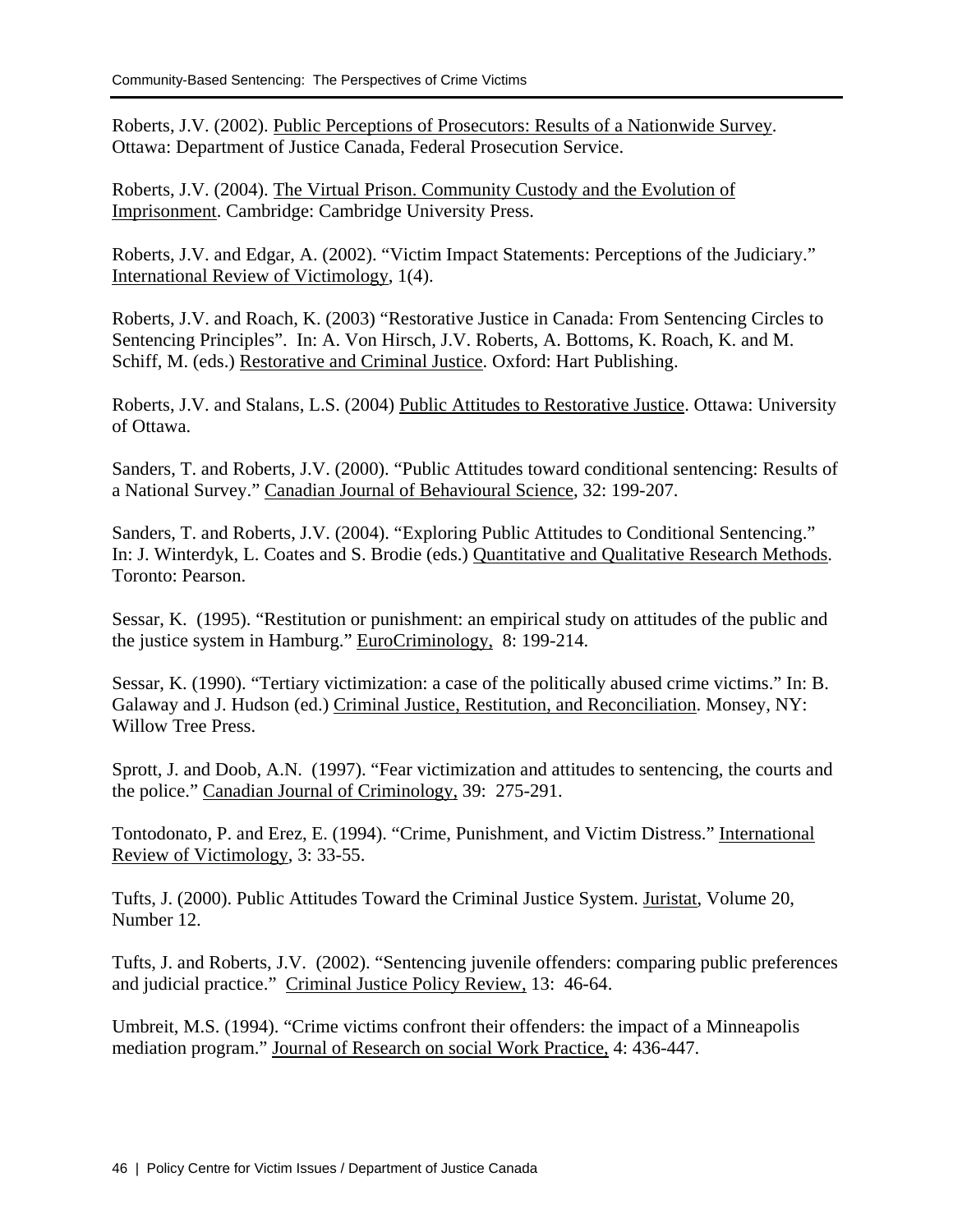Umbreit, M.S., Coates, R.B. and Kalanj, B. (1994). Victim meets offender: the impact of restorative justice and mediation. Monsey, NY: Willow Tree Press.

Umbreit, M.S., Coates, R.B. and Vos, B. (2001). "Victim impact of meeting with young offenders: two decades of victim offender mediation practice and research." In: A. Morris & G. Maxwell (eds.) Restorative Justice for Juveniles: Conferencing, Mediation and Circles. Portland, OR: Hart Publishing.

 $\sqrt{10}$ 

Van Dijk, J. and Steinmetz, C. (1988). "Pragmatism, ideology and crime control: three Dutch surveys." In: N. Walker and M. Hough (eds.) Public Attitudes to Sentencing: Surveys from Five Countries. Aldershot: Gower.

Von Hirsch, A., Roberts, J.V., Bottoms, A., Roach, K. and Schiff, M. (2003) Restorative and Criminal Justice. Oxford: Hart Publishing.

Young, A. (2001). The Role of the Victim in the Criminal Process: A Literature Review – 1989 to 1999. Ottawa: Policy Centre for Victim Issues, Department of Justice Canada.

Young, A. and Roberts, J.V. (2001). Research Workshops on the Role of the Victim in the Criminal Process. Summary Report. Ottawa: Policy Centre for Victim Issues, Department of Justice Canada.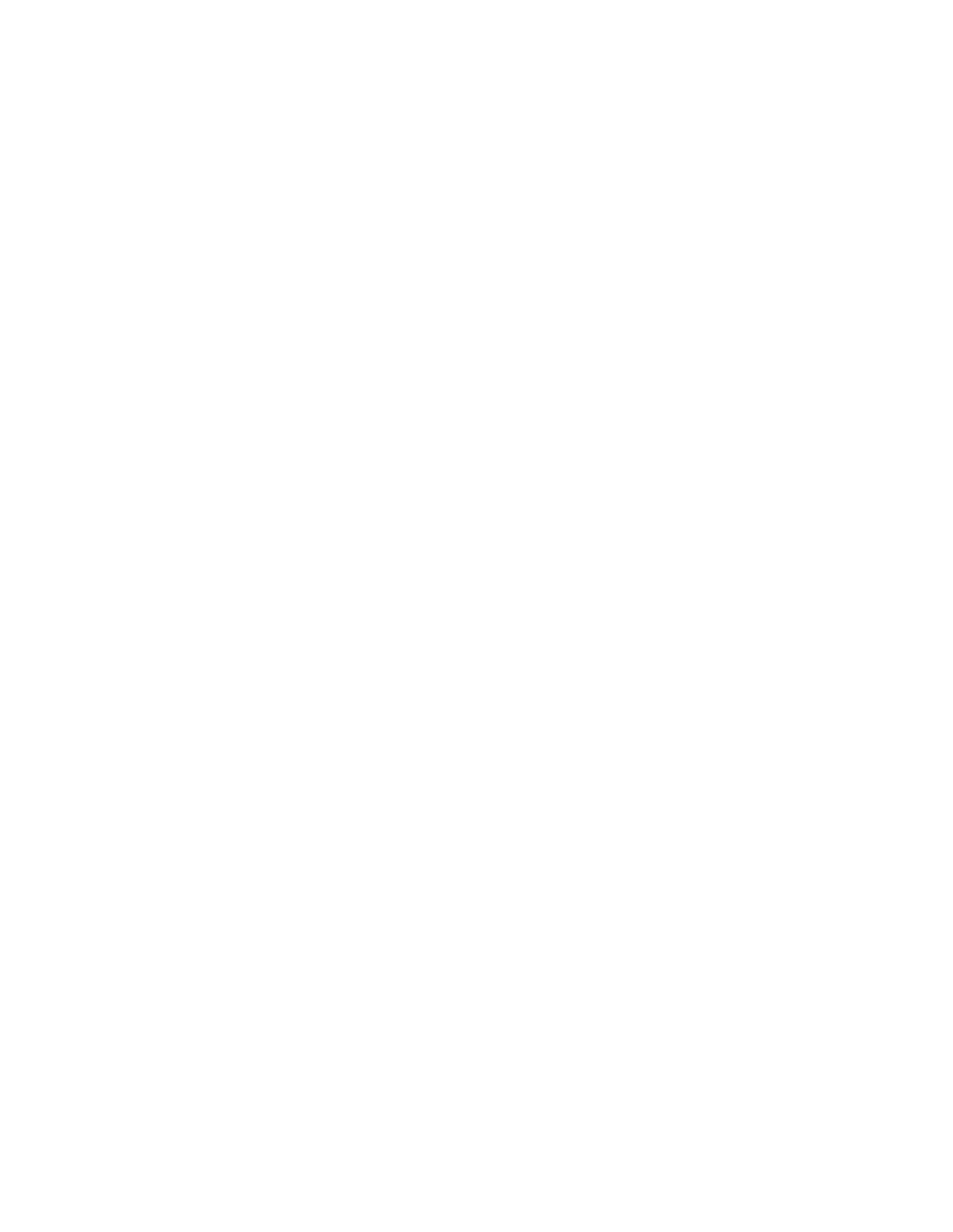# List of Cases

- *R.* v. *Bratzer* (2001) 160 C.C.C.(3d) 272.
- *R.* v. *Duchominsky* (2003) 171 C.C.C.(3d) 526.
- *R.* v. *Iftody* (2003) AJ No. 100 (Prov.Ct.).
- *R.* v. *Longboat* (2003) O.J. no 598.
- *R*. v. *MacDonald* (2003) 173 C.C.C. (3d) 235.
- *R.* v. *Nensi* (2001) O.J. no. 5655 (Ont. Ct of J.).
- *R*. v. *Proulx* [2000] 1 S.C.R. 61.
- *R*. v. *R.A.R* (2000) 140 C.C.C.(3d) 523.
- *R*. v. *C.R.P* (2001) O.J. no 1595.
- *R*. v. *MacAdam* (2003) 171 C.C.C.(3d) 449.
- *R.* v. *M.S.R*. (2002) B.C.J. no. 845.
- *R.* v. *Simms* (2002) N.J. no. 3 (Prov Ct.).
- *R*. v. *Sandreswaren* (2001) O.J. no 3933.
- *R* v. *Watkinson* (2001) 153 C.C.C.(3d) 561.

 $\sqrt{10}$